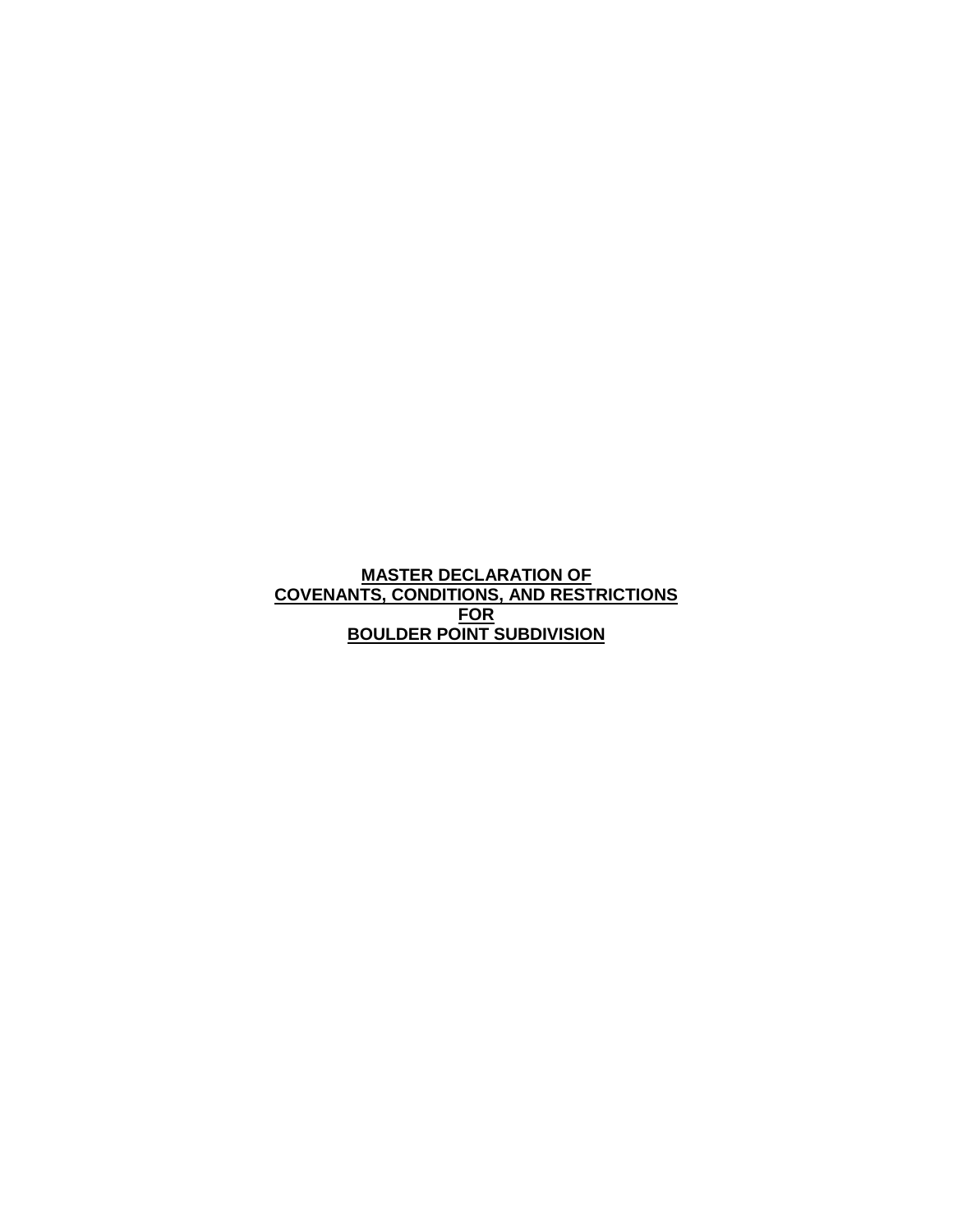# **TABLE OF CONTENTS**

#### $1.1$  $1.2$  $2.1$  $2.1$  $3.1$  $3.2$  $3.3$  $3.4$ <br> $3.5$ 3.6  $3.7$ 3.8  $\frac{3.9}{3.10}$  $3.11$  $3.12$  $3.13$  $3.14$ 3.15  $3.16$  $3.17$ 3.18 3.19 3.20  $3.21$ 3.22 3.23 3.24 3.25 3.26 3.27 3.28 3.29  $4.1$  $4.2$ 4.3  $4.3.1$  $4.3.2$ 4.3.3 4.3.4 4.3.5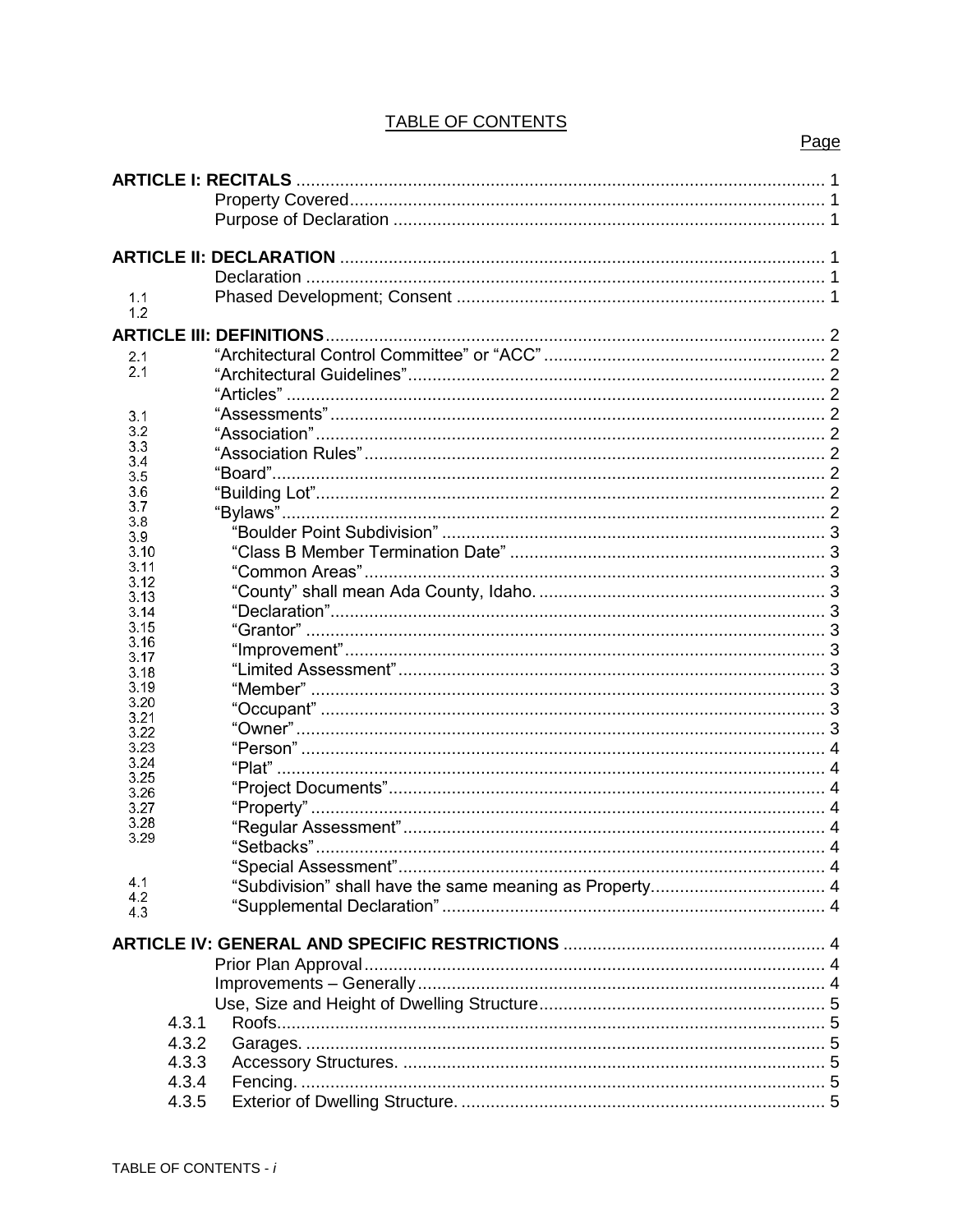|              | 4.3.6 |                       |  |  |  |  |
|--------------|-------|-----------------------|--|--|--|--|
|              | 4.3.7 |                       |  |  |  |  |
|              | 4.3.8 |                       |  |  |  |  |
|              |       |                       |  |  |  |  |
|              |       |                       |  |  |  |  |
|              |       |                       |  |  |  |  |
|              |       |                       |  |  |  |  |
|              |       |                       |  |  |  |  |
| 4.4          |       |                       |  |  |  |  |
| 4.5          |       |                       |  |  |  |  |
| 4.6          |       |                       |  |  |  |  |
| 4.7<br>4.8   |       |                       |  |  |  |  |
| 4.9          |       |                       |  |  |  |  |
| 4.10         |       |                       |  |  |  |  |
| 4.11<br>4.12 |       |                       |  |  |  |  |
| 4.13         |       |                       |  |  |  |  |
| 4.14         |       |                       |  |  |  |  |
| 4.15         |       |                       |  |  |  |  |
| 4.16<br>4.17 |       |                       |  |  |  |  |
| 4.18         |       |                       |  |  |  |  |
| 4.19         |       |                       |  |  |  |  |
| 4.20<br>4.21 |       |                       |  |  |  |  |
| 4.22         |       |                       |  |  |  |  |
| 4.23         |       |                       |  |  |  |  |
| 4.24         |       |                       |  |  |  |  |
| 4.25<br>4.26 |       |                       |  |  |  |  |
| 4.27         |       |                       |  |  |  |  |
| 4.28         |       |                       |  |  |  |  |
|              |       |                       |  |  |  |  |
|              |       |                       |  |  |  |  |
| 5.2          |       |                       |  |  |  |  |
| 5.3<br>5.4   |       |                       |  |  |  |  |
|              |       |                       |  |  |  |  |
|              |       |                       |  |  |  |  |
| 5.5<br>5.6   | 5.4.1 |                       |  |  |  |  |
|              |       | 5.4.2 Class B Member. |  |  |  |  |
|              |       |                       |  |  |  |  |
| 5.7<br>5.8   |       |                       |  |  |  |  |
|              | 5.6.1 |                       |  |  |  |  |
|              | 5.6.2 |                       |  |  |  |  |
|              |       |                       |  |  |  |  |
| 5.9          |       |                       |  |  |  |  |
| 5.10         | 5.8.1 |                       |  |  |  |  |
| 5.11         | 5.8.2 |                       |  |  |  |  |
|              | 5.8.3 |                       |  |  |  |  |
|              | 5.8.4 |                       |  |  |  |  |
|              |       |                       |  |  |  |  |
|              |       |                       |  |  |  |  |
|              |       |                       |  |  |  |  |
|              |       |                       |  |  |  |  |
|              |       |                       |  |  |  |  |
|              |       |                       |  |  |  |  |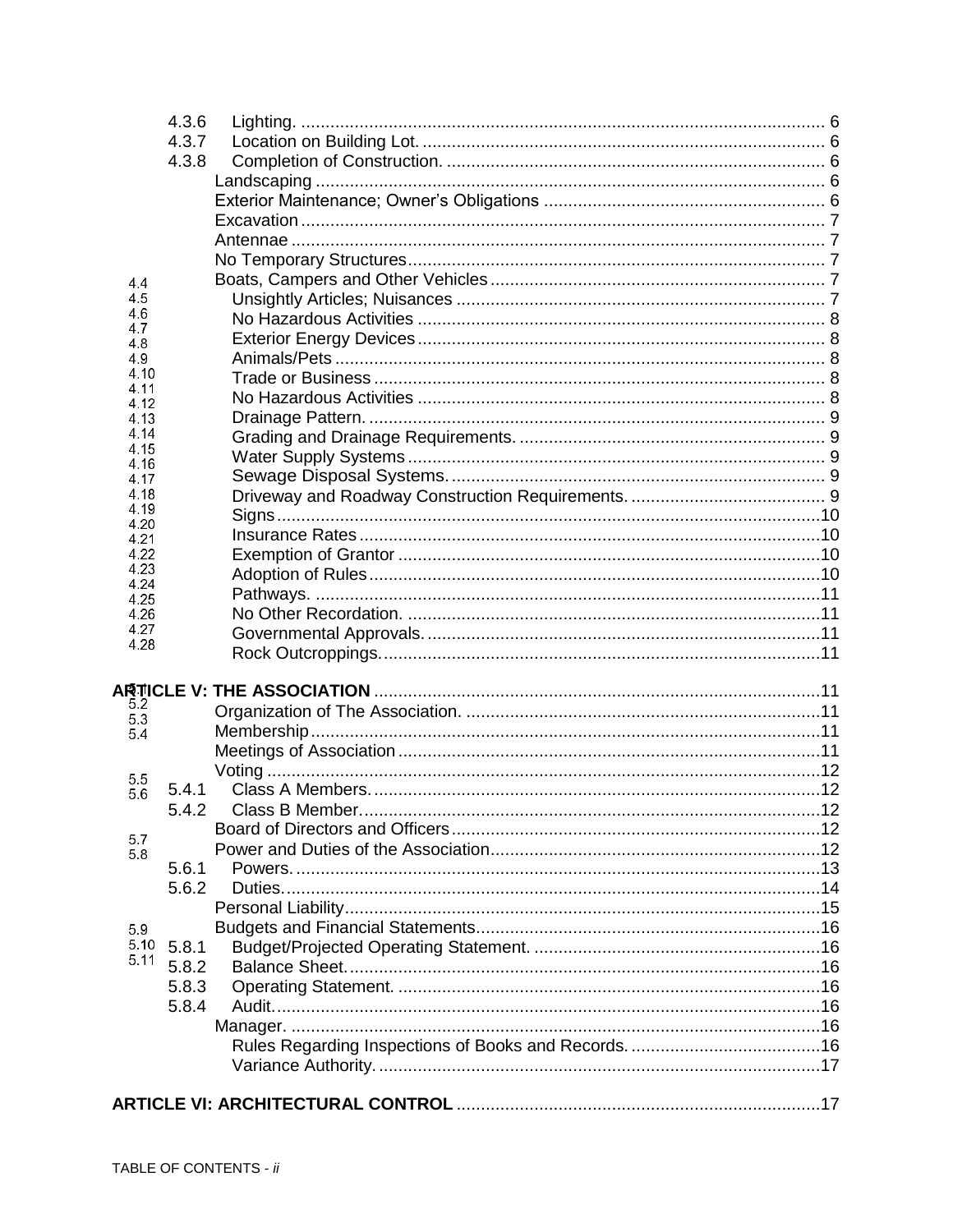| 6.1          |       |  |  |  |  |  |  |  |
|--------------|-------|--|--|--|--|--|--|--|
| 6.2<br>6.3   |       |  |  |  |  |  |  |  |
| 6.4          |       |  |  |  |  |  |  |  |
| 6.5          |       |  |  |  |  |  |  |  |
| 6.6<br>6.7   |       |  |  |  |  |  |  |  |
| 6.8          |       |  |  |  |  |  |  |  |
| 6.9          |       |  |  |  |  |  |  |  |
| 6.10         |       |  |  |  |  |  |  |  |
| 6.11<br>6.12 |       |  |  |  |  |  |  |  |
| 6.13         |       |  |  |  |  |  |  |  |
| 6.14         |       |  |  |  |  |  |  |  |
| 6.15         |       |  |  |  |  |  |  |  |
|              |       |  |  |  |  |  |  |  |
|              |       |  |  |  |  |  |  |  |
| 7.1          |       |  |  |  |  |  |  |  |
| 7.2          |       |  |  |  |  |  |  |  |
| 7.3          |       |  |  |  |  |  |  |  |
| 7.4<br>7.5   |       |  |  |  |  |  |  |  |
|              |       |  |  |  |  |  |  |  |
|              |       |  |  |  |  |  |  |  |
| 8.1          |       |  |  |  |  |  |  |  |
|              | 8.1.1 |  |  |  |  |  |  |  |
| 8.2          | 8.1.2 |  |  |  |  |  |  |  |
| 8.3<br>8.4   |       |  |  |  |  |  |  |  |
|              |       |  |  |  |  |  |  |  |
|              |       |  |  |  |  |  |  |  |
|              | 8.4.1 |  |  |  |  |  |  |  |
| 8.5          | 8.4.2 |  |  |  |  |  |  |  |
|              | 8.4.3 |  |  |  |  |  |  |  |
|              |       |  |  |  |  |  |  |  |
| 8.6          |       |  |  |  |  |  |  |  |
|              | 8.5.2 |  |  |  |  |  |  |  |
| 8.7          | 8.5.3 |  |  |  |  |  |  |  |
| 8.8<br>8.9   |       |  |  |  |  |  |  |  |
| 8.10         | 8.6.1 |  |  |  |  |  |  |  |
| 8.11         | 8.6.2 |  |  |  |  |  |  |  |
|              |       |  |  |  |  |  |  |  |
| 9.1          |       |  |  |  |  |  |  |  |
| 9.2          |       |  |  |  |  |  |  |  |
|              |       |  |  |  |  |  |  |  |
|              |       |  |  |  |  |  |  |  |
|              |       |  |  |  |  |  |  |  |
|              |       |  |  |  |  |  |  |  |
|              |       |  |  |  |  |  |  |  |
|              |       |  |  |  |  |  |  |  |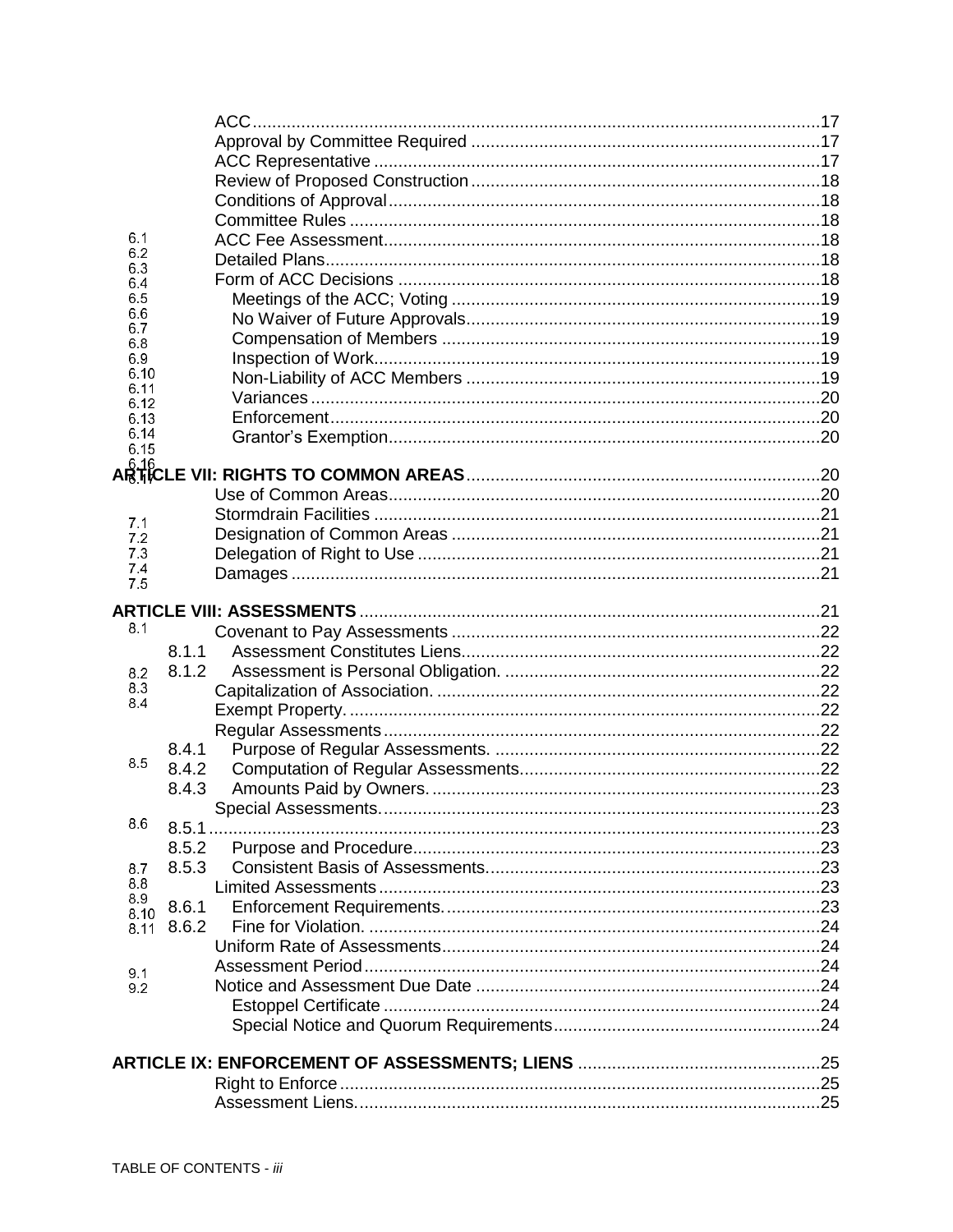|              | 9.2.1  |                                                                  |  |
|--------------|--------|------------------------------------------------------------------|--|
|              | 9.2.2  |                                                                  |  |
|              |        |                                                                  |  |
|              | 9.3.1  |                                                                  |  |
|              | 9.3.2  |                                                                  |  |
|              |        |                                                                  |  |
|              |        |                                                                  |  |
|              |        |                                                                  |  |
| 9.3          |        |                                                                  |  |
|              |        |                                                                  |  |
|              |        |                                                                  |  |
| 9.6          |        |                                                                  |  |
| 9.7          |        |                                                                  |  |
|              |        |                                                                  |  |
|              |        | Improvement of Drainage, Irrigation and Utility Easement Areas27 |  |
| 10.1<br>10.2 |        |                                                                  |  |
| 10.3         |        |                                                                  |  |
| 10.4         |        |                                                                  |  |
|              |        |                                                                  |  |
|              |        |                                                                  |  |
|              |        |                                                                  |  |
|              |        |                                                                  |  |
| 12.1         |        |                                                                  |  |
| 12.2         |        |                                                                  |  |
|              |        |                                                                  |  |
| 13.1         |        |                                                                  |  |
| 13.2         |        |                                                                  |  |
| 13.3         |        |                                                                  |  |
|              |        |                                                                  |  |
|              |        |                                                                  |  |
| 14.2         |        |                                                                  |  |
| 14.3         |        |                                                                  |  |
|              |        |                                                                  |  |
| 15.1         |        |                                                                  |  |
|              |        |                                                                  |  |
|              |        |                                                                  |  |
|              |        |                                                                  |  |
| 15.3         | 15.2.1 |                                                                  |  |
| 15.4<br>15.5 | 15.2.2 |                                                                  |  |
| 15.6         | 15.2.3 |                                                                  |  |
|              |        |                                                                  |  |
|              |        |                                                                  |  |
|              |        |                                                                  |  |
|              |        |                                                                  |  |
|              | 15.6.1 |                                                                  |  |
| 15.7         | 15.6.2 |                                                                  |  |
|              | 15.6.3 |                                                                  |  |
|              |        |                                                                  |  |
|              | 15.6.4 |                                                                  |  |
|              | 15.6.5 |                                                                  |  |
|              | 15.6.6 |                                                                  |  |
|              |        |                                                                  |  |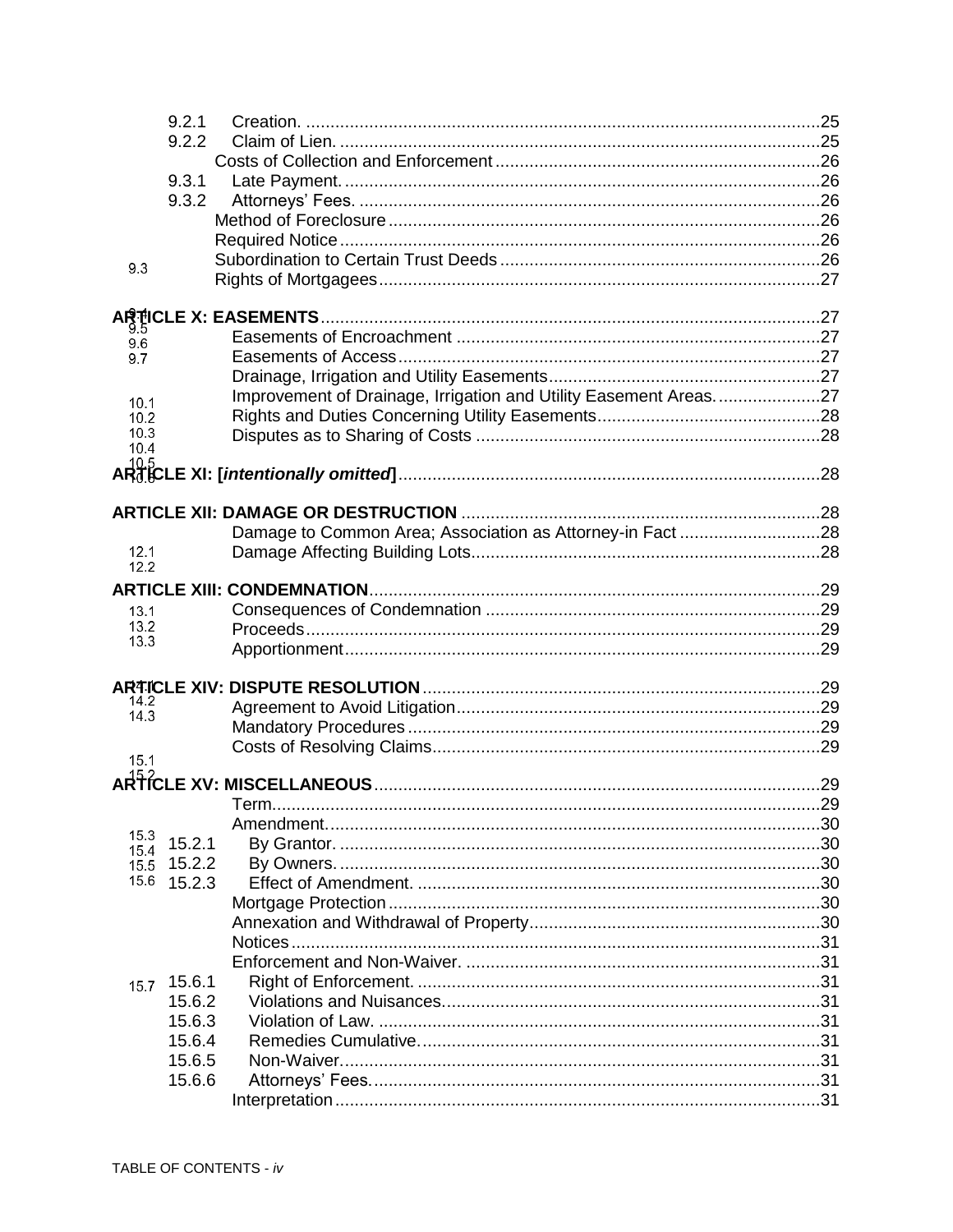| 15.7.1 |                                                                |  |
|--------|----------------------------------------------------------------|--|
| 15.7.2 |                                                                |  |
| 15.7.3 |                                                                |  |
| 15.7.4 |                                                                |  |
| 15.7.5 |                                                                |  |
|        |                                                                |  |
|        |                                                                |  |
|        | Mortgagees' Right to Satisfy Obligations of the Association 32 |  |
|        |                                                                |  |
|        |                                                                |  |
|        |                                                                |  |
|        |                                                                |  |

15.8<br>15.9<br>15.10<br>15.11<br>15.12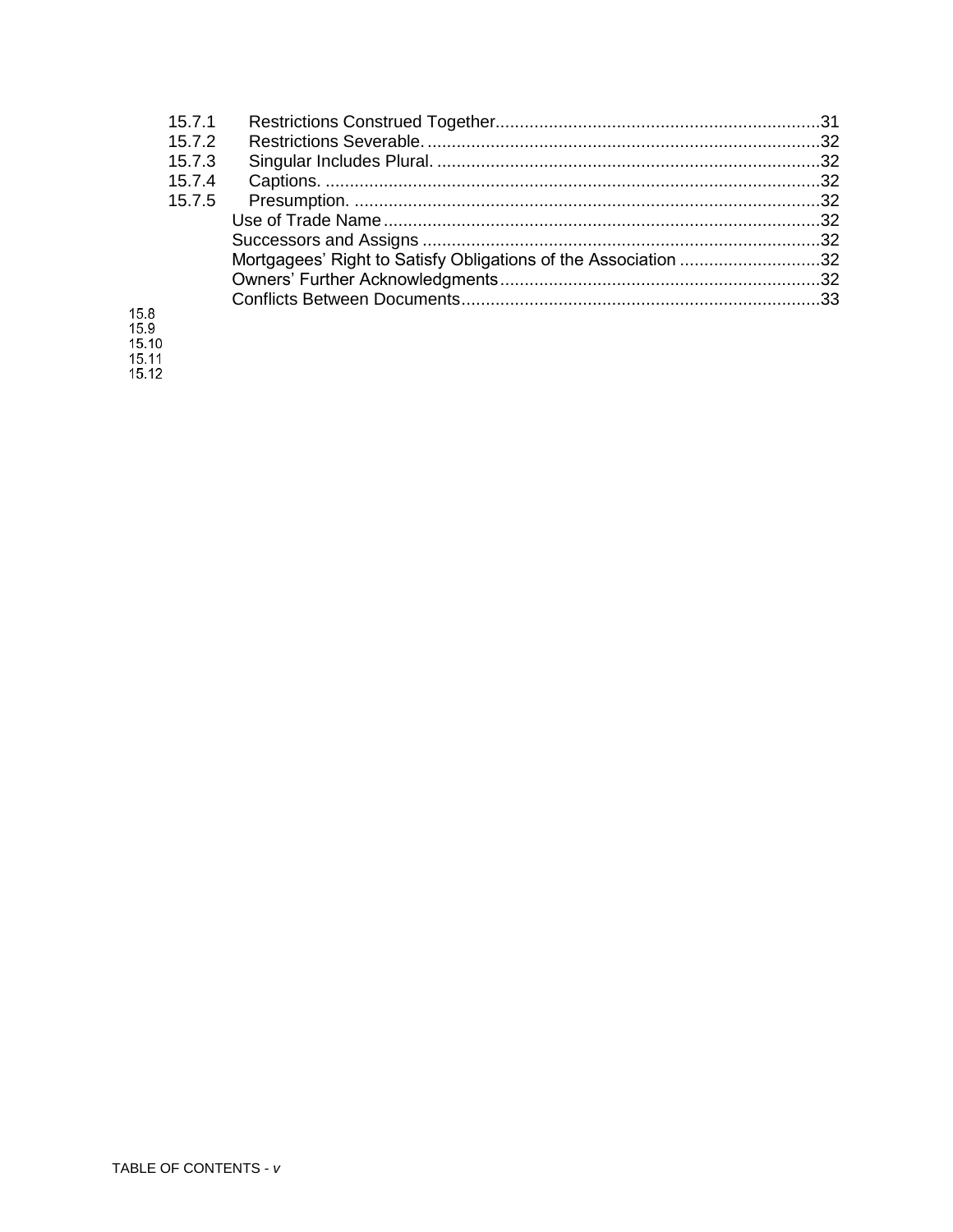THIS MASTER DECLARATION OF COVENANTS, CONDITIONS, AND RESTRICTIONS FOR Boulder Point Subdivision is made effective as of the day of \_\_\_\_\_\_\_\_\_\_\_\_\_\_\_, 2019, by M3 ID Boulder Heights, LLC, an Arizona limited liability company ("**Grantor**" and "**Class B Member**").

## **ARTICLE I: RECITALS**

<span id="page-6-1"></span><span id="page-6-0"></span>Property Covered. The property subject to this Declaration is located in the County of Ada, State of Idaho, and is more particularly described in **Exhibit A** attached hereto and made a part hereof (the "**Property**"). Should Grantor choose, in its sole discretion, to develop the Property in stages or phases, Grantor, in its sole discretion, may amend or supplement this Declaration to add additional Property.

<span id="page-6-2"></span>Purpose of Declaration. Boulder Point Subdivision is a residential development, which Grantor currently intends to develop into several unique residential neighborhoods. The Property may contain parcels of Common Area. The purpose of this Declaration is to set forth the  $2$  basic restrictions, covenants, limitations, easements, conditions, plans and equitable servitudes (collectively, the "**Restrictions**") that will apply to the entire development and use of all portions of the Property. The Restrictions are designed to preserve the Property's value, desirability and attractiveness, and to guarantee adequate maintenance of the Common Areas, and the Improvements located thereon.

## <span id="page-6-3"></span>**ARTICLE II: DECLARATION**

<span id="page-6-4"></span>Declaration. Grantor hereby declares that the Property, and each lot, parcel or  $2.1$ portion thereof, is and/or shall be held, sold, conveyed, encumbered, hypothecated, leased, used, occupied and improved subject to the following terms, covenants, conditions, easements and restrictions, all of which are declared and agreed to be in furtherance of a general plan for the protection, maintenance, subdivision, improvement and sale of the Property, and to enhance the value, desirability and attractiveness of the Property. The terms, covenants, conditions, easements and restrictions set forth herein: shall run with the land constituting the Property, and with each estate therein, and shall be binding upon all persons having or acquiring any right, title or interest in the Property or any lot, parcel or portion thereof; shall inure to the benefit of every lot, parcel or portion of the Property and any interest therein; and shall inure to the benefit of and be binding upon Grantor, Grantor's successors in interest and each grantee or Owner and such grantee's or Owner's respective successors in interest, and may be enforced by Grantor, by any Owner or such Owner's successors in interest, or by the Association.

Notwithstanding the foregoing, until one hundred percent (100%) of the Property is transferred by Grantor, no provision of this Declaration shall be construed as to prevent or limit Grantor's right to complete development of Property, including any subdivision or re-subdivision of the Property, and to construct improvements thereon, nor Grantor's right to maintain model homes, construction, sales or leasing offices or similar facilities on any portion of the Property, including the Common Areas or any public right-of-way, nor Grantor's right to post signs incidental to construction, sales or leasing.

<span id="page-6-5"></span>Phased Development; Consent. Owner acknowledges that the development of the Property will be phased over time and construction activities will occur on the Property throughout the development process. Additional phases of the Subdivision may be identified by Supplemental Declaration in connection with the recordation of each applicable Plat. Owner

**DECLARATION OF COVENANTS, CONDITIONS AND RESTRICTIONS FOR BOULDER POINT SUBDIVISION – 1** C:\Users\mtate\AppData\Local\Microsoft\Windows\Temporary Internet Files\Content.Outlook\381IH3BH\CCRs -- Boulder Point (Draft 6-24-19) (Clean Copy) (003).docx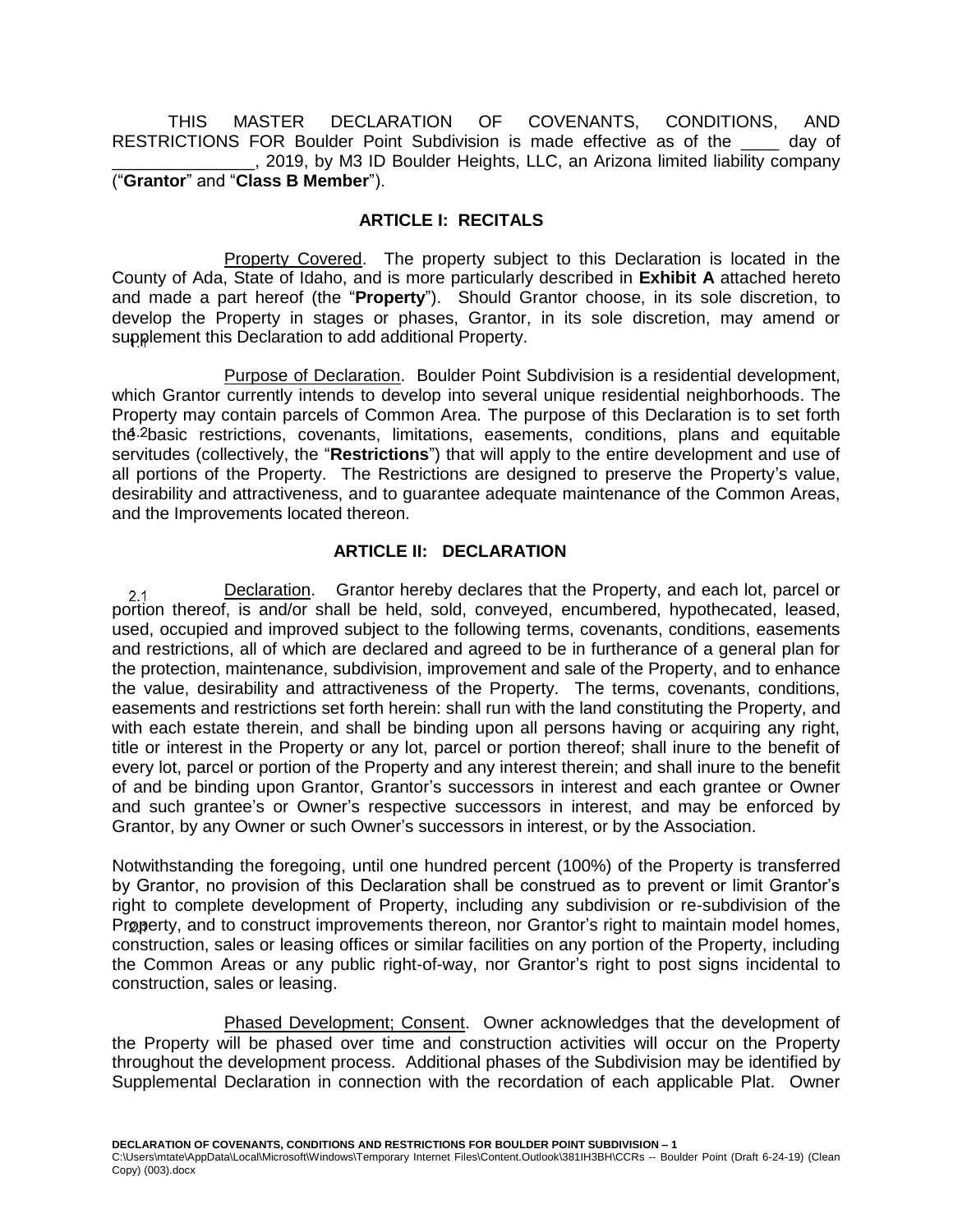recognizes that the development of the Property and creation of phases may change from time to time in the Declarant's discretion, and no Owner shall object to, interfere with or otherwise impede the development of any remaining portion of the Property, or any additional land annexed to the Property or the Subdivision. Each Owner's agreement not to object to or oppose the development of the Subdivision is a material consideration to the conveyance of any portion of the Property by the Declarant to such Owner.

**Each Owner, by acquiring any Building Lot, recognizes and agrees that there are certain risks associated with construction, grading, and development in sloped areas. By acquiring a Building Lot, each Owner, for itself and its successors and assigns, hereby represents that such Owner has had the opportunity to conduct any and all due diligence deemed necessary by such Owner and associated with the preparation of a Building Lot, including, without limitation: review of grading and compaction of such Building Lot; review of geotechnical studies; and evaluation of the overall fitness and capacity of a Building Lot to accept residential improvements on such Building Lot. Any and all site preparation in connection with any Building Lot is provided on an as-is, where-is basis without representation or warranty of any kind. By acquiring a Building Lot, each Owner hereby waives any and all claims associated with the construction, grading, and development of any Building Lot in the Subdivision.**

## <span id="page-7-0"></span>**ARTICLE III: DEFINITIONS**

<span id="page-7-1"></span>"Architectural Control Committee" or "ACC" shall mean the Architectural Control Committee established by Grantor pursuant to Article VI hereof.

<span id="page-7-2"></span>"Architectural Guidelines" shall mean the architectural design guidelines and  $3.2$ rules promulgated, published, amended, and/or supplemented from time to time pursuant to this Declaration.

3.3

<span id="page-7-3"></span>"Articles" shall mean the Articles of Incorporation of the Association or other organizational or charter documents of the Association.

<span id="page-7-4"></span>"Assessments" shall mean those payments required of Owners and Association Members.

<span id="page-7-5"></span>"Association" shall mean Boulder Point Subdivision Homeowners' Association,  $In<sup>2.6</sup>$  a non-profit corporation organized or to be organized under the laws of the State of Idaho, its successors and assigns.

<span id="page-7-6"></span>"Association Rules" shall mean those rules and regulations that the Association  $m\ddot{\mathrm{d}}\dot{\mathrm{y}}$  issue from time to time governing conduct within the Subdivision, including imposition of fines for violation of said rules. The Association Rules may, among other things, also identify procedural matters for use in the conduct of the business of the Association.

<span id="page-7-7"></span>"Board" shall mean the Board of Directors or other governing board or individual, if applicable, of the Association.

<span id="page-7-8"></span>"Building Lot" shall mean and refer to any plot of land showing upon any recorded plat of the Property. The term "Building Lot" shall not include Common Area but may include condominium units to the extent that any are located on the Property.

**DECLARATION OF COVENANTS, CONDITIONS AND RESTRICTIONS FOR BOULDER POINT SUBDIVISION – 2**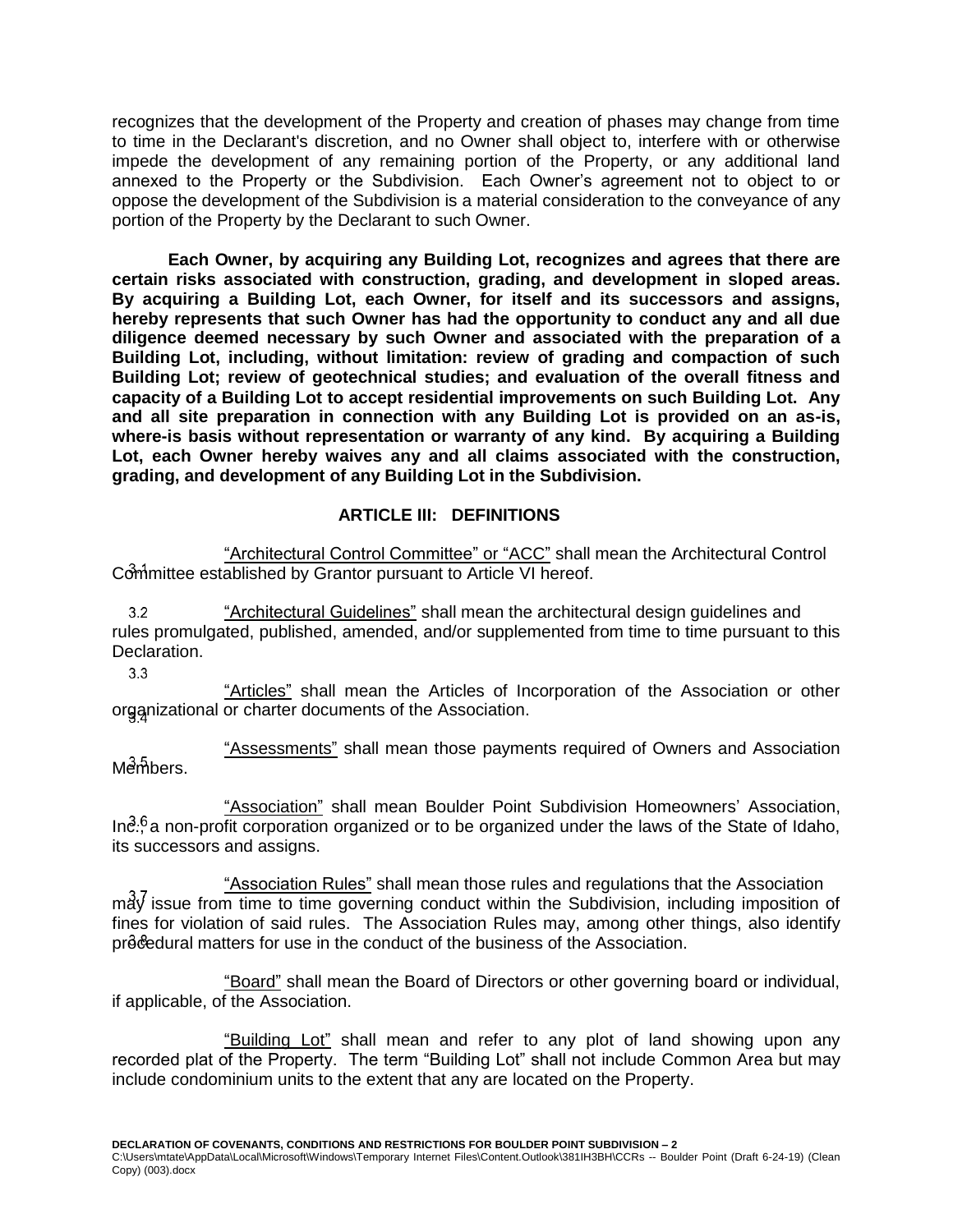"Bylaws" shall mean the Bylaws of the Association.

"Boulder Point Subdivision" shall mean the Property.

<span id="page-8-2"></span><span id="page-8-1"></span><span id="page-8-0"></span>"Class B Member Termination Date" shall mean the date on which: (a) Grantor no longer owns any Building Lot or any other portion of the Property; and (b) Grantor informs the Board in writing that Class B Member status is terminated.

<span id="page-8-3"></span> $3.10$ "Common Areas" shall mean all real property (including all the improvements thereto) owned by the Association for the common use and enjoyment of the Owners. Common Area may include, without limitation, parcels designated as common landscaped areas, irrigation facilities, private streets or drives, parking areas or drives, common open space, park areas, Association facilities (including storage and maintenance facilities), homeowner recreation facilities, and other amenities and facilities. Common Area shall be owned and maintained by the Association, or its assigns and may include easement and/or license rights. Common Area may be established from time to time by the Declarant by describing such area on a recorded Plat, by granting or reserving Common Area in a deed or other instrument, or by designating Common Area as such in this Declaration or any Supplemental Declaration.

"County" shall mean Ada County, Idaho.

<span id="page-8-5"></span><span id="page-8-4"></span> $3.13$ "Declaration" shall mean this Declaration of Covenants, Conditions, and Restactions for Boulder Point Subdivision, as it may be amended from time to time.

<span id="page-8-6"></span>"Grantor" shall mean M3 ID Boulder Heights, LLC, an Arizona limited liability  $3.15$ company, and any successor in interest, or any person or entity to whom the rights under this Declaration are expressly transferred by M3 ID Boulder Heights, LLC or its successor, but excluding transfers to individual Building Lot Owners by Grantor.

 $3.16$ 

<span id="page-8-7"></span>"Improvement" shall mean any structure, facility or system, or other improvement or object, whether permanent or temporary, which is erected, constructed or placed upon, under or in any portion of the Property, including but not limited to buildings, fences, streets, drives, driveways, sidewalks, curbs, landscaping, signs, lights, street lights, mail boxes, electrical lines, pipes, pumps, ditches, ponds, and fixtures of any kind whatsoever. Improvement(s) include(s) both original improvements existing on the Property on the date hereof and all alter changes and improvements.

<span id="page-8-8"></span>"Limited Assessment" shall mean a charge against a particular Owner, and such Owner's Building Lot, directly attributable to such Owner, equal to the cost incurred by an Association in connection with corrective action performed pursuant to the provisions of this Declaration, including, without limitation, damage to any Common Area, or the failure of an Owner to keep such Owner's Building Lot and/or Improvements in proper repair, and including interest thereon as provided in this Declaration.

"Member" shall mean each Owner holding a membership in the Association.

<span id="page-8-10"></span><span id="page-8-9"></span>"Occupant" shall mean any resident or occupant of a Building Lot, including, without limitation, the Owner, family members, guests, invitees, and/or tenants.

**DECLARATION OF COVENANTS, CONDITIONS AND RESTRICTIONS FOR BOULDER POINT SUBDIVISION – 3**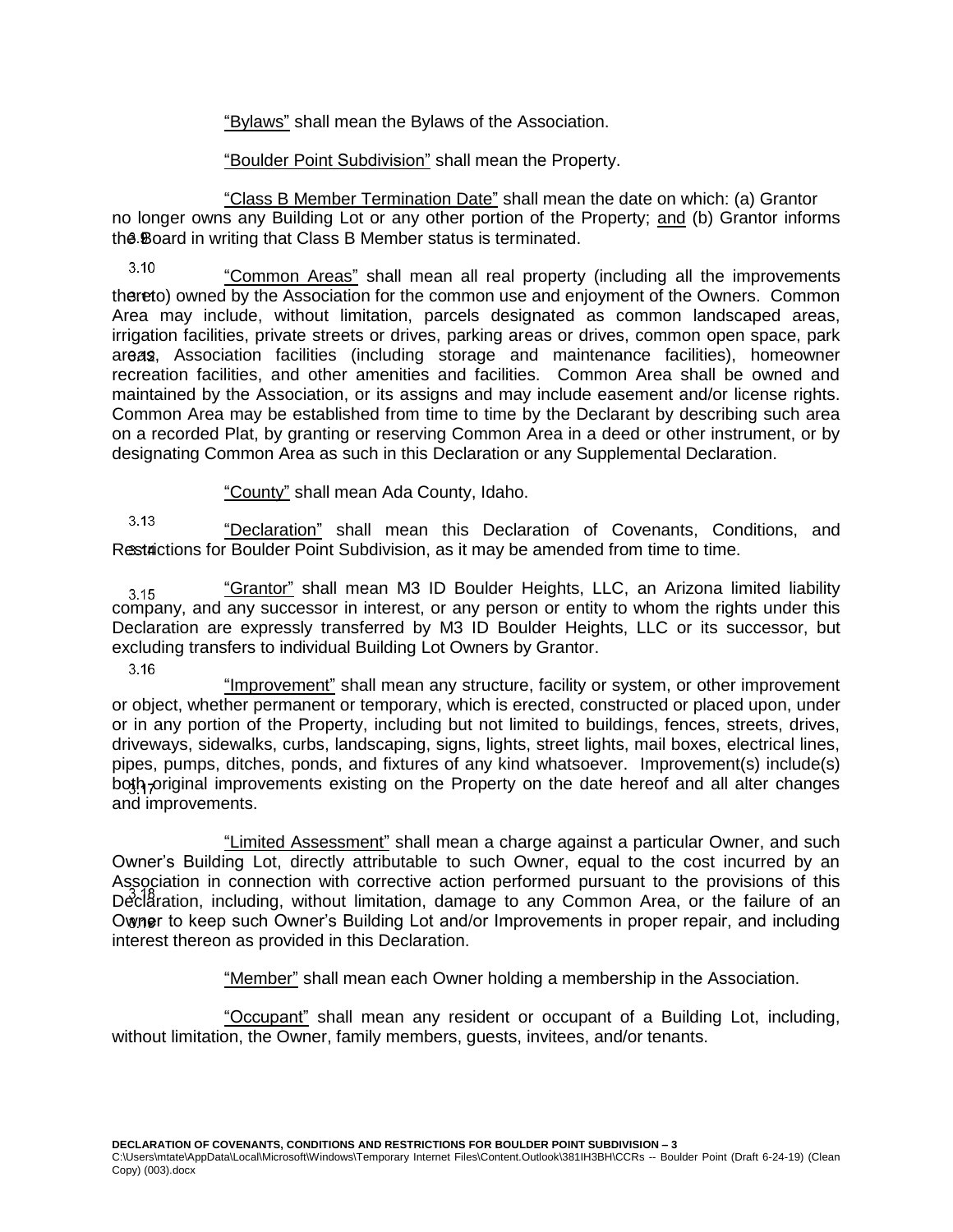<span id="page-9-0"></span>"Owner" shall mean the person or other legal entity, including Grantor, holding fee simple interest of record to a Building Lot which is a part of the Property, and sellers under executory contracts of sale, but excluding those having such interest merely as security for the performance of an obligation.

"Person" shall mean any individual, partnership, corporation, trust, or other legal

<span id="page-9-2"></span>"Plat" shall mean any subdivision plat authorized by Grantor and covering any portion of the Property as recorded at the office of the County Recorder, Ada County, Idaho, as the same may be amended by duly recorded amendments thereof.

<span id="page-9-3"></span>"Project Documents" shall mean this Declaration, any Supplemental  $3.22$ Declarations, the Articles and Bylaws, Association Rules, and documents promulgated by the ACC, including ACC Architectural Guidelines, in accordance with Article VI.

3.23

<span id="page-9-1"></span>entity.

<span id="page-9-4"></span>"Property" shall mean the real property described on Exhibit A, including each lot, parcel and portion thereof and interest therein, including all water rights associated with or appurtenant to such real property, and including such additions thereto as may hereafter be annexed and brought within the coverage of this Declaration as more particularly provided for herein.

<span id="page-9-5"></span>"Regular Assessment" shall mean the portion of the cost of maintaining, improving, repairing, managing and/or operating the Common Areas and all Improvements located thereon, and the other costs and expenses incurred to conduct the business and affairs of an Association, which is to be levied against the Property of and paid by each Owner to the Association, pursuant to the terms hereof or the terms of this Declaration.

3.26

"Setbacks" shall mean the minimum distance established by law or the

<span id="page-9-6"></span>Architectural Guidelines between the dwelling unit or other structure referred to and a given street, road, or Building Lot line.

<span id="page-9-7"></span>"Special Assessment" shall mean the portion of the costs of the capital improvements or replacements, equipment purchases and replacements or shortages in Regular Assessments which are authorized and to be paid by each Owner to Association, pursuant to the provisions of this Declaration.<br>3.29

<span id="page-9-8"></span>

"Subdivision" shall have the same meaning as Property.

<span id="page-9-9"></span>"Supplemental Declaration" shall mean any supplemental declaration including additional covenants, conditions and restrictions that might be adopted with respect to any portion of the Property. Grantor shall have the right to unilaterally annex future phases into the Association by means of Supplemental Declaration.

# <span id="page-9-11"></span>**ARTICLE IV: GENERAL AND SPECIFIC RESTRICTIONS**

<span id="page-9-10"></span>Prior Plan Approval. Except for Improvements made by Grantor, no Improvements of any kind shall be placed or permitted to remain upon any part of the Property including, without limitation, a Building Lot, unless a written request for approval has been approved by the Board or the ACC or a person so designated by the Board to approve the

**DECLARATION OF COVENANTS, CONDITIONS AND RESTRICTIONS FOR BOULDER POINT SUBDIVISION – 4**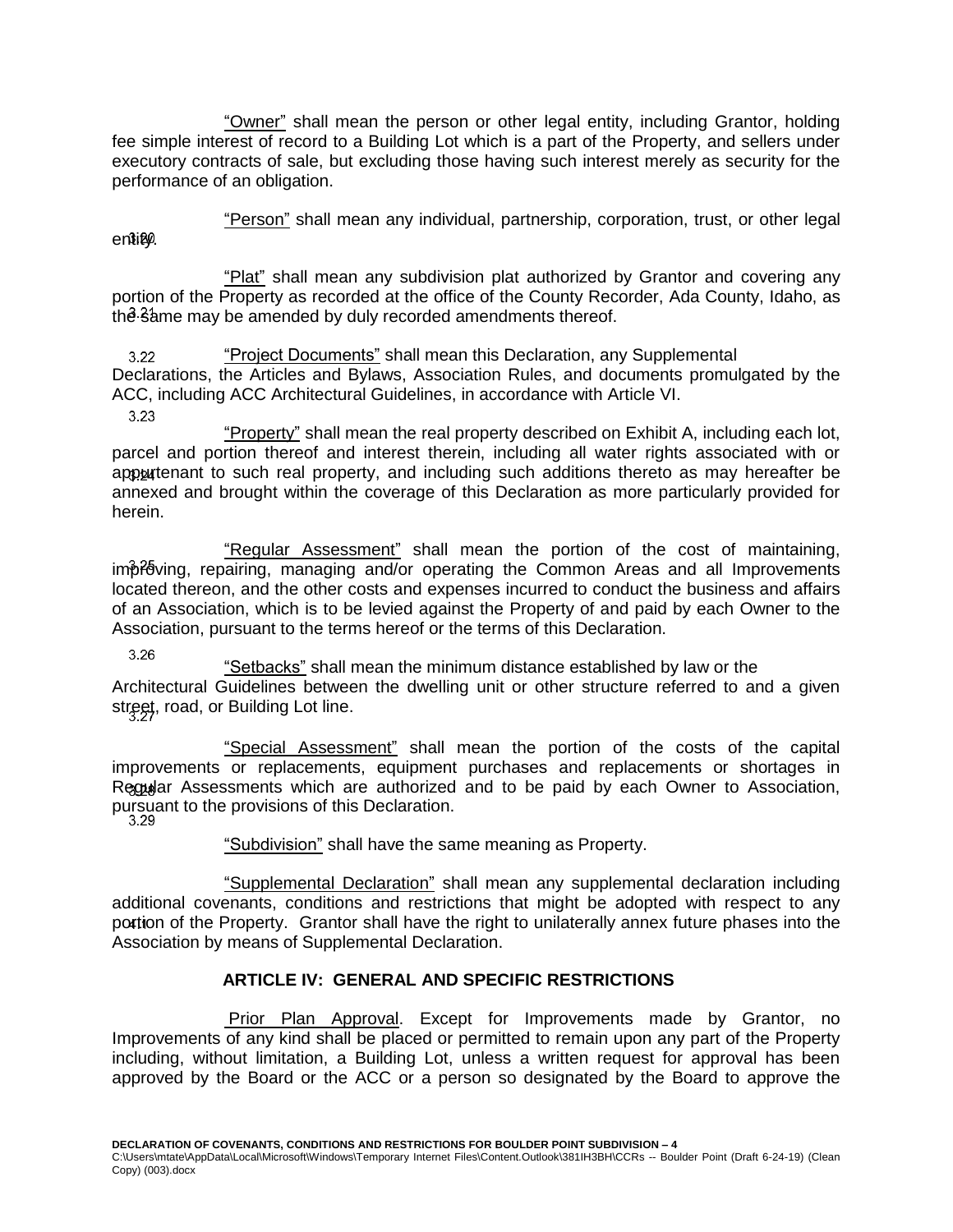same. Any such written request for approval shall include all plans, specifications, landscaping plans, and exterior color scheme for the proposed Improvements.

<span id="page-10-0"></span>Improvements – Generally. All Improvements are to be designed, constructed and used in such a manner as to promote compatibility between the types of use contemplated by this Declaration, and are subject to review by the ACC in accordance with Article VI, any ACC Architectural Guidelines promulgated by Grantor or the ACC in accordance with Article VI, and the following limitations:

4.2

<span id="page-10-1"></span>Use, Size and Height of Dwelling Structure. All Building Lots identified on the Plat shall be improved with a single-family dwelling unit or structure of frame, stone or brick construction. No single-family structure shall have a floor area of less than 2,500 square feet, exclusive of garages, patios, breezeways, storage rooms, porches, covered patios, and similar strutures. Additional Setbacks and building height restrictions shall be as set forth in **the Architectural Guidelines.**

<span id="page-10-2"></span>4.3.1 Roofs. Roof materials and pitch shall be as set forth in the Architectural Guidelines.

<span id="page-10-3"></span>4.3.2 Garages. Each dwelling shall have an attached or detached fully enclosed garage adequate for a minimum of two (2) standard size automobiles. No carports shall be allowed.

<span id="page-10-4"></span>4.3.3 Accessory Structures. Improvements consisting of detached accessory structures shall be allowed if in conformity with the provisions of this Declaration, and as approved by the ACC, as provided more fully in Article VI below. There shall be no metal storage nor wood storage attachments to any dwelling unit except as approved by the ACC. Garages, storage sheds attached to the residential structure, patio covers, and guest homes, shall be constructed of, and roofed with, the same materials, and with similar colors and design, as the residential structure on the applicable Building Lot.

<span id="page-10-5"></span>4.3.4 Fencing. No fence shall be allowed except as approved by the ACC in accordance with the Architectural Guidelines. Fencing, where permitted, will be limited to rear and side yard lot boundaries that do not extend beyond the front of a residence. Prior to the construction of any fence, plans shall be submitted to and approved in writing by the ACC. The submittal shall locate the fence on the lot's site plan and shall designate the type and height of fence, and otherwise comply with the fencing restrictions set forth in this section. If yard fencing is not proposed in connection with construction of the residence, any subsequent application, if approved, shall require that the fence construction time period be limited to a specified thirty (30) day period. All fences and walls shall be constructed and installed and maintained in good appearance and condition at the expense of the Owner of the Building Lot on which they are located and all damaged fencing and walls shall be repaired or replaced to original design, materials and color within a reasonable time after said damage occurs. No fence or wall shall interfere with the use and enjoyment of any easement shown on the Plat. No fence, wall, hedge, high planting, obstruction or barrier shall be allowed which would unreasonably interfere with the use and enjoyment of neighboring Building Lots and streets, and shall not be allowed if the same constitute an undesirable, noxious or nuisance effect upon neighboring Building Lots.

<span id="page-10-6"></span>4.3.5 Exterior of Dwelling Structure. The visual harmony and aesthetic appeal of the structures on the Building Lots being of mutual concern to all Owners and having a direct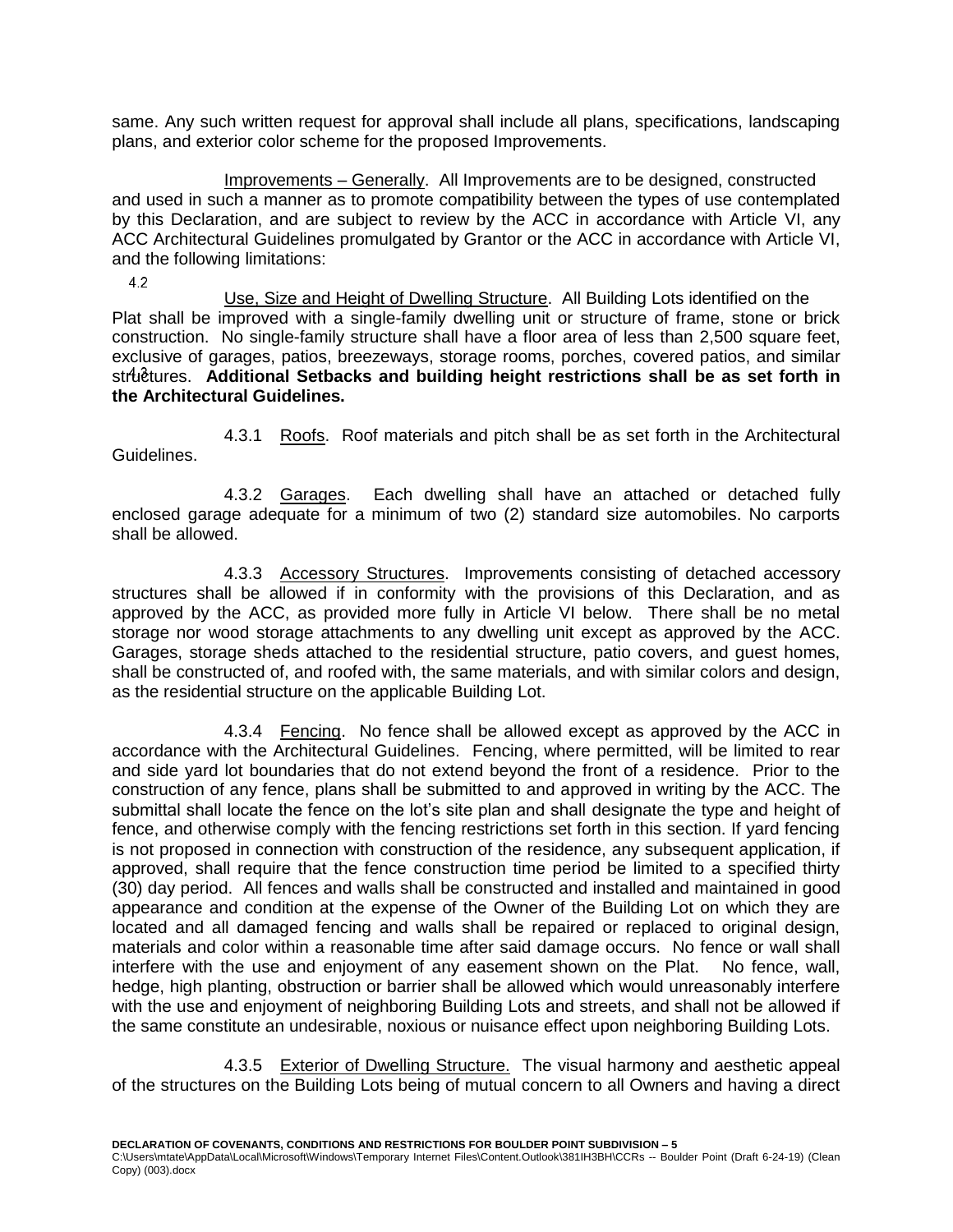bearing on the value of Building Lots and Improvements thereon, the ACC shall have the right to control the texture, design and color scheme of the outside walls, fences, roofs and patio roofs of all structures erected upon Building Lots, and to require landscaping. No change shall be made in the color of paint, stain, or other exterior finish to a dwelling unit or structure without prior written approval by the ACC.

<span id="page-11-0"></span>4.3.6 Lighting. Exterior lighting fixtures that can be seen from the streets, common area, or neighboring Building Lots must be of an indirect type. The use of shielded luminaries is encouraged. Lighting shall be further subject to the requirements of Boise City and the Architectural Guidelines.

<span id="page-11-1"></span>4.3.7 Location on Building Lot. Unless otherwise specifically approved in writing by the ACC, all structures (exclusive of fences and similar structures) shall be placed within the building Setbacks for each Building Lot. All utility facilities and/or systems used in connection with a Building Lot shall be placed underground.

<span id="page-11-2"></span>4.3.8 Completion of Construction. Once any Owner of a Building Lot shall have commenced the construction of a dwelling unit or structure in compliance with the restrictions herein, such construction shall be completed within one (1) year thereafter. The term "commenced the construction" as used in this subparagraph 4.1.5 shall mean the start of actual physical construction activities upon such dwelling unit or structure upon such Building Lot.

<span id="page-11-3"></span>Landscaping. The initial Owner of a Building Lot shall submit a landscape plan which must be approved by the ACC and shall install the minimum landscaping provided in such approved plans and identified in the Architectural Guidelines then promulgated by the ACC and in accordance with this Section 4.4. Prior to completion of the landscape plan, Owner shall control weeds and maintain the property in a clean and safe condition, free of debris or any hazardous condition. Each Owner is responsible for irrigating and mowing all grass along road right-of-ways that border such Owner's Building Lot. All trees located on common Building Lot lines shall be the joint responsibility of the adjoining Building Lot owners.

**It is the requirement of the City of Boise that Grantor and Owners limit the localized infiltration of irrigation water into the near surface soils so as not to destabilize cut and fill areas within the development. In order to implement that requirement, a community pressurized irrigation system is not permitted, irrigated landscaping on slopes steeper than thirty percent (30%) is prohibited, and irrigated landscaping will be confined to less than fifty five percent (55%) of the Lot area (excluding any Common Areas). The ACC will review all landscaping plans for conformance with these requirements and the Architectural Guidelines adopted by the ACC from time to time. The initial Owner of each Building Lot shall install an automatic sprinkler system and landscape the Building Lot in conformance with the landscape plan submitted by the Owner and approved by the ACC. All landscaping shall be completed within nine (9) months of occupancy or substantial completion of a residential dwelling on a Building Lot, whichever is earlier. Prior to construction of Improvements, the Owner shall control weeds and maintain the Owner's property in a clean and safe condition free of debris or any hazardous condition.**

Owners shall ensure that landscaping installed on a Building Lot is wildlife friendly. As a result, species harmful to wildlife, including non-native yew plants and arbor vitae, are prohibited.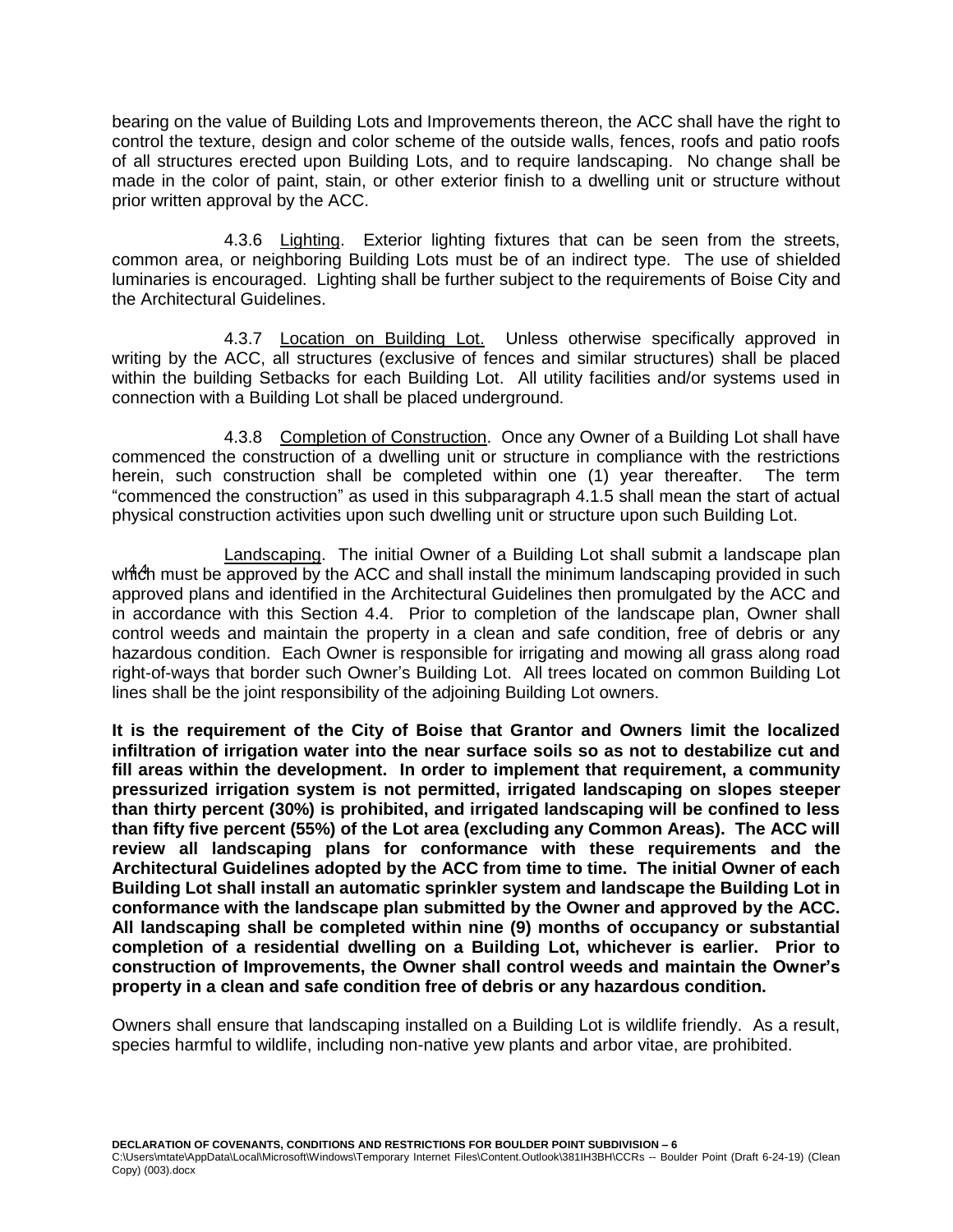<span id="page-12-0"></span>Exterior Maintenance; Owner's Obligations. No Improvement shall be permitted to fall into disrepair, and each Improvement shall at all times be kept in good condition and repair. Any building or structure that is vacant and unoccupied shall be kept locked and the windows glazed to prevent entrance by vandals. Vacant structures and unimproved Building Lots shall not be exempt from the provisions of this Declaration. In the event that any Owner shall permit any Improvement, including trees and landscaping, which is the responsibility of such Owner to maintain, to fall into disrepair so as to create a dangerous, unsafe, overgrown, weed-infested, unsightly or unattractive condition, or damages property or facilities on or adjoining their Building Lot which would otherwise be the Associations' responsibility to maintain, the Board upon fifteen (15) days prior written notice to the Owner of such property, shall have the right to correct such condition, and to enter upon such Owner's Building Lot for the purpose of doing so, and such Owner shall promptly reimburse the Association, as the case may be, for the cost thereof. Such cost shall be a Limited Assessment and shall create a lien enforceable in the same manner as other Assessments set forth in Article VIII of this Declaration. The Owner of the offending property shall be personally liable, and such Owner's property may be subject to a mechanic's lien for all costs and expenses incurred by the Association in taking such corrective acts, plus all costs incurred in collecting the amounts due.

<span id="page-12-1"></span>Excavation. No excavation for stone, sand, gravel, earth or minerals shall be made upon a Building Lot unless such excavation is necessary in connection with the construction of an approved structure thereon. No oil drilling, oil development operations, oil refining, quarrying or mining operations of any kind shall be permitted upon or in or under a Building Lot, nor shall oil wells, tanks, tunnels, mineral excavations or shafts be permitted upon, in or under any Building Lot. No derrick or other structure design for use in boring for oil or nature gas shall be erected, maintained or permitted upon any Building Lot.

<span id="page-12-2"></span>4.7 Antennae. No exterior radio antenna, television antenna, satellite dish antenna or other antenna of any type shall be erected or maintained on the Property unless it is located or screened in a manner acceptable to the ACC.<br>4.8

<span id="page-12-3"></span>No Temporary Structures. No house trailer, mobile home, tent (other than for short term individual or visitor use), shack or other temporary building, improvement or structure shall be placed upon any portion of the Property, except temporarily as may be required by construction activity undertaken on the Property.

<span id="page-12-4"></span>Boats, Campers and Other Vehicles. No dilapidated or unrepaired and unsightly vehicles or similar equipment, as determined in the reasonable discretion of the Board, shall be placed upon any portion of the Property (including, without limitation, streets, parking areas and driveways) unless the same are concealed from view in a manner approved by the ACC and using, without limitation, fencing and/or landscaping. Further, no boats, trailers, campers, allterrain vehicles, motorcycles, recreational vehicles or bicycles shall be stored in the area between the front plane of a dwelling unit on a Building Lot and any street. No motor homes, motor coaches, campers, trailers, snowmobiles, boats, recreational vehicles, all-terrain vehicles, abandoned or inoperable vehicles (including any vehicle that has not been driven under its own propulsion for a period of three (3) days or longer), oversized vehicles (including any vehicles too high or too wide to clear the entrance of an approved residential garage door opening), snow removal equipment, garden maintenance equipment, and any other potentially unsightly machinery and equipment shall be placed upon any portion of the Property, including, without limitation, streets and driveways, unless the same are enclosed by a structure or approved fence concealing them from view in a manner approved by the ACC or Board. The Board or its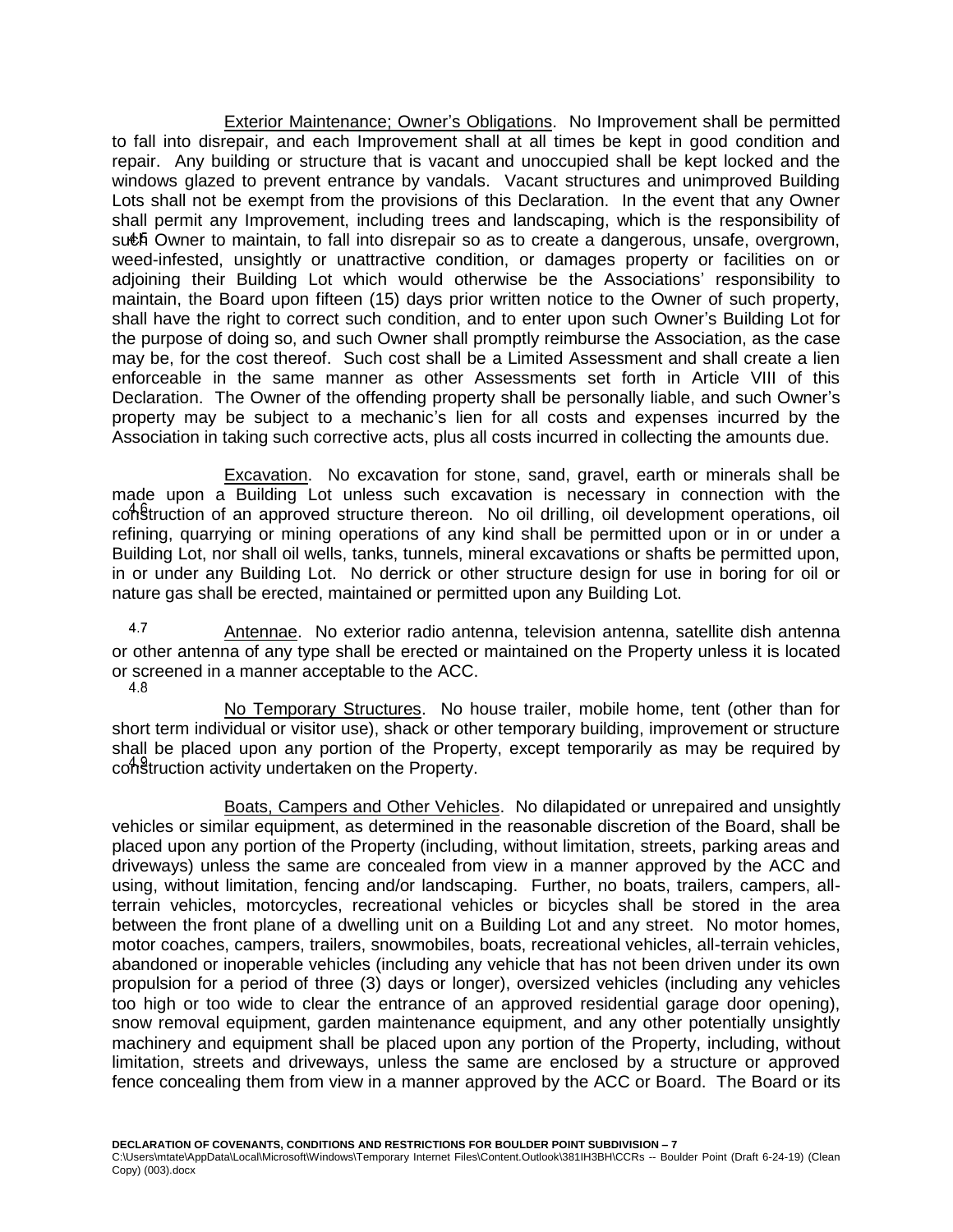agent may remove any vehicles in violation of this section at any time and charge a Limited Assessment in doing so in accordance with Section 8.6 hereof.

<span id="page-13-0"></span>Unsightly Articles; Nuisances. All Building Lots shall be managed and maintained so as to prevent any accumulation of junk, emissions, construction, hazardous materials, and utilities. No unsightly articles shall be permitted to remain on any Building Lot so as to be visible from any other portion of the Property. No rubbish or debris of any kind shall be placed or permitted to accumulate anywhere upon the Property, and no odor shall be permitted to *ariance* therefrom so as to render the Property or any portion thereof unsanitary, unsightly, offensive or detrimental to the Property or to its occupants, or to any other property in the vicinity thereof or to its occupants. All refuse, garbage and trash shall be kept at all times in covered, reasonably noiseless containers, which shall be kept and maintained within an enclosed structure appropriately screened from view, except when necessarily placed for pickup by garbage removal services. Vacant Building Lots are to be kept in clean natural state. No noise or other nuisance shall be permitted to exist or operate upon any portion of the Property so as to be offensive or detrimental to the Property or to its occupants or to other property in the vicinity or to its occupants. No building materials of any kind shall be placed or stored on a Building Lot until the Owner of such Building Lot or such Owner's builder is ready and able to commence construction.

<span id="page-13-1"></span>No Hazardous Activities. No activities shall be conducted on the Property, and no Improvements constructed on any property which are or might be unsafe or hazardous to any person or property.

<span id="page-13-2"></span>Exterior Energy Devices. No energy production devices including, but not limited 4.12 to, generators of any kind and solar energy devices, shall be constructed or maintained on any Building Lot without the prior written approval of the ACC, except for heat pumps or similar appliances shown on the plans approved by the ACC.

4.13

<span id="page-13-3"></span>Animals/Pets. No animals, birds, insects, pigeons, poultry or livestock shall be kept on the Property unless the presence of such creatures does not constitute a nuisance. Chronic dog barking shall be considered a nuisance. This paragraph 4.11 does not apply to the keeping of up to two (2) domesticated dogs, up to two (2) domesticated cats, and other household pets which do not unreasonably bother or constitute a nuisance to others, provided such animals are not kept, bred or maintained for any commercial purpose. Dogs and other similar pets shall be on a leash when not confined to an Owner's Building Lot. Consistent and/or chronic barking by dogs or similar sounds by other household pets shall be considered a nuisance. Owners shall clean up any animal defecation or other debris immediately from any Common Area or public right-of-way. Failure to do so may result in a Limited Assessment in accordance with this Declaration and the Association Rules. Dog runs must receive ACC approval and shall be appropriately screened, maintained in a sanitary condition, placed a minimum of ten (10) feet from the side and rear Building Lot lines, screened from view from any Common Area or Building Lot, and shall not be placed in any front yard of a Building Lot.

See, in addition, provisions regarding wildlife in Section 15.11 hereof.

<span id="page-13-4"></span>Trade or Business. All Building Lots shall be used for single-family residential purposes and such uses as are customarily incidental thereto. Trade or business may be conducted in and from any Building Lot by an Owner or Occupant so long as: (a) the existence or operation of the business activity is not apparent or detectable by sight, sound, or smell from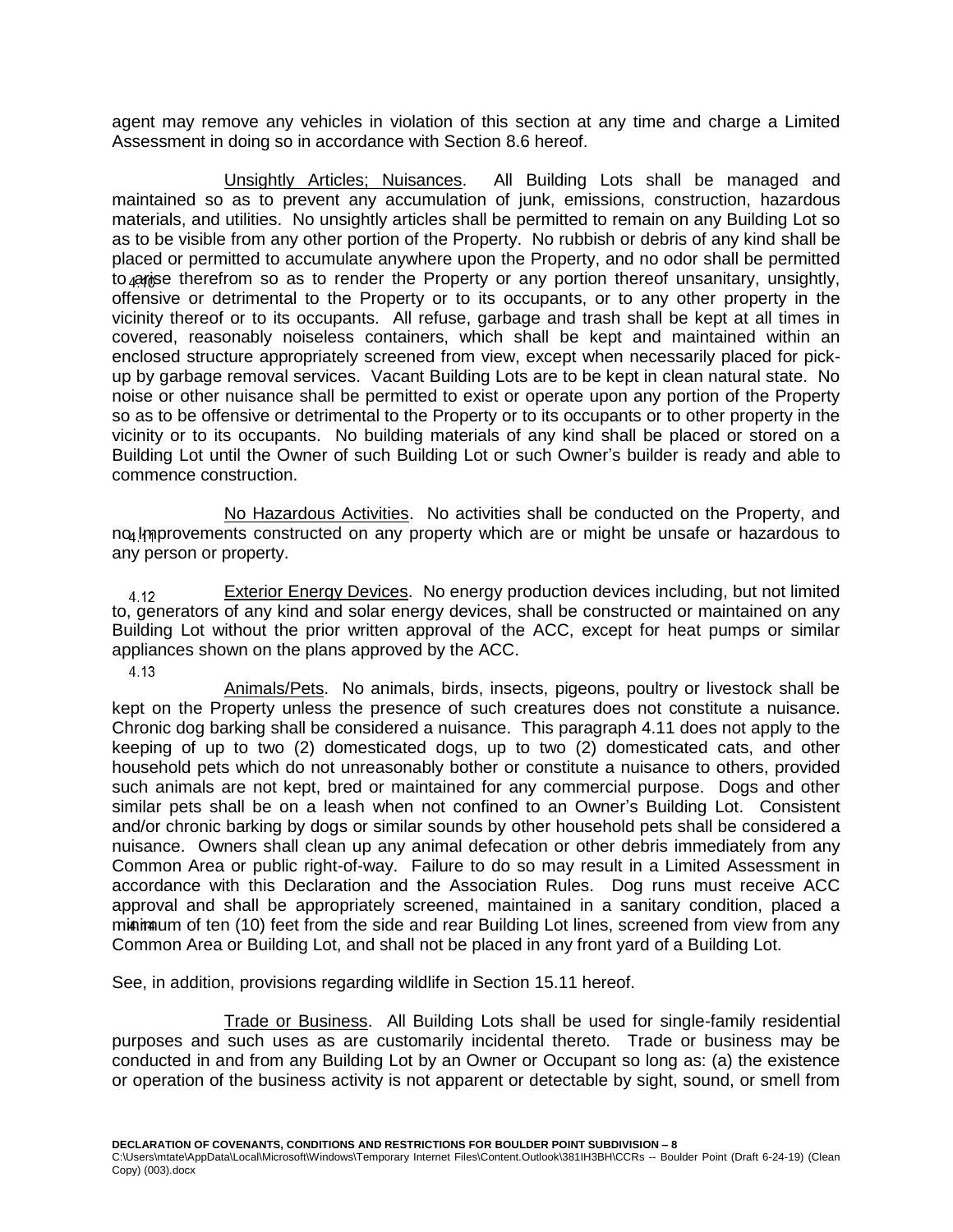the exterior of the dwelling on the Building Lot; (b) the business activity conforms to all zoning requirements; (c) no signs relating to said business activity are displayed where visible from any location with the Subdivision; (d) the business activity does not increase the liability or casualty insurance obligations or premiums of the Association; and (e) the business activity does not constitute a nuisance, hazardous, or offensive use, as may be determined in the sole discretion of the Board.

<span id="page-14-0"></span>No Hazardous Activities. No activities shall be conducted on the Property and no Improvements shall be constructed on the Property that are unsafe or hazardous to any Person or portion of the Property. Nothing shall be done or kept on the Property and/or on any Building Lot that will increase the rate of, or cancel any insurance on any other portion of the Property. No blasting, mining, quarrying, drilling, boring, or exploring for or removing water, oil, gas, or other hydrocarbons, minerals, rocks, stones, sand, gravel, or earth shall be allowed on the Property. The foregoing shall not prohibit exploratory drilling or coring necessary to construct Improvements.

<span id="page-14-1"></span>Drainage Pattern. There shall be no interference with the established drainage pattern over any portion of the Property, unless an adequate alternative provision is made for proper drainage and is first approved in writing by Declarant and/or the Board, the City of Boise, and the Ada County Highway District ("ACHD"). For the purposes hereof, "established" drainage is defined as the system of drainage, whether natural or otherwise, which exists at the time the overall grading of any portion of the Property is completed by Grantor, or that drainage which is shown on any plans approved by Declarant and/or the Board and/or ACHD, which may include drainage from Common Area over, any Building Lot in the Property.

<span id="page-14-2"></span>Grading and Drainage Requirements.. A site plan indicating the proposed 4.17 grading and drainage of a Building Lot must be approved by the ACC before any construction is initiated. Building Lot grading shall be kept to a minimum and buildings are to be located for preservation of the existing grades, berms or swales which should be an integral part of the grade design. **Owners shall be responsible to review a surface drainage run-off plan with the ACC and any local government having jurisdiction prior to construction, including Boise City. Owners are particularly directed to review the requirements of the Boise City Hillside and Foothills Areas Development ordinances, as the same may be amended from time to time. ACC review of such surface drainage and grading plans shall not be construed as an engineering approval or warranty of design and any liability associated therewith shall reside solely with the applicable Owner. Owners are advised that additional hillside applications may be required by Boise City and other local governments with jurisdiction in connection with individual Building Lot grading. Owners are advised that no construction, grading, filling, clearing, or excavation of any kind may be initiated until the Owner has received approval of such surface runoff drainage design plan from Boise City or any other local government with jurisdiction. All drawings submitted to any local government and the ACC shall include specific soil conditions and revegetation requirements. Owners shall minimize soil disturbance between December 1 and April 15. Owners are responsible to file an NOI with the EPA, if applicable. Water from a Building Lot shall not drain or flow into adjacent streets, Building Lots, or Common Areas and shall be retained on-site. Each Owner shall refrain from using irrigation water that flows onto adjacent streets, Building Lots, or Common Area.**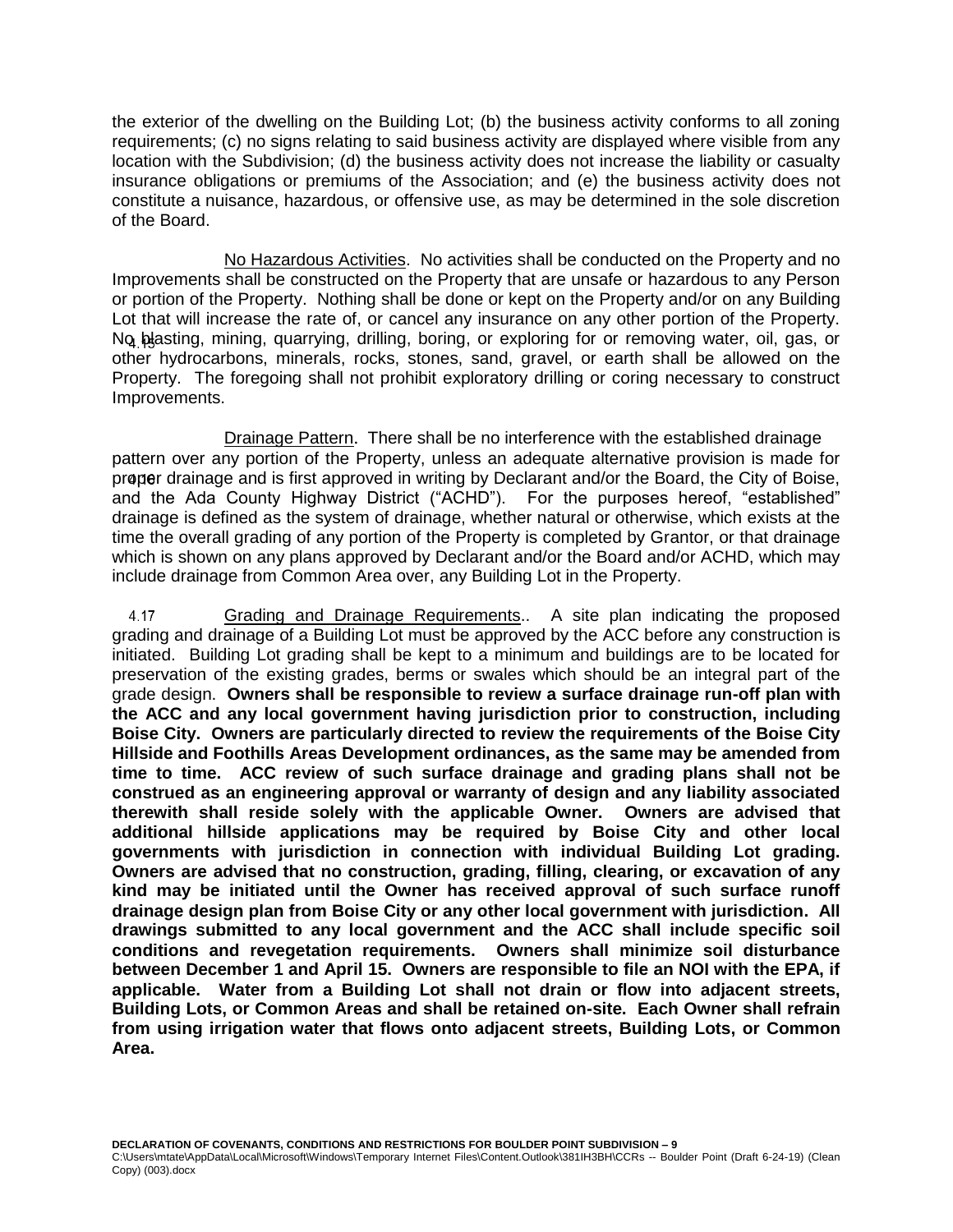<span id="page-15-0"></span>Water Supply Systems. No individual domestic water supply system shall be permitted on any Building Lot.

<span id="page-15-1"></span>Sewage Disposal Systems. No individual sewage disposal system shall be used on the Property. Each Owner shall connect the appropriate facilities on such Owner's Building Lot to the City of Boise Sewer System and pay all charges assessed therewith. Ari<sub>y</sub><sup>8</sup>Lot requiring an individual sewage pump system shall not have an onsite storage capacity greater than 150 gallons.

4.19

<span id="page-15-2"></span>Driveway and Roadway Construction Requirements. All access driveways shall be constructed in accordance with the ACC Architectural Guidelines.

<span id="page-15-3"></span>Signs. No sign of any kind shall be displayed to the public view without the  $a$ pproval of the ACC except: (1) such signs as may be used by Grantor in connection with the development of the Property and sale of Building Lots; (2) such signs identifying Boulder Point Subdivision, or informational signs, of customary and reasonable dimensions as prescribed by the ACC may be displayed on or from the Common Areas; (3) one (1) sign of customary and reasonable dimensions as prescribed by the ACC as may be displayed by an Owner other than Grantor on or from a Building Lot advertising the residence for sale or lease; and (4) any sign required by the County of Ada. A customary "for sale" or "for lease" sign not more than three (3) feet by two (2) feet shall not require ACC approval. No sign shall be placed on Common Area lots without the written approval of the ACC.

<span id="page-15-4"></span>Insurance Rates. Nothing shall be done or kept on any Building Lot which will increase the rate of insurance on any other portion of the Property without the approval of the Owner of such other portion, nor shall anything be done or kept on the Property or a Building Lot which would result in the cancellation of insurance on any property owned or managed by the Association or which would be in violation of any law.

4.23

<span id="page-15-5"></span>Exemption of Grantor. Nothing contained herein shall limit the right of Grantor to subdivide or re-subdivide any portion of the Property, to grant licenses, to reserve rights-of-way and easements with respect to Common Areas to utility companies, public agencies or others, or to complete excavation, grading and construction of Improvements to and on any portion of the Property owned by Grantor, or to alter the foregoing and its construction plans and designs, or to construct such additional Improvements as Grantor deems advisable in the course of development of the Property so long as any Building Lot in the Property remains unsold. Such right shall include, but shall not be limited to, erecting, constructing and maintaining on the Property such structures and displays as may be reasonably necessary for the conduct of Grantor's business of completing the work and disposing of the same by sales lease or otherwise. Grantor need not seek or obtain ACC approval of any Improvements constructed or placed within the Property by Grantor, but this particular exception shall not apply to building(s) or structure(s) constructed by Grantor on a Building Lot owned by Grantor. Grantor shall have the right at any time prior to acquisition of title to a Building Lot by a purchaser from Grantor to grant, establish and/or reserve on that Building Lot additional licenses, reservations and rightsof-way to Grantor, to utility companies, or to others as may from time to time be reasonably necessary to the proper development and disposal of the Property. The rights of Grantor hereunder may be assigned by Grantor to any successor in interest in connection with Grantor's interest in any portion of the Property, by an express written assignment recorded in the Office of the Ada County Recorder.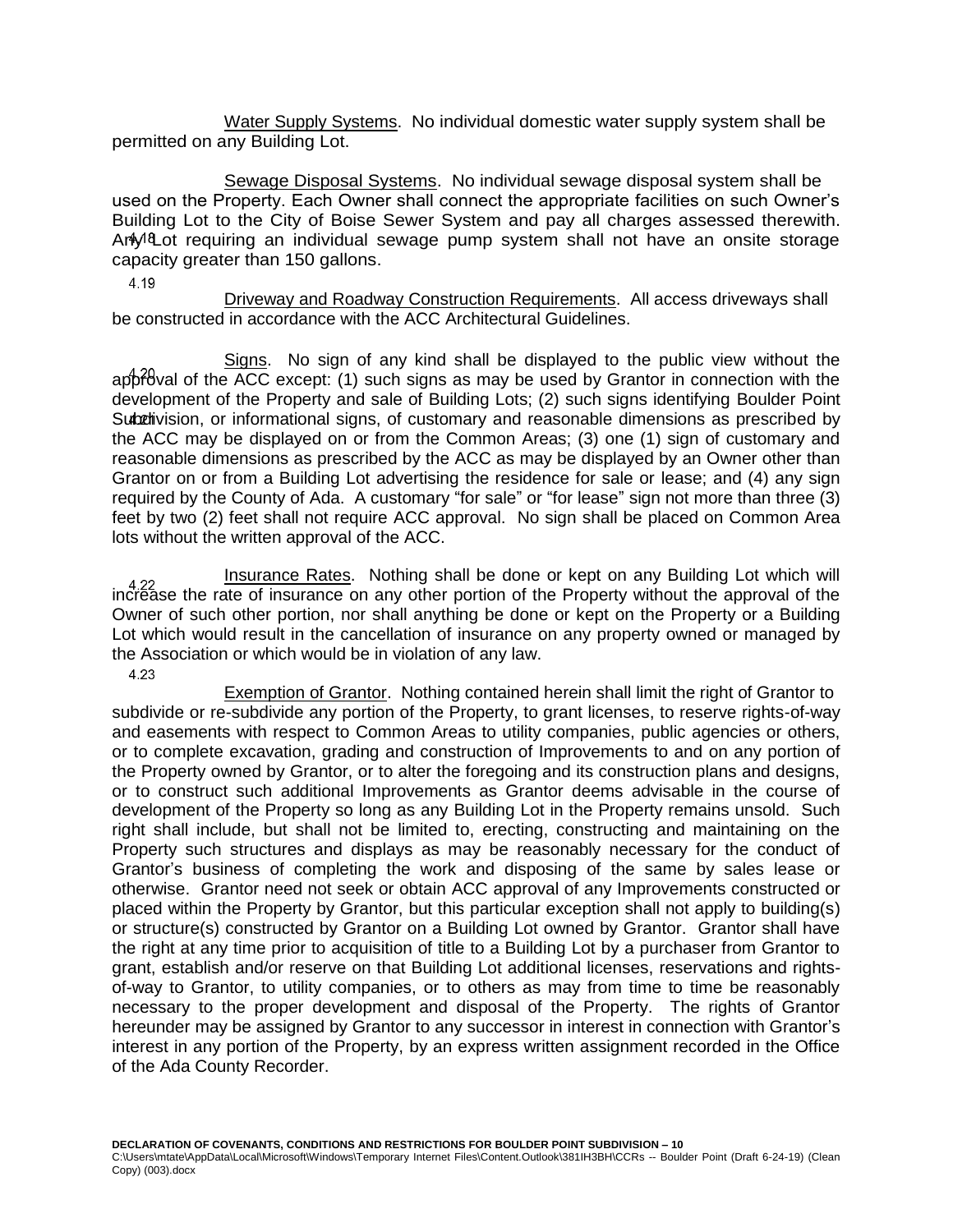**Each Owner, by acceptance of a deed to a Building Lot, agrees that such Owner shall not object to or oppose any development of any portion of the Property, or other property owned or purchased by Grantor and annexed to the Property and made subject to this Declaration. Such agreement not to oppose development is a material consideration to the conveyance of any portion of the Property by Grantor to any and all Persons.**

<span id="page-16-0"></span>Adoption of Rules. The Association, through its Board of Directors, may adopt and amend from time to time Association Rules not inconsistent with this Declaration relating to the use of the Common Areas and all facilities thereon, and the conduct of Owners and their tenants and guests with respect to the Property and other Owners.

4.24

<span id="page-16-1"></span>Pathways. The Property will contain certain pathways that are accessible by Owners and certain pathways that will be accessible by Owners and the general public. Each Owner acknowledges that members of the public may use identified pathways and that Grantor and the Association (as applicable) will have access to maintain, operate, and repair such pathways, the use of which will be subject to Association Rules controlling access.

<span id="page-16-2"></span>No Other Recordation. No Person shall record any declaration of covenants, conditions and restrictions, or declaration of condominium or similar instrument affecting any portion of the Property without Grantor's review and written consent, which consent may be withheld by Grantor in its sole and absolute discretion. Any attempted recordation without such consent shall result in such instrument being void and of no force and effect unless subsequently approved by recorded consent signed by Grantor. This section may not be amended without the written consent of Grantor. The rights contained in this section shall terminate upon the Class B Member Termination Date.

<span id="page-16-3"></span>4.27 Governmental Approvals. All Lots shall be used and developed, and all construction shall be carried out thereon in accordance with all governmental approvals, including but not limited to the provisions of any permits and approvals issued by the City of Boise.

<span id="page-16-4"></span>Rock Outcroppings. The alteration, defacing, or physical encroachment on any significant surface rock outcropping that changes the appearance and natural condition thereof shall be prohibited unless otherwise approved in writing by the Board. No rock may be removed from any Building Lot or Common Area without the prior written approval of the Board.

 $5.1$ 

# <span id="page-16-5"></span>**ARTICLE V: THE ASSOCIATION**

<span id="page-16-6"></span>Organization of The Association. The Association shall be initially organized by Grantor as an Idaho non-profit corporation under the provisions of the Idaho Code relating to general non-profit corporations and shall be charged with the duties and invested with the powers prescribed by law and set forth in the Articles, Bylaws, and this Declaration. Neither the Articles nor the Bylaws shall be amended or otherwise changed or interpreted so as to be inconsistent with this Declaration.

<span id="page-16-7"></span>Membership. Each Owner, by virtue of being an Owner and for so long as such ownership is maintained, shall be a Member of the Association. The memberships in the Association shall not be transferred, pledged, assigned or alienated in any way except upon the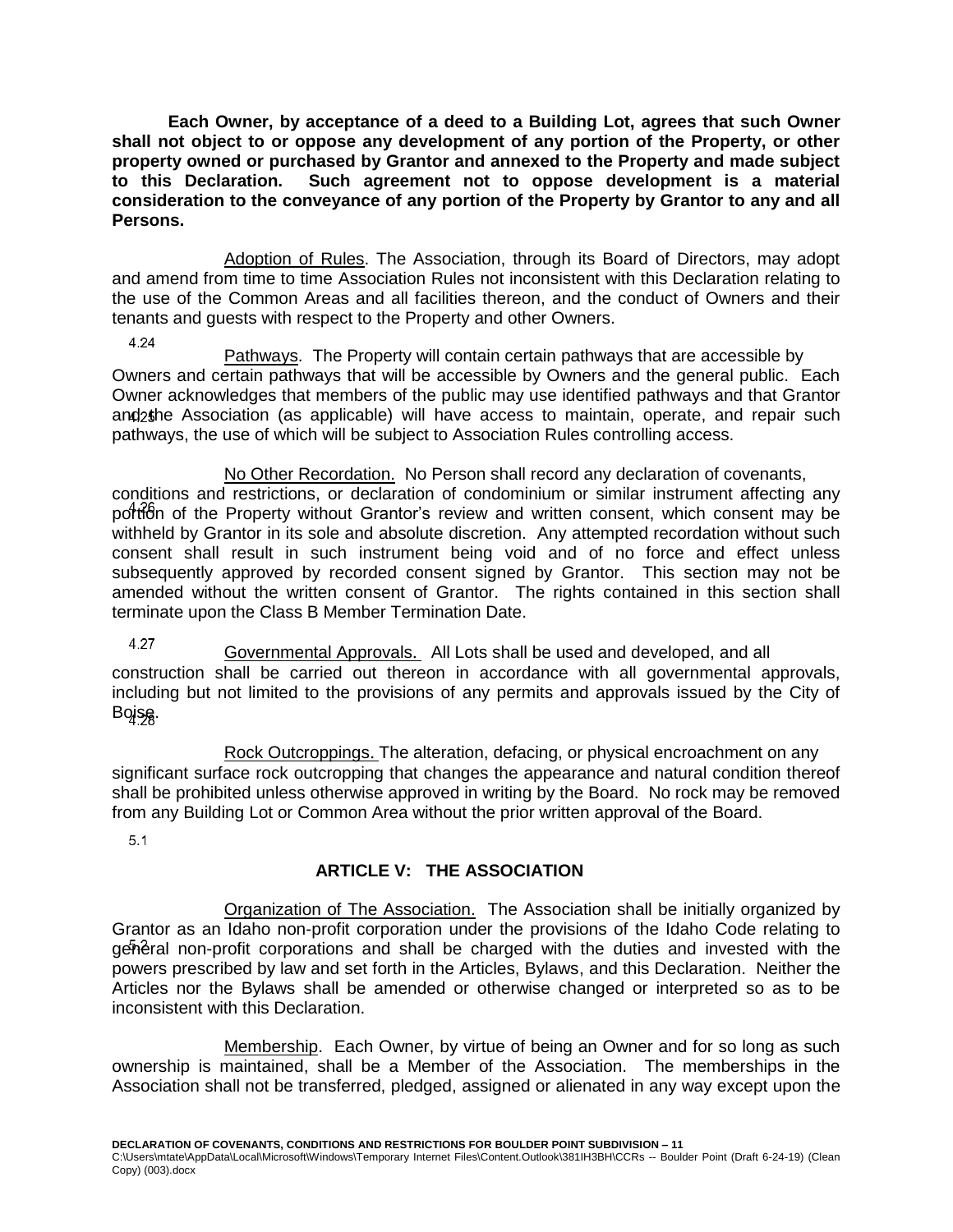transfer of Owner's title in such Owner's Building Lot and then only to the transferee of such title. Any attempt to make a prohibited membership transfer shall be void and will not be reflected on the books of the Association.

<span id="page-17-0"></span>Meetings of Association. Each year the Association shall hold at least one meeting of the Members, according to the schedule for such meetings established by the Bylaws; provided, that such meeting shall occur no earlier than April 1 and no later than July 31 each year. Only Members shall be entitled to attend Association meetings, and all other persons may be excluded. Notice for all Association meetings, regular or special, shall be given by regular mail to all Members, and any person in possession of a Building Lot, not less than ten (10) days nor more than thirty (30) days before the meeting and shall set forth the place, date and hour of the meeting and the nature of the business to be conducted. All meetings shall be held within the Property or as close thereto as practical at a reasonable place selected by the Board. The presence at any meeting in person of the Class B Member where there is such a Member, and, after the Class B Member Termination Date, the presence of the Class A Members representing Owners holding at least thirty percent (30%) of the total votes of all Class A Members, shall constitute a quorum. If any meeting cannot be held because a quorum is not present, the Members present may adjourn the meeting to a time not less than ten (10) days nor more than thirty (30) days from the time the original meeting was scheduled. At any such meeting properly called, the presence of any Member shall constitute a quorum.

<span id="page-17-1"></span>Voting. Voting in the Association shall be carried out by Members who shall cast the 4 otes attributable to the Building Lots which they own, or attributable to the Building Lots owned by Grantor. The number of votes any Member may cast on any issue is determined by the number of Building Lots which the Member, including Grantor, owns. When more than one person holds an interest in any Building Lot, all such persons shall be Members but shall share the votes attributable to the Building Lot. For voting purposes, the Association shall have two (2) classes of Members as described below:

<span id="page-17-2"></span>5.4.1 Class A Members. Owners other than Grantor (prior to the Class B Member Termination Date, as defined in Section 5.4.2) shall be known as "Class A Members." Each Class A Member shall be entitled to cast one (1) vote for each Building Lot owned by such Class A Member on the day of the vote.

<span id="page-17-3"></span>5.4.2 Class B Member. Grantor shall be known as the "Class B Member," and shall be entitled to fifty (50) votes for each Building Lot owned by such Class B Member on the day of the vote. The Class B Member shall cease to be a voting Member in the Association on the Class B Member Termination Date. Grantor may assign and transfer its Class B Member status and associated voting rights to a successor in title to any portion of the Property by means of a writing recorded in the records of Ada County, Idaho.

Fractional votes shall not be allowed. In the event that joint Owners are unable to agree among themselves as to how their vote or votes shall be cast, they shall lose their right to vote on the matter being put to a vote. When an Owner casts a vote, it will thereafter be presumed conclusively for all purposes that such Owner was acting with authority and consent of all joint Owners of the Building Lot(s) from which the vote derived. The right to vote may not be severed or separated from the ownership of the Building Lot to which it is appurtenant, except that any Owner may give a revocable proxy, or may assign such Owner's right to vote to a lessee, mortgagee, beneficiary or contract purchaser of the Building Lot concerned, for the term of the lease, mortgage, deed of trust or contract. Any sale, transfer or conveyance of such Building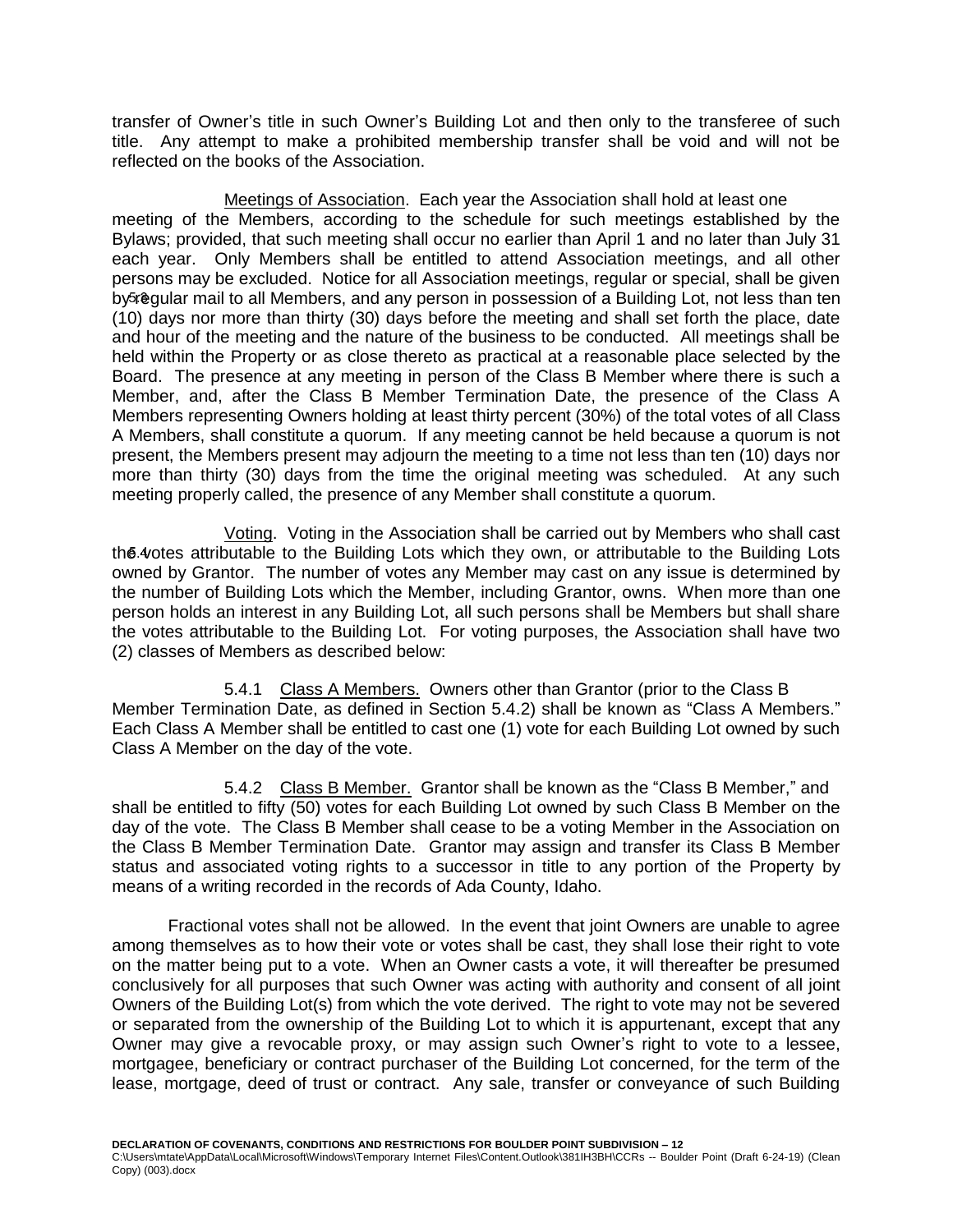Lot to a new Owner shall operate automatically to transfer the appurtenant voting right to the Owner, subject to any assignment of the right to vote to a lessee, mortgagee, or beneficiary as provided herein.

<span id="page-18-0"></span>Board of Directors and Officers. The affairs of the Association shall be conducted and managed by a Board of Directors ("Board") and such officers as the Board may elect or appoint, in accordance with the Articles and Bylaws, as the same may be amended from time to time. The Association may exercise any right or privilege given to the Association expressly by this Declaration and the Project Documents, or as reasonably implied from or reasonably necessary to effectuate any such right or privilege.

### Power and Duties of the Association.

<span id="page-18-2"></span><span id="page-18-1"></span>5.6.1 Powers. The Association shall have all the powers of a corporation organized under the general corporation laws of the State of Idaho subject only to such limitations upon the exercise of such powers as are expressly set forth in the Articles, the Bylaws, and this Declaration. The Association shall have the power to do any and all lawful things which may be authorized, required or permitted to be done by the Association under Idaho law and under this Declaration, and the Articles and Bylaws, and to do and perform any and all acts which may be necessary to, proper for, or incidental to the proper management and operation of the Common Areas and the Association's other assets, including water rights when and if received from Grantor, and affairs and the performance of the other responsibilities herein assigned, including without limitation:

> Assessments. The power to levy Assessments on any Owner or  $5.6.1.1$ any portion of the Property and to force payment of such Assessments, all in accordance with the provisions of this Declaration.

5.6.1.2

Right of Enforcement. The power and authority from time to time in its own name, on its own behalf, or on behalf of any Owner who consents thereto, to commence and maintain actions and suits to restrain and enjoin any breach or threatened breach of this Declaration or the Articles or the Bylaws.

Delegation of Powers. The authority to delegate its power and duties to committees, officers, employees, or to any Person to act as manager for the maintenance, repair, replacement and operation of any Common Area. The Association and the members of the Association shall not be liable for any omission or improper exercise by the manager of any such duty or power so delegated.

Emergency Powers. The power, exercised by the Association or by any person authorized by it, to enter upon any property (but not inside any building constructed thereon) in the event of any emergency involving illness or 5. potential danger to life or property or when necessary in connection with any maintenance or construction for which the Association is responsible. Such entry shall be made with as little inconvenience to the Owner as practicable, and any damage caused thereby shall be repaired by the Association.

Licenses, Easements and Rights-of-Way. The power to grant and convey to any third party such licenses, easements and rights-of-way in, on or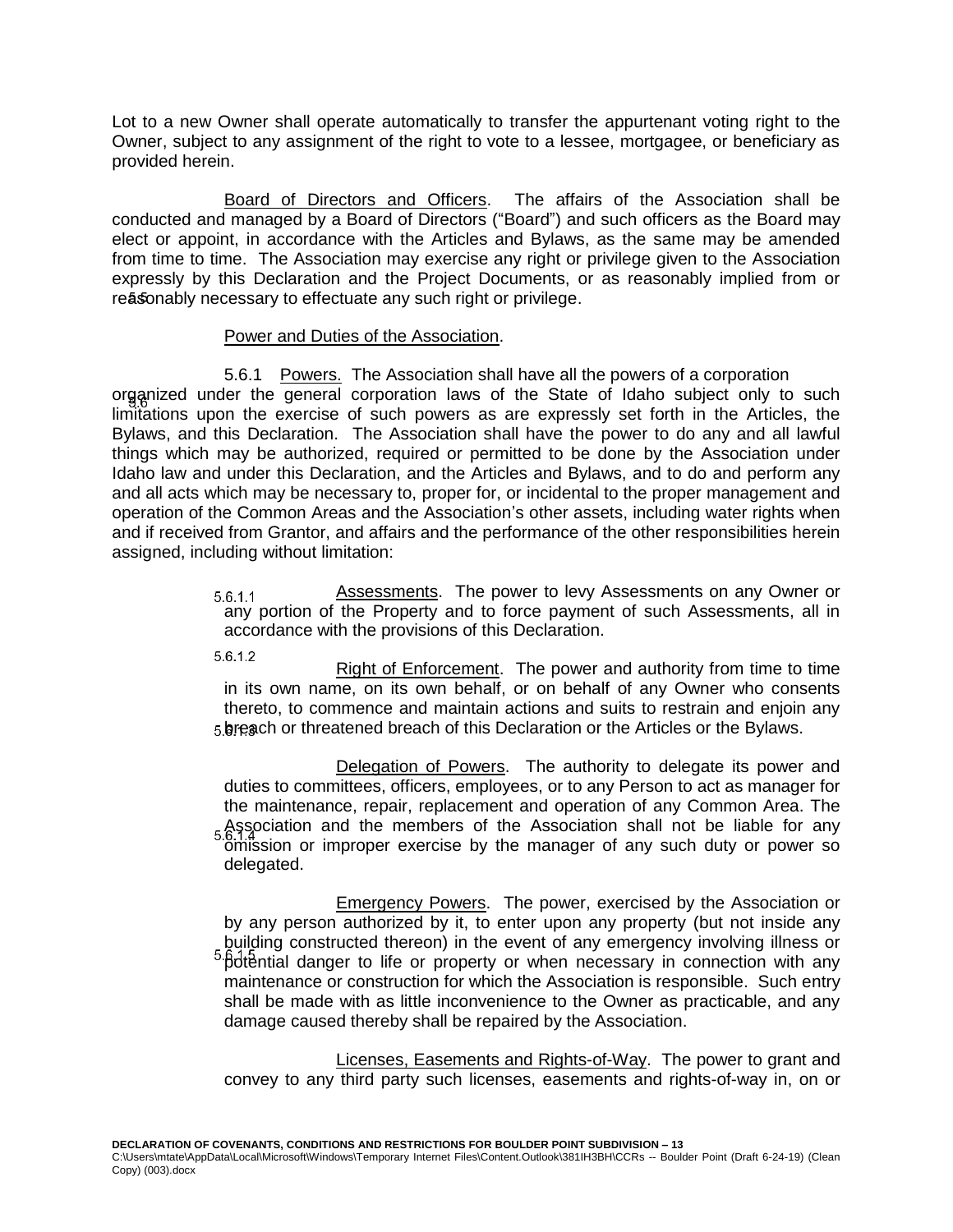under the Common Areas as may be necessary or appropriate for the orderly maintenance, preservation and enjoyment of the Common Areas, and for the preservation of the health, safety, convenience and the welfare of the Owners, for the purpose of constructing, erecting, operating or maintaining:

5.6.1.5.1 Underground lines, cables, wires, conduits or other devices for the transmission of electricity or electronic signals-for lighting, heating, power, telephone, television or other purposes, and the above ground lighting stanchions, meters, and other facilities associated with the provisions of lighting and services; and

5.6.1.5.2 Public sewers, storm drains, water drains and pipes, water supply systems, sprinkling systems, heating and gas lines or pipes, and any similar public or quasi-public improvements or facilities.

5.6.1.5.3 Mailboxes and sidewalk abutments around such mailboxes or any service facility, berm, fencing and landscaping abutting common areas, public and private streets or land conveyed for any public or quasi-public purpose.

The right to grant such licenses, easements and rights-of-way are hereby expressly reserved to the Association and may be granted at any time prior to twenty-one (21) years after the death of the issue of the individuals executing this Declaration on behalf of Grantor who are in being as of the date hereof.

<span id="page-19-0"></span>5.6.2 Duties. In addition to duties necessary and proper to carry out the power delegated to the Association by this Declaration, and the Articles and Bylaws, without limiting the generality thereof, the Association or its agent, if any, shall have the authority and the obligation to conduct all business affairs of the Association and to perform, without limitation, each of the following duties:<br>5.6.2.1

> Operation and Maintenance of Common Areas and ACHD Storm Water Retention Ponds. Operate, maintain, and otherwise manage or provide for the operation, maintenance and management of the Common Areas. Provide all "light" maintenance of the storm water retention ponds located on Lot 1, Block 11 5. and Lot 1, Block 13 of the plat of Boulder Heights Estates Subdivision No. 8, as specified in the Operation and Maintenance Manual for said facilities.

Taxes and Assessments. Pay all real and personal property taxes and Assessments separately levied against the Common Areas or against the Association and/or any other property owned by the Association. Such taxes and Assessments may be contested or compromised by the Association, provided, however, that such taxes and Assessments are paid or a bond insuring payment is posted prior to the sale or disposition of any property to satisfy the payment of such taxes and Assessments. In addition, the Association shall pay all other federal, state or local taxes, including income or corporate taxes levied against the Association, in the event that the Association is denied the status of a tax exempt corporation.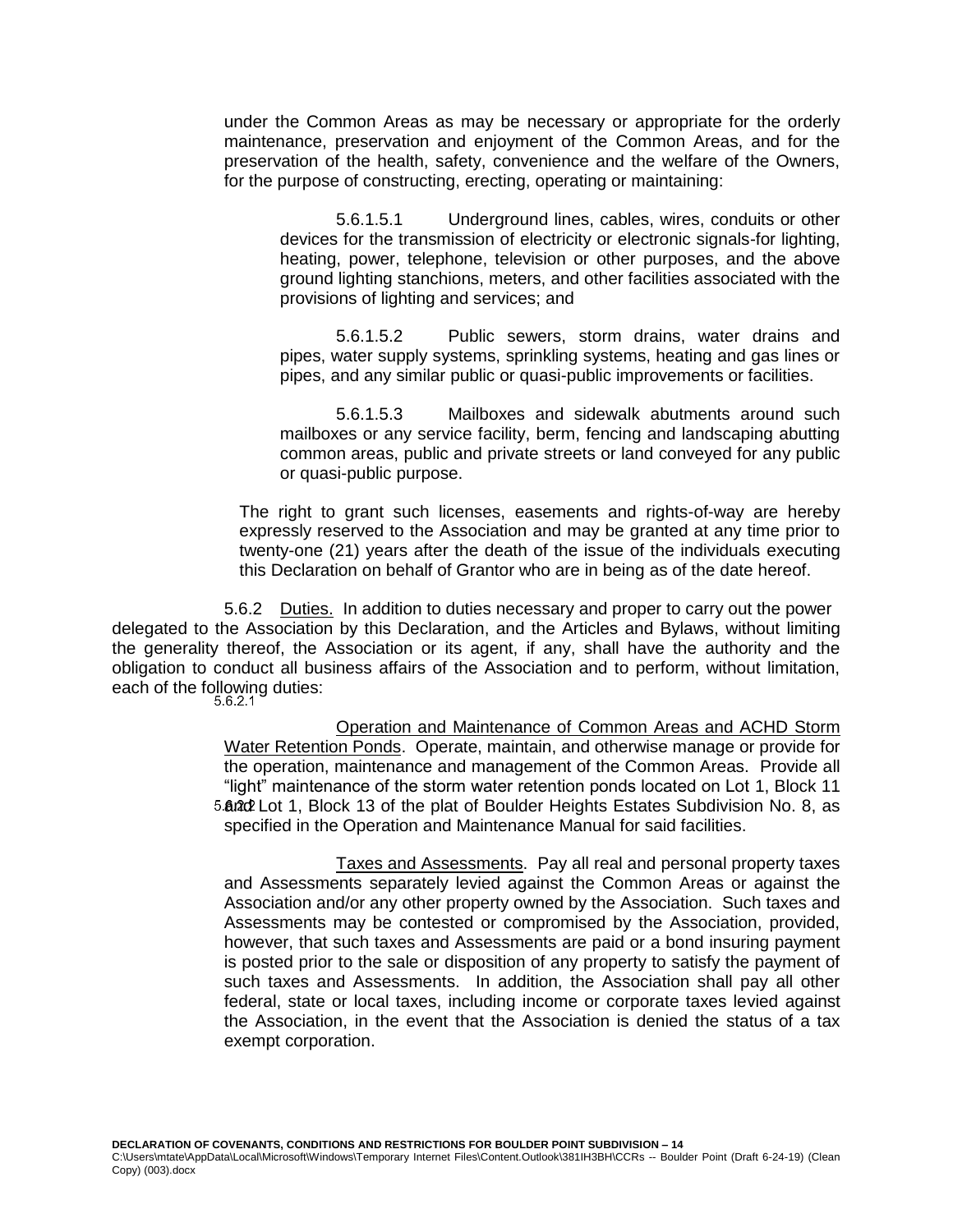Water and Other Utilities. Acquire, provide and/or pay for necessary services for maintenance of the Common Areas, and to manage for the benefit of the Association all water rights and rights to receive water held by the Association, whether such rights are evidenced by license, permit, claim, stock ownership or otherwise.

5.6.2.3 Insurance. Obtain insurance from reputable insurance companies authorized to do business in the State of Idaho, and maintain in effect any insurance policy the Board deems necessary or advisable, including, without limitation the following policies of insurance:

5.6.2.4

5.6.2.4.1 Fire insurance including those risks embraced by coverage of the type known as the broad form "All Risk" or special extended coverage endorsement on a blanket agreed amount basis for the full insurable replacement value of all Improvements, equipment and fixtures located within the Common Areas.

5.6.2.4.2 Comprehensive public liability insurance insuring the Board, the Association, Grantor and the individual grantees and agents and employees of each of the foregoing against any liability incident to the ownership and/or use of the Common Areas. Limits of liability of such coverage shall be as follows: Not less than One Million Dollars (\$1,000,000) per person and One Million Dollars (\$1,000,000) per occurrence with respect to personal injury or death, and One Million Dollars (\$1,000,000) per occurrence with respect to property damage.

5.6.2.4.3 Such other insurance, including motor vehicle insurance and Worker's Compensation insurance, to the extent necessary to comply with all applicable laws and indemnity, faithful performance, fidelity and other bonds as the Board shall deem necessary or required to carry out the Association functions or to insure the Association against any loss from malfeasance or dishonesty of any employee or other person charged with the management or possession of any Association funds or other property.

5.6.2.4.4 The Association shall be deemed trustee of the interests of all Owners in connection with any insurance proceeds paid to the Association under such policies, and shall have full power to receive such Owner's interests in such proceeds and to deal therewith.

5.6.2.4.5 Insurance premiums for the above insurance coverage shall be deemed a common expense to be included in the Regular Assessments levied by the Association.

5.6.2.4.6 Each Owner may obtain insurance at such Owner's own expense providing coverage upon such Owner's Building Lot, such Owner's personal property, for such Owner's personal liability, and covering such other risks as such Owner may deem appropriate, but each such policy shall provide that it does not diminish the insurance carrier's coverage for liability arising under insurance policies which the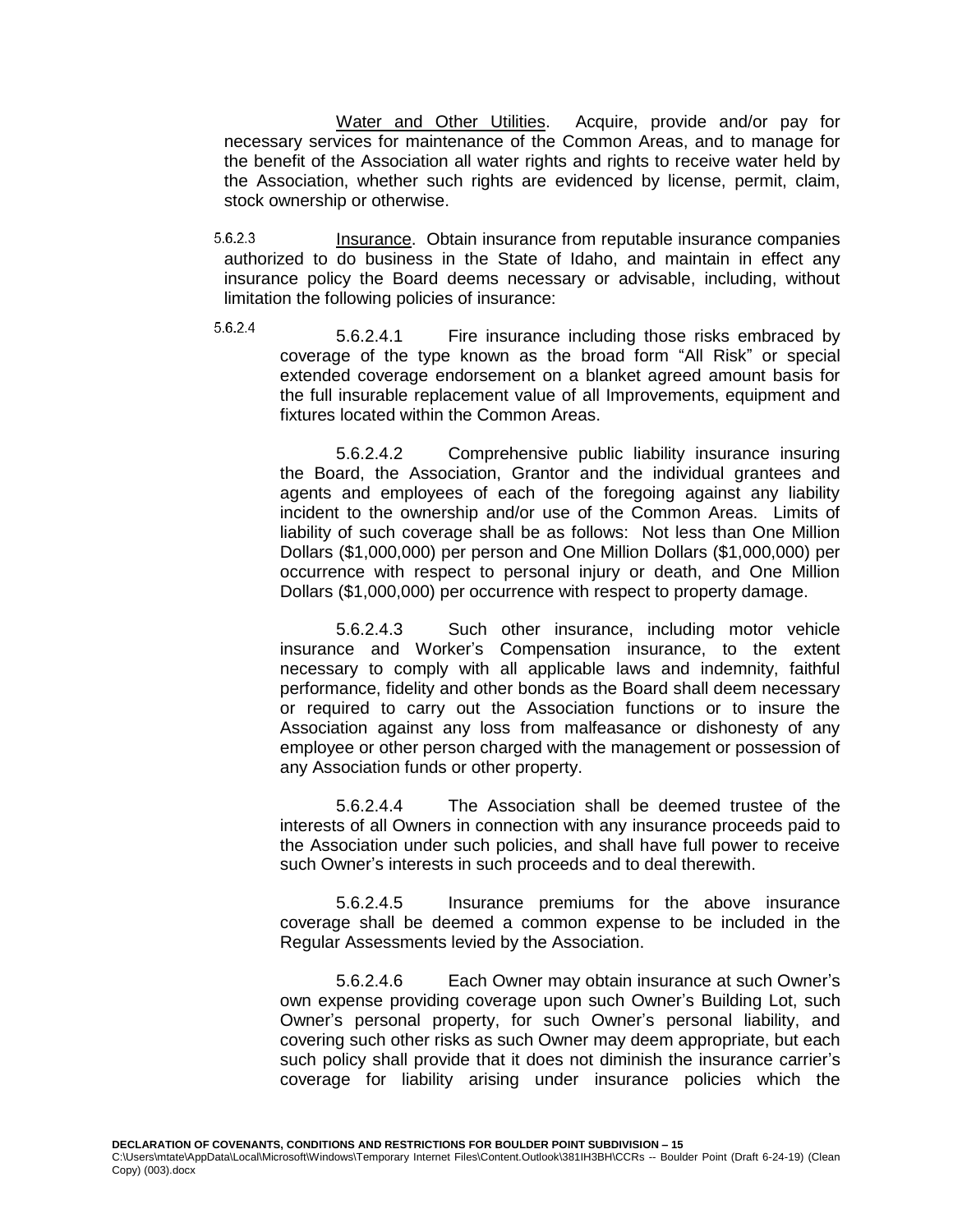Association obtains pursuant to this article. All such insurance shall waive the insurance company's right of subrogation against the Association, the other Owners, and the servants, agents and guests of any of them, if such insurance can be obtained in the normal practice without additional premium charge for the waiver of rights of subrogation. Proceeds of such insurance claims shall be paid to the owner of the Building Lot and/or the mortgagee in connection with such Building Lot.

Enforcement of Restrictions and Rules. Perform such other acts, whether or not expressly authorized by this Declaration, as may be reasonably advisable or necessary to enforce any of the provisions of the Declaration, or of the Articles or Bylaws, including, without limitation, the recordation of any claim of 5. Ben but with the Ada County Recorder, as more fully provided herein.

<span id="page-21-0"></span>Personal Liability. No Member of the Board, or member of any committee of the Association, including the ACC, or any officer of the Association, or Grantor, or the manager, if any, shall be personally liable to any Owner, or to any other party, including the Association, for any damage, loss or prejudice suffered or claimed on the account of any act, omission, error or negligence of the Association, the Board, the manager, if any, or any other representative or employee of the Association, Grantor, or any committee, or any officer of the Association, or Grantor, provided that such person, upon the basis of such information as may be possessed by such person, has acted in good faith without willful or intentional misconduct.

<span id="page-21-1"></span>Budgets and Financial Statements. Financial statements for the Association shall be prepared regularly and copies shall be distributed to each Member of the Association as follows:

<span id="page-21-2"></span>5.8.1 Budget/Projected Operating Statement. A projected operating statement or budget, for each fiscal year shall be distributed not less than sixty (60) days before the beginning of each fiscal year. The operating statement projected for the ensuing fiscal year shall include a schedule of Assessments received and receivable, identified by the Building Lot number and the name of the person or entity assigned.

<span id="page-21-3"></span>5.8.2 Balance Sheet. Within thirty (30) days after the close of each fiscal year, the Association shall cause to be prepared a balance sheet as of the last day of the Association's fiscal year, and will deliver such Balance Sheet to each Owner within ninety (90) days after the end of each fiscal year.

<span id="page-21-4"></span>5.8.3 Operating Statement. Within thirty (30) days after the close of each fiscal year, the Association shall cause to be prepared an annual operating statement reflecting the income and expenditures of the Association. Copies of the balance sheet and operating statement shall be distributed to each Member within ninety (90) days after the end of each fiscal year.

<span id="page-21-5"></span>5.8.4 Audit. The Corporation will provide an audited statement for the preceding fiscal year if the holder, insurer or guarantor of any first mortgage that is secured by a Building Lot submits a written request for it; such holder, insurer or guarantor shall pay the reasonable cost of such audit. A copy of each audit shall be delivered to each Member within thirty (30) days after the completion of such audit.

**DECLARATION OF COVENANTS, CONDITIONS AND RESTRICTIONS FOR BOULDER POINT SUBDIVISION – 16**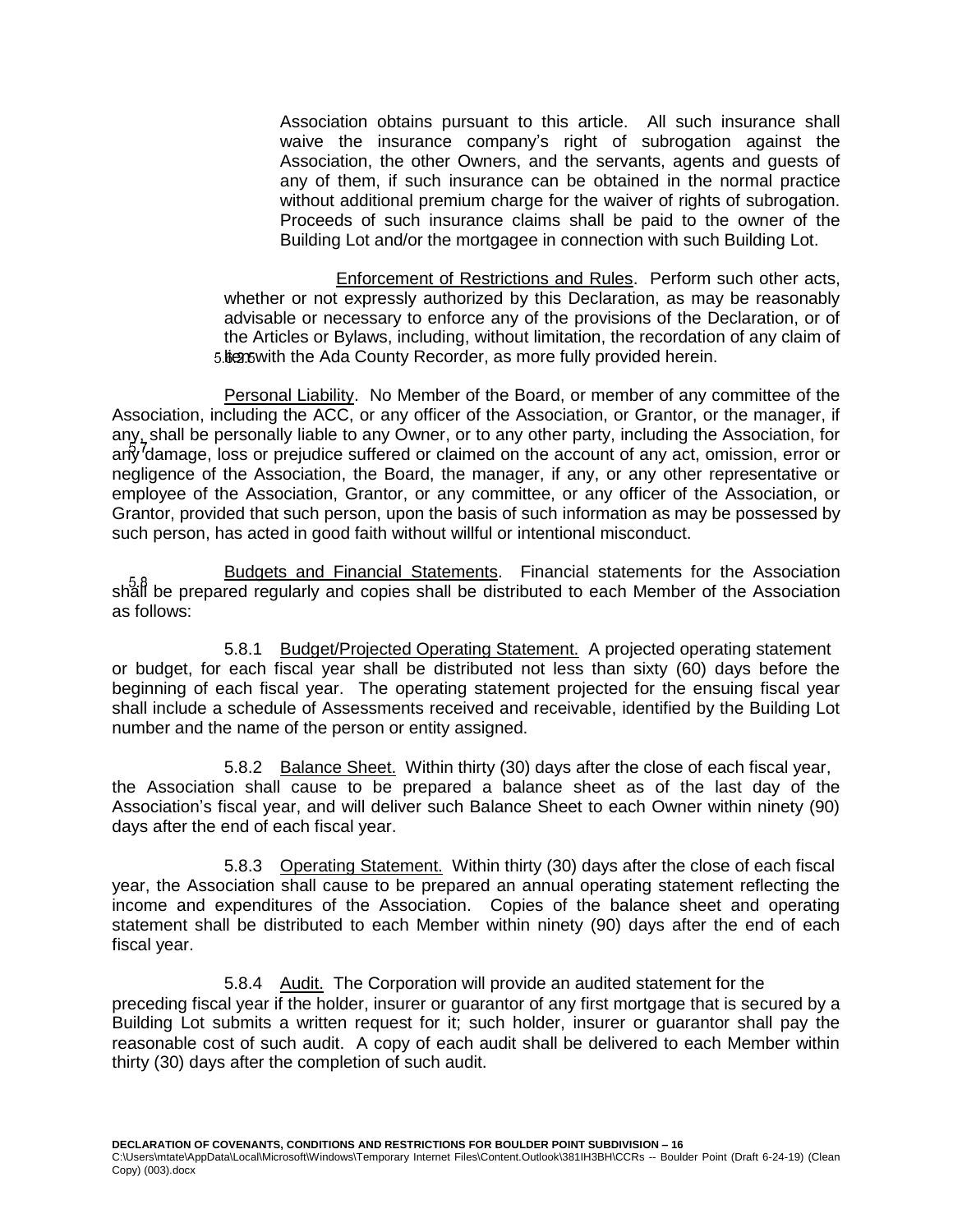<span id="page-22-0"></span>Manager. The Association may employ or contract for the services of a professional manager or management company, provided that no such management or contract shall have a term of more than one (1) year, and each such contract shall be subject to cancellation by the Association upon thirty (30) days' notice, with or without cause, and without payment of a termination fee. The professional manager so employed or contracted with shall not have the authority to make expenditures chargeable against the Association except upon specific prior written approval and direction by the Board. The Board shall not be liable for any omission or improper exercise by such a professional manager of any such duty, power or function so delegated by or on behalf of the Board.

<span id="page-22-1"></span>Rules Regarding Inspections of Books and Records. The membership register, books of account and minutes of meetings of the Board and Committees of the Association shall be made available for inspection and copying by any Owner of the Association or by such Owner's duly appointed representatives, at any reasonable times designated by the Association and for purposes reasonably related to such Owner's interest as a member of the Association. No Owner or any other Person shall copy the membership register for the purposes of solicitation of or direct mailing to any Owner. The Board shall establish reasonable rules with respect to: (a) notice to be given to the custodians of the records by the Person's desiring to make the inspection; (b) hours and days of the week when such inspection may be made; and (c) payment of the cost of re-producing copies of documents requested pursuant to this Article.

<span id="page-22-2"></span>Variance Authority. The Board shall have the authority to grant one-time variances of otherwise applicable restrictions contained in this Declaration. If such variances are granted, no violation of the restrictions contained in this Declaration shall be deemed to have occurred with respect to the matter for which the variance was granted. The granting of such a variance shall not operate to waive any of the terms and provisions of this Declaration for any purpose except as to the particular property and particular provision covered by the granted variance, nor shall it affect in any way the Owner's obligation to comply with all governmental laws and regulations affecting the use of such Owner's Building Lot, including but not limited to zoning ordinances and Building Lot set-back lines or requirements imposed by any governmental or municipal authority.

<span id="page-22-3"></span> $6.1$ **ARTICLE VI: ARCHITECTURAL CONTROL**

<span id="page-22-4"></span>ACC. In order to protect the quality and value of all homes built on the Property, and for the continued protection of the Owners thereof, an ACC, initially consisting of three (3) individuals appointed by Grantor, is hereby established. The ACC shall have exclusive jurisdiction over all original construction on any portion of the Property existing or annexed at a future date. Until one hundred percent (100%) of the Property has been developed and conveyed to Owners other than builders, Grantor retains the right to appoint all members of the ACC, who shall serve at Grantor's discretion. There shall be no surrender of this right prior to that time except in a written instrument in recordable form executed by Grantor. Initially the Grantor and ultimately the ACC shall have the power to promulgate the Architectural Guidelines relating to the planning, construction, alteration, modification, removal or destruction of the Improvements within the Property deemed necessary or desirable by the Grantor or the ACC, as the case may be, to carry out the purposes of this Declaration. The ACC Architectural Guidelines shall be consistent with the provisions of this Declaration. The ACC Architectural Guidelines may contain provisions not limited to Architectural Guidelines, exterior finishes and colors, roofing materials, fences, landscaping, exterior lighting, mailboxes and the like. They may also include policies, procedures and rules, which in the discretion of the ACC are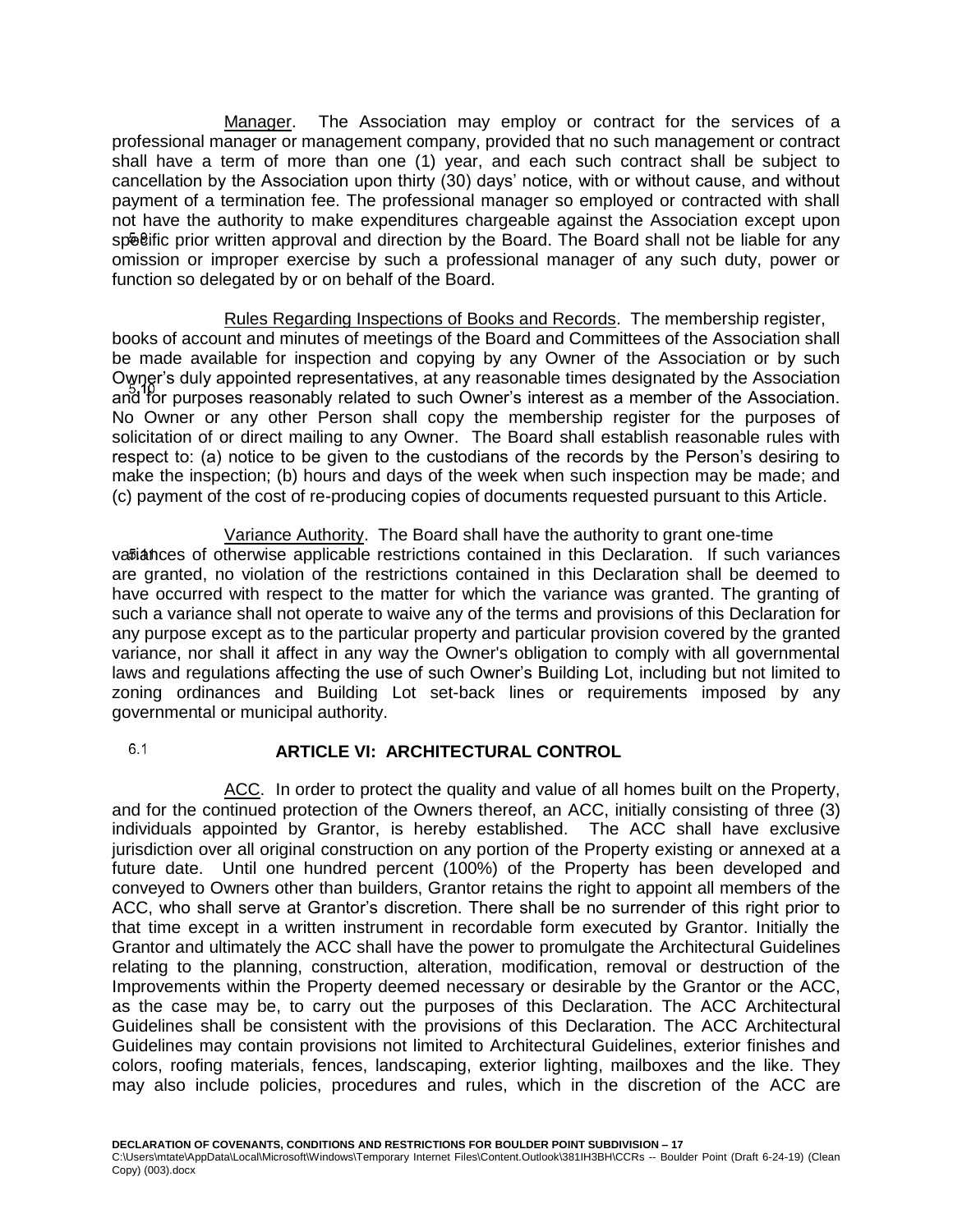reasonable to maintain a quality subdivision and to protect property values. The Building Lot owner shall review and be familiar with the current ACC Architectural Guidelines, copies of which are available from the Grantor.

<span id="page-23-0"></span>Approval by Committee Required. No building, fence, wall, patio cover, window awning or other Improvement shall be commenced, erected, or maintained upon any Building Lot, Common Areas or other portion of the Property, nor shall any exterior addition to or change or alteration therein be made, until the plans and specifications showing the nature, kind, shape, height, materials, location of the same, color, and such other detail as the ACC may require shall have been submitted to and approved in writing by the ACC. A single-family dwelling unit or structure should take into consideration the Building Lot frontage and the potential for side-lot access for the garage, which side-lot garage access shall be encouraged where appropriate. In the event the ACC fails to approve or disapprove such plans, specifications and location within thirty (30) days after said plans and specifications have been submitted to it in such form as may be required by the ACC, in writing, approval will not be required, and this Article will be deemed to have been fully complied with.

<span id="page-23-1"></span>ACC Representative. The ACC may appoint in writing one (1) of its members to act as its designated representative (the "**Committee Representative**"). The Committee Representative may be delegated all duties and obligations of the ACC. In the event a Committee Representative is appointed, it is intended that the ACC shall look to the Committee Representative to perform all functions of the ACC; provided, however, the ACC shall make all final determinations and decisions regarding all duties and obligations of the ACC. Any action or decision made by a majority of the members of the ACC shall be a binding decision of the entire ACC.

<span id="page-23-2"></span>6.4 Review of Proposed Construction. The ACC shall consider and act upon any and all proposals of plans and specifications submitted for its approval pursuant to this Declaration, and perform such other duties as from time to time shall be assigned to it by the Board, including the inspection of construction in progress to assure its conformance with plans approved by the ACC. The Board shall have the power to determine, by rule or their written designation consistent with this Declaration, which types of improvements shall be submitted to the ACC to review and approval. The ACC shall approve proposals or plans and specifications submitted for its approval only if it deems that the construction, alterations or additions contemplated thereby in the locations indicated will not be detrimental to the appearance of any structure affected thereby will be in harmony with the surrounding structures, and that the upkeep and maintenance thereof will not become a burden on the Association.

<span id="page-23-3"></span>Conditions of Approval. The ACC may condition its approval of proposals or plans and specifications upon such changes therein as it deems appropriate, or upon the agreement of the Owner submitting the same ("Applicant") to grant appropriate easements to an Association for the maintenance thereof, upon the agreement of the Applicant to reimburse the Association for the cost of maintenance, or upon all three, any may require submission of additional plans and specifications or other information before approving or disapproving material submitted.

<span id="page-23-4"></span>Committee Rules. The ACC may establish, from time to time, rules and/or guidelines setting forth procedures for the required content of the applications and plans submitted for approval. Such rules may require a fee to accompany each application for approval, or additional factors which it will take into consideration in reviewing submissions.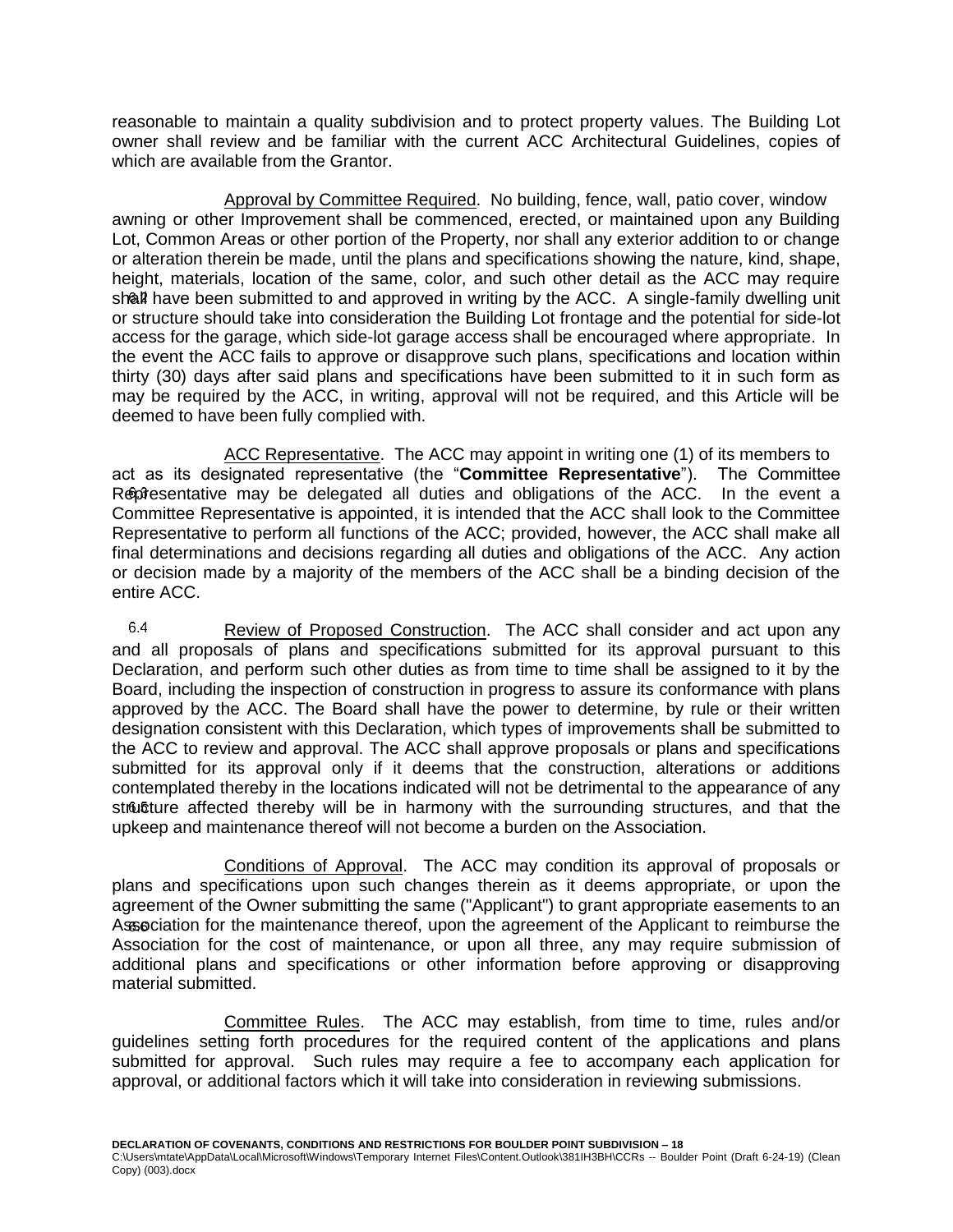<span id="page-24-0"></span>ACC Fee Assessment. The Architectural Committee shall require a fee to accompany each application for approval of any plans and specifications for improvements to be constructed on a Building Lot, or additional factors which it will take into consideration in reviewing submissions. The Committee shall determine the amount of such fee in a reasonable manner, as further set forth in the Architectural Guidelines. Such fees shall be used to defray the costs and expenses of the Committee or for such other purposes as established by the Board.

<span id="page-24-1"></span>Detailed Plans. The ACC may require such detail in plans and specifications submitted for its review as it deems proper, including, without limitation, floor plans, landscape plans, drainage plans, elevation drawings, colored renderings, and descriptions or samples of exterior material colors, as further specified in the Architectural Guidelines. Until receipt by the ACC of any required plans and specifications, the ACC may postpone review of any plan submitted for approval.

<span id="page-24-2"></span>Form of ACC Decisions. Decisions of the ACC and the reasons therefor shall be transmitted by the ACC to the Applicant at the address set forth in the application for approval within thirty (30) days after filing all materials required by the ACC. In the event no decision is provided within such time period, such applications shall be deemed denied in accordance with the procedures set forth in the Architectural Guidelines.

<span id="page-24-3"></span>Meetings of the ACC; Voting. The ACC shall meet from time to time as necessary to perform its duties hereunder. Unless a Committee Representative is appointed in accordance with Section 6.3 hereof, the vote of any two (2) members of the Committee, or the written consent of any two (2) members of the ACC taken without a meeting, shall constitute an act of the committee.

<span id="page-24-4"></span>6.11 No Waiver of Future Approvals. The approval of the ACC of any proposals or plans and specifications or drawings for any work done or proposed, or in connection with any other matter requiring the approval and consent of the ACC, shall not be deemed to constitute a waiver of any right to withhold approval or consent as to any similar proposals, plans and specifications, drawings or matter whatever subsequently or additionally submitted for approval or<sup>6</sup>consent.

<span id="page-24-5"></span>Compensation of Members. The members of the ACC shall receive no compensation for services rendered, other than reimbursement for expenses incurred by them in the performance of their duties hereunder and except as otherwise agreed by the Board.

<span id="page-24-6"></span>Inspection of Work. Inspection of work and correction of defects therein shall proceed as follows:

Upon the completion of any work for which approved plans are required under this Article, the Owner shall give written notice of completion to the ACC.

Within sixty (60) days thereafter, the ACC or its duly authorized representative may inspect such improvement. If the ACC finds that such work was not done in substantial compliance with the approved plans, it shall notify the Owner in writing of such non- compliance with such sixty (60) day period, specifying the particular noncompliance, and shall require the Owner to remedy the same.

**DECLARATION OF COVENANTS, CONDITIONS AND RESTRICTIONS FOR BOULDER POINT SUBDIVISION – 19**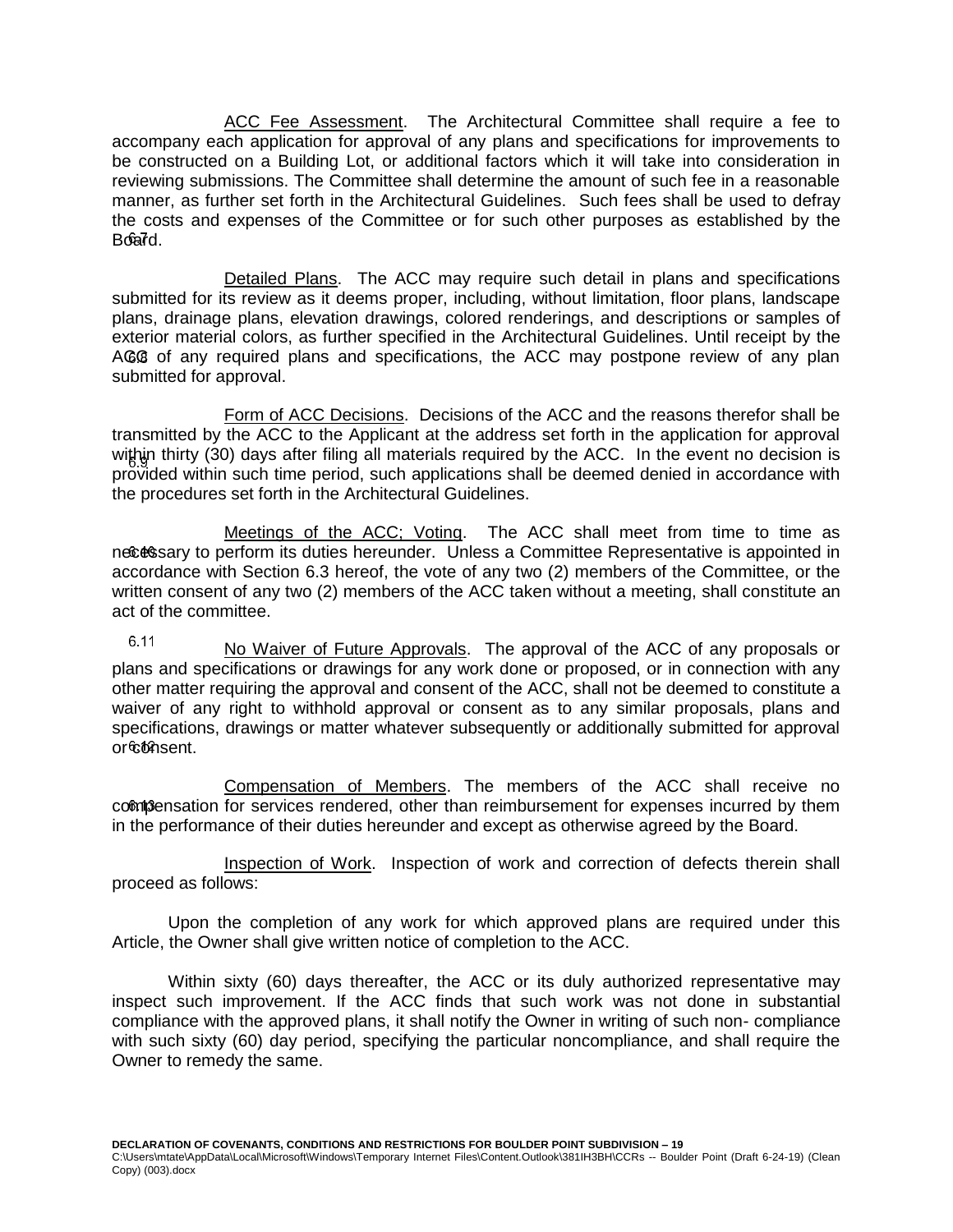If for any reason the ACC fails to notify the Owner of any noncompliance within sixty (60) days after receipt of the written notice of compliance from the Owner, the Improvement shall be deemed to be in accordance with the approved plans.

<span id="page-25-0"></span>Non-Liability of ACC Members. Neither the ACC nor any member thereof, nor its duly authorized ACC representative, shall be liable to the Association, or to any Owner or Grantee for any loss, damage or injury arising out of or in any way connected with the performance of the ACC's duties hereunder, provided such person has, upon the basis of such information as may be possessed by him, acted in good faith without willful or intentional misconduct. The ACC shall review and approve or disapprove all plans submitted to it for any proposed improvement, alteration or addition, solely on the basis of aesthetic considerations and the overall benefit or detriment, which would result in the immediate vicinity and to the Property generally. The ACC shall take into consideration the aesthetic aspects of the architectural designs, placement of building, landscaping, color schemes, exterior finishes and materials and similar features, but shall not be responsible for reviewing, nor shall its approval of any plan or design from the standpoint of structural safety or conformance with building or other codes.

<span id="page-25-1"></span>Variances. The ACC may authorize variances from compliance with any of the architectural provisions of this Declaration or any Supplemental Declaration, including restrictions upon height, size, floor area or placement of structures, or similar restrictions, when circumstances such as topography, natural obstructions, hardship, aesthetic or environmental considerations may require. Such variances must be evidenced in writing, must be signed by at least two (2) members of the ACC, and shall become effective upon recordation in the Office of the County Recorder of Ada County. If such variances are granted, no violation of the restrictions contained in this Declaration or any Supplemental Declaration shall be deemed to have occurred with respect to the matter for which the variance was granted. The granting of such a variance shall not operate to waive any of the terms and provisions of this Declaration or of any Supplemental Declaration for any purpose except as to the particular property and particular provision hereof, covered by the variance was granted. The granting of such a variance shall not operate to waive any of the terms and provisions of this Declaration or of any Supplemental Declaration for any purpose except as to the particular property and particular provision hereof covered by the variance, nor shall it affect in any way the Owner's obligation to comply with all governmental laws and regulations affecting his use of the premises, including but not limited to zoning ordinances and Building Lot set-back lines or requirements imposed by any governmental or municipal authority.

<span id="page-25-2"></span>Enforcement. Any Improvement placed or made in violation of this Article shall be deemed to be nonconforming. Upon written request from the Board or ACC, such offending Owner shall, at such Owner's own cost and expense, remove such Improvement AND restore the Building Lot to substantially the same condition as existed prior to the nonconforming work. Should an Owner fail to remove and restore as required, the Board or its designees shall have the right to enter the Building Lot, remove the violation, and restore the Building Lot to substantially the same condition as previously existed. All costs, together with the interest at the maximum rate then allowed by law, may be assessed against the Building Lot and collected as a Limited Assessment. Any contractor, subcontractor, agent, employee, or other invitee of an Owner who fails to comply with the terms and provisions of the Declaration and the ACC Architectural Guidelines may be excluded by the Board from the Property. In such event, neither the Association, nor its officers, nor its directors shall be held liable to any Person for exercising the rights granted hereunder. In addition to the foregoing, the Association shall have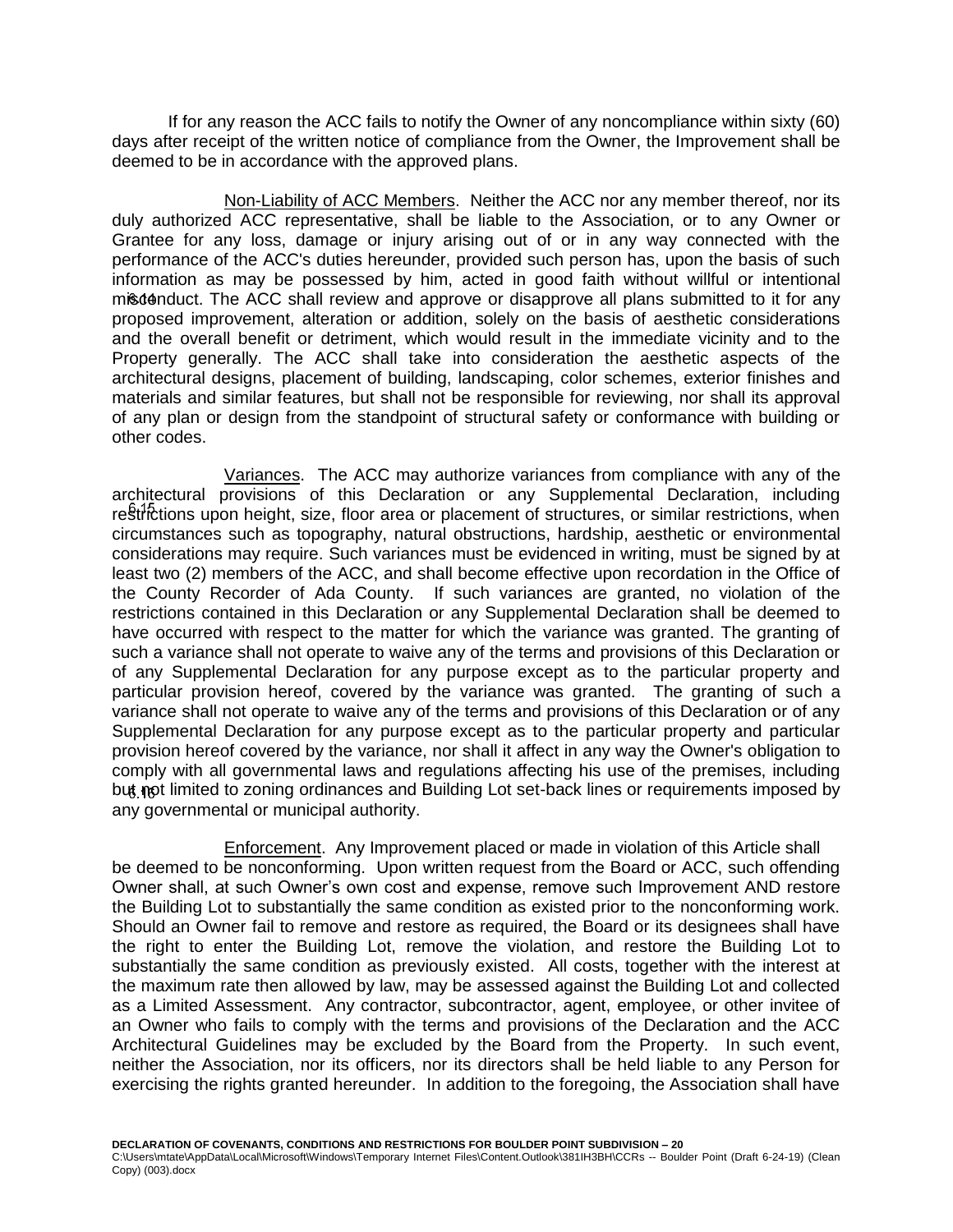the authority and standing to pursue all legal and equitable remedies available to enforce the provisions of the Declaration and the decisions of the ACC.

<span id="page-26-0"></span>Grantor's Exemption. Any and all Improvements constructed by Grantor on or to the Property are not subject to review and approval by the ACC.

## **ARTICLE VII: RIGHTS TO COMMON AREAS**

<span id="page-26-2"></span><span id="page-26-1"></span>Use of Common Areas. Every Owner shall have a right to use each parcel of the  $\frac{0.647}{0.617}$  Use of Common Areas. Every Owner shall have a right to use each parcel of the Common Areas, which right shall be appurtenant to and shall pass with the title to every Building Lot, subject to the following provisions:

The right of the Association holding or controlling the Common Areas to levy and increase Assessments;

The right of the Association to suspend the voting rights and rights to use of, except for the right of an Owner to ingress and egress to such Owner's Building Lot, or interest in, Common Areas by an Owner for any period during which any Assessment or charge against such Owner's Building Lot remains unpaid;

The right of the Association to dedicate or transfer all or any part of the Common Areas to any public agency, authority or utility for such purposes and subject to such conditions as may be permitted by the Articles and Bylaws and agreed to by the Members. No dedication or transfer of said Common Areas shall be effective unless an instrument agreeing to such dedication or transfer signed by Members representing two-thirds (2/3) of each class of Members has been recorded;

The right of the Association to prohibit the construction of structures or Improvements on the Common Areas;

The right of the Association to suspend any Member's voting rights and/or right to use any of the recreational facilities owned by the Association, for any period during which any assessments against said Member's property remains unpaid, and for a period not to exceed thirty (30) days for each infraction of its published rules and regulations;

The right of the Association to limit the number of Members permitted to use the Common Areas, or a portion thereof, at any one time; and

 $7.2$ 

The right of the Association to publish reasonable rules and regulations governing the use of the Common Areas.

<span id="page-26-3"></span>Stormdrain Facilities. Certain storm drain facilities are located on Lot 1, Block 11 and Lot 1, Block 13 of the plat of Boulder Heights Estates Subdivision No. 8. The Association shall provide "light" maintenance of such storm drain facilities in accordance with the operations and maintenance manual approved by ACHD from time to time and on file with the Association. The cost of such maintenance may be subject to repayment as part of a Regular or Special Assessment. Damage to such stormdrain facilities may be subject the Owner who causes such damages (directly or through such Owner's invitees or family members) to a Limited Assessment to defray the costs of repair.

**DECLARATION OF COVENANTS, CONDITIONS AND RESTRICTIONS FOR BOULDER POINT SUBDIVISION – 21**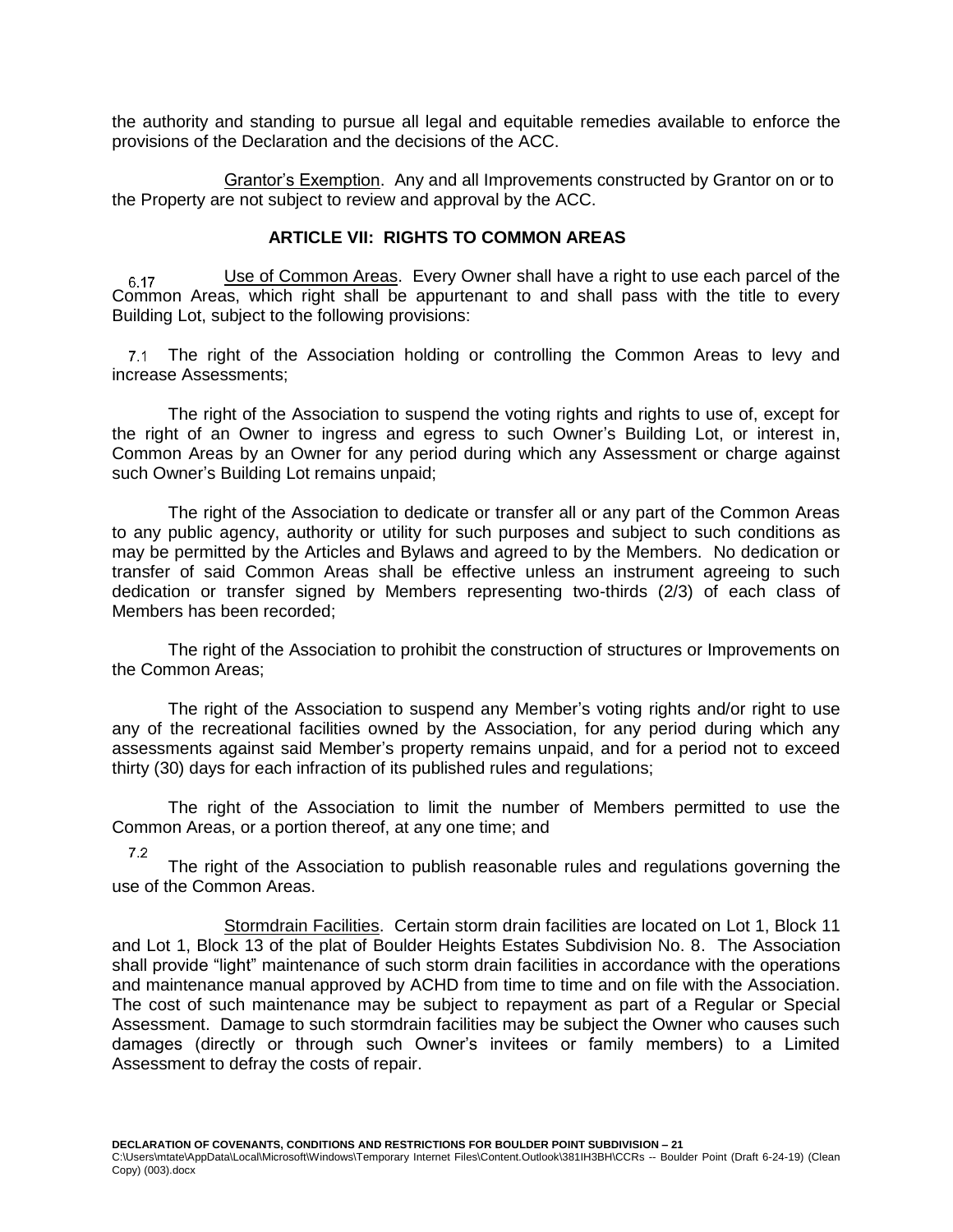<span id="page-27-0"></span>Designation of Common Areas. Grantor shall designate and reserve the Common Areas in this Declaration, and/or recorded Plats, deeds or other instruments and/or as otherwise provided herein.

<span id="page-27-1"></span>Delegation of Right to Use. Any Owner may delegate, in accordance with the respective Bylaws of the Association such Owner's right of enjoyment to the Common Areas, to the 3 members of such Owner's family in residence, and such Owner's tenants or contract purchasers who reside on such Owner's Building Lot.

<span id="page-27-2"></span> $7.4$ Damages. Each Owner shall be fully liable for any damage to any Common Areas which may be sustained by reason of the negligence or willful misconduct of the Owner, such Owner's resident tenant or contract purchaser, or such Owner's family and guests, both minor and adult. In the case of joint ownership of a Building Lot, the liability of such Owners shall be joint and several. The cost of correcting such damage shall be a Limited Assessment against the Building Lot and may be collected as provided herein for the collection of other Assessments. No Owner shall be liable for any amounts greater than is legally allowable under Idaho law.

## **ARTICLE VIII: ASSESSMENTS**

<span id="page-27-4"></span><span id="page-27-3"></span>Covenant to Pay Assessments. By acceptance of a deed to any property in the Subdivision, each Owner of such property hereby covenants and agrees to pay when due all Regular, Special, and Limited Assessments (collectively, "**Assessments**") or charges made by the Association against such Owner pursuant to the provisions of this Declaration or other applicable instrument.

<span id="page-27-5"></span>8.1.1 Assessment Constitutes Liens. Such Assessments and charges together with interest, costs and reasonable attorneys' fees which may be incurred in collecting the same, shall be a charge on the land and shall be a continuing lien upon the property against which each such Assessment or charge is made.

<span id="page-27-6"></span>8.1.2 Assessment is Personal Obligation. Each such Assessment, together with interest, costs and reasonable attorneys' fees, shall also be the personal obligation of the Owner of such property beginning with the time when the Assessment falls due. The personal obligation for delinquent Assessments shall not pass to such Owner's successors in title unless expressly assumed by them but shall remain such Owner's personal obligation regardless of whether he remains an Owner.

<span id="page-27-7"></span>Capitalization of Association. Upon acquisition of record title to a Building Lot by the first owner thereof other than Grantor, a contribution shall be made by the Owner to the working capital of the Association in an amount equal to Five Hundred and No/100 Dollars (\$500.00). Upon any subsequent transfer of record title to a Building Lot, a contribution shall be made by the Owner to the working capital of the Association in an amount equal to Five Hundred and No/100 Dollars (\$500.00). These amounts shall be in addition to, not in lieu of, the annual Regular Assessment and shall not be considered an advance payment of such Assessment.

<span id="page-27-8"></span>Exempt Property. The following property shall be exempt from payment of Regular and Special Assessments: (a) all Common Area; (b) any property dedicated to and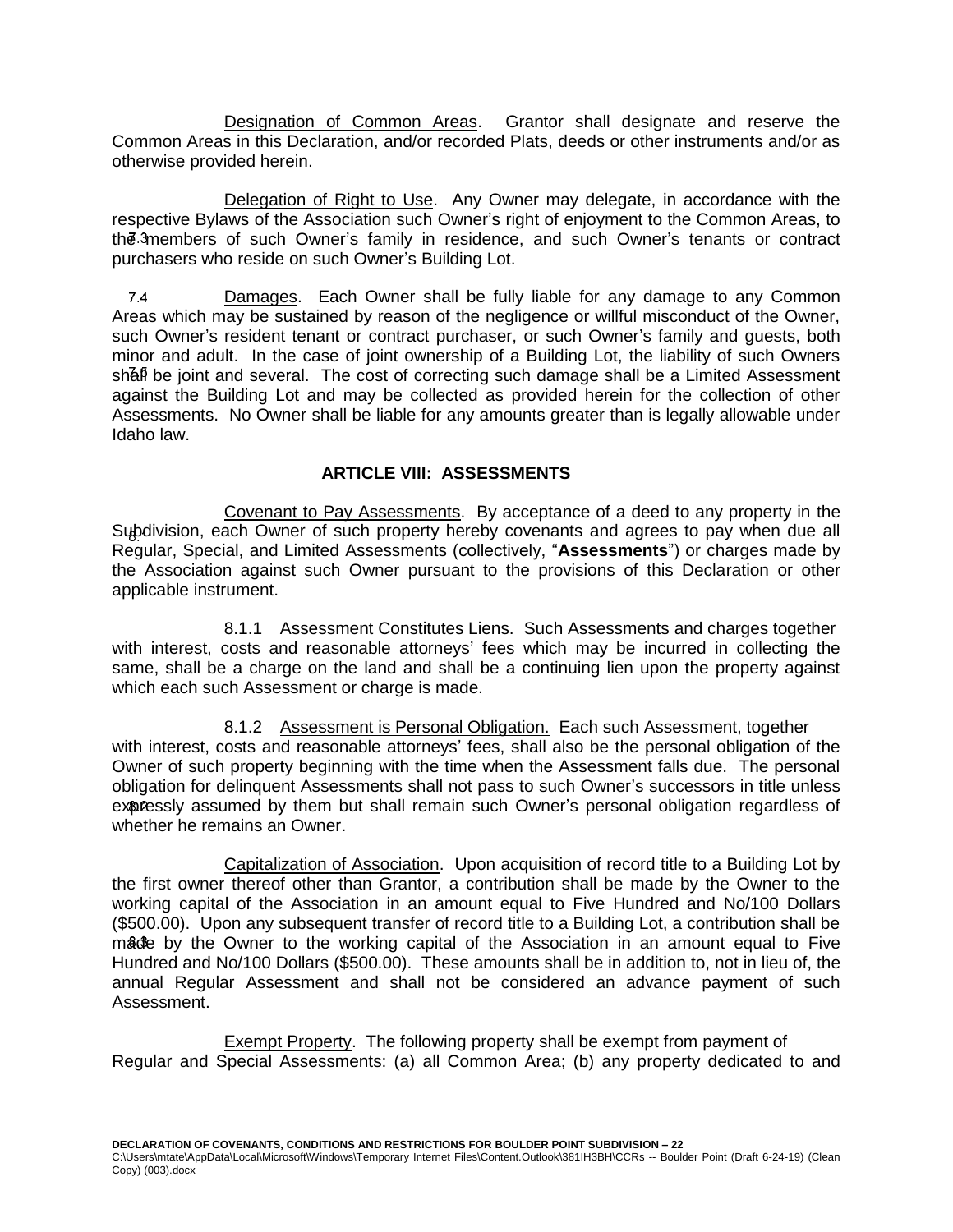accepted by any governmental authority or public utility; and (c) all Building Lots owned by Grantor (collectively, the "**Exempt Property**").

<span id="page-28-0"></span>Regular Assessments. All Owners are obligated to pay Regular Assessments to the treasurer of the Association on a schedule of payments established by the Board.

## 8.4.1 Purpose of Regular Assessments. The proceeds from Regular

<span id="page-28-1"></span>Assessments are to be used to pay for all costs and expenses incurred by the Association, including legal and attorney's fees and other professional fees, for the conduct of its affairs, including without limitation the costs and expenses of construction, improvement, protection, maintenance, repair, management and operation of the Common Areas, including all Improvements located on such areas owned and/or managed and maintained by the Association, and an amount allocated to an adequate reserve fund to be used for repairs, replacement, maintenance and improvement of those elements of the Common Areas, or other property of the Association that must be replaced and maintained on a regular basis (collectively "**Expenses**").

<span id="page-28-2"></span>8.4.2 Computation of Regular Assessments. The initial Regular Assessments charged by the Association shall be Two Hundred Fifty and No/100 Dollars (\$250.00) per quarter. The Association shall compute the amount of its Expenses on an annual basis. The Board shall compute the amount of Regular Assessments owed beginning the first day of the third month following the month in which the closing of the first sale of a Building Lot occurred in the Subdivision for the purposes of the Association's Regular Assessment ("**Initiation Date**"). Thereafter, the computation of Regular Assessments shall take place not less than thirty (30) nor more than sixty (60) days before the beginning of each fiscal year of the Association. The computation of the Regular Assessment for the period from the Initiation Date until the beginning of the next fiscal year shall be adjusted by an amount which fairly reflects the fact that such period was less than one year.

<span id="page-28-3"></span>8.4.3 Amounts Paid by Owners. The Board can require, in its discretion or as provided in the Articles or Bylaws, payment of Regular Assessments in monthly, quarterly, semiannual or annual installments. The Regular Assessment to be paid by any particular Owner, including Grantor, for any given fiscal year shall be computed by multiplying the Association's total advance estimate of Expenses by the fraction produced by dividing the Building Lots attributable to the Owner by the total number of Building Lots in the Property.

### <span id="page-28-5"></span>Special Assessments.

<span id="page-28-6"></span><span id="page-28-4"></span>8.5.2 Purpose and Procedure. In the event that the Board shall determine that its respective Regular Assessment for a given calendar year is or will be inadequate to meet the Expenses of the Association for any reason, including but not limited to costs of construction, reconstruction, unexpected repairs or replacement of capital improvements upon the Common Areas, attorney fees and/or litigation costs, other professional fees, or for any other reason, the Board thereof shall determine the approximate amount necessary to defray such Expenses and levy a Special Assessment against the portions of the Property within its jurisdiction which shall be computed in the same manner as Regular Assessments. No Special Assessment shall be levied which exceeds twenty percent (20%) of the budgeted gross Expenses of the Association for that fiscal year, without the vote or written assent of the Owners representing a majority of the votes of the Members of the Association. The Board shall, in its discretion, determine the schedule under which such Special Assessment will be paid.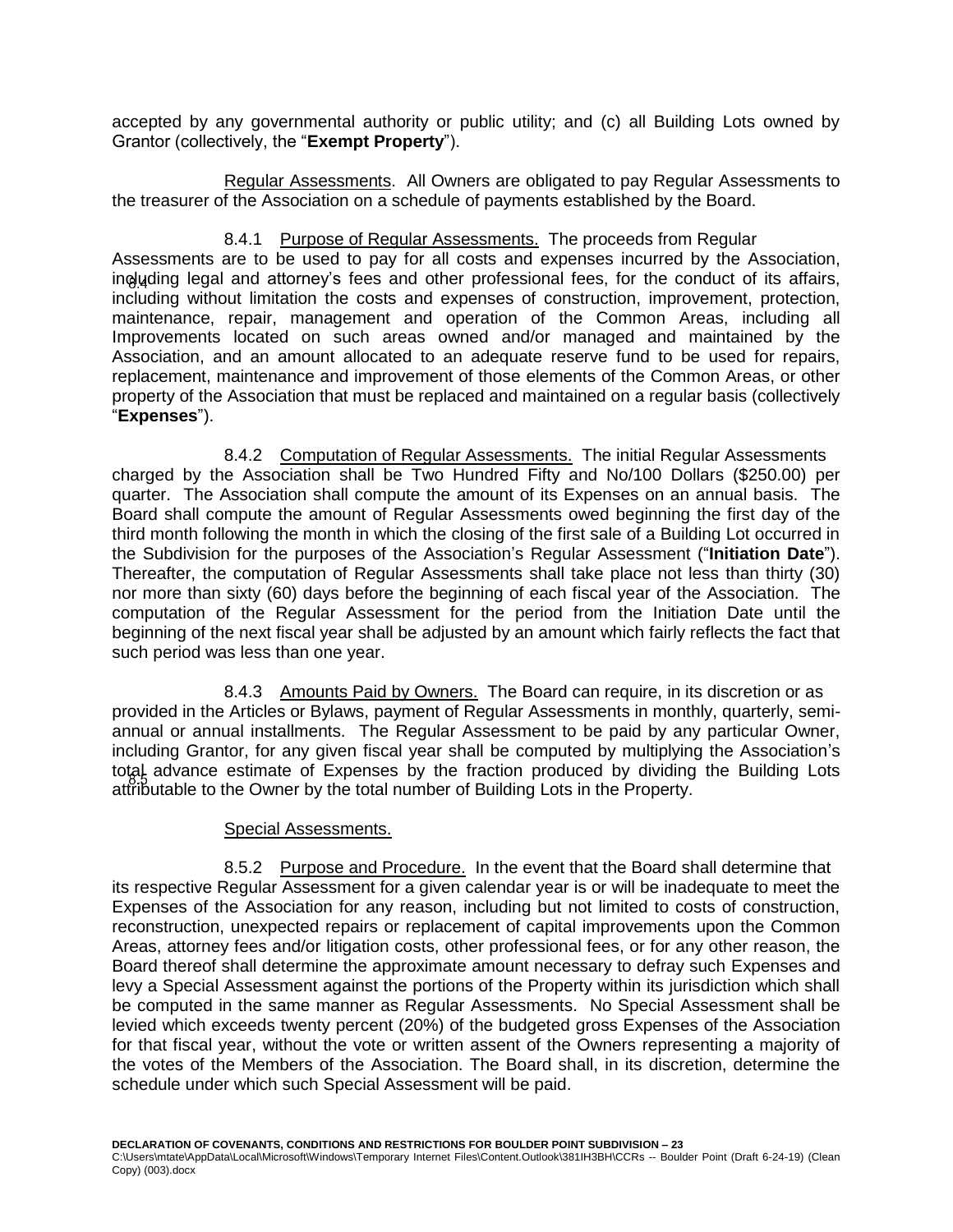<span id="page-29-0"></span>8.5.3 Consistent Basis of Assessments. Every Special Assessment levied by and for the Association shall be levied and paid upon the same basis as that prescribed for the levying and payment of Regular Assessments for such Association.

<span id="page-29-1"></span>Limited Assessments. Notwithstanding the above provisions with respect to Regular and Special Assessments, a Board may levy a Limited Assessment against a Member as a remedy to reimburse the Association for costs incurred in bringing the Member and/or such Member's Building Lot into compliance with the provisions of the governing instruments for the Subdivision.<br>8.6

<span id="page-29-2"></span>8.6.1 Enforcement Requirements. Notwithstanding anything to the contrary contained in the Declaration, no Limited Assessments may be imposed upon an Owner for a violation of the terms of the Declaration by an Owner unless the following requirements are complied with by the Board: (i) A majority vote by the Board shall be required prior to imposing any Limited Assessment on an Owner for a violation of any covenants and restrictions pursuant to the rules and regulations of the Association; (ii) Written notice by personal service or certified mail of the meeting during which such vote is to be taken shall be made to the Owner at least thirty (30) days prior to the meeting; (iii) In the event the Owner begins resolving the violation prior to the meeting, no Limited Assessment shall be imposed so long as the Owner continues to address the violation in good faith until fully resolved; and (iv) No portion of any Limited Assessment may be used to increase the remuneration of any member of the Board or an agent of the Board.

<span id="page-29-3"></span>8.6.2 Fine for Violation. The Board shall be entitled to impose a fine of \$10.00 per day or a maximum of \$900.00 total, as a Limited Assessment, against an Owner who has caused or permitted a violation of any of the restrictions, conditions or covenants contained in this Declaration, provided that the procedures in Section 8.6.1 are followed. At the Board's sole discretion, any such fine once levied may by subsequently removed on a case-by-case basis. Any monetary penalty imposed as provided herein shall be a Limited Assessment to which such Owner's Building Lot is subject, shall be in addition to any other Assessments levied by the Association pursuant to the provisions of this Declaration, and shall not be subject to any of the requirements, limitations or restrictions on the amount or uniformity of Assessments contained herein. Failure by the Association to enforce any covenant or restriction herein contained shall in  $ho$  event be deemed a waiver of the righto do so thereafter.

<span id="page-29-4"></span>Uniform Rate of Assessments. Unless otherwise specifically provided herein, Regular and Special Assessments shall be fixed at a uniform rate per Building Lot for all Members of the Association.

<span id="page-29-5"></span>Assessment Period. Unless otherwise provided in the Articles or Bylaws, the Assessment period shall commence on January 1 of each year and terminate December 31 of the year in which the Initiation Date occurs. The first Assessment shall be pro-rated according to the number of months remaining in the fiscal year and shall be payable in equal monthly or quarterly installments, as determined by the Board, as per paragraph 8.2.3 above.

<span id="page-29-6"></span>Notice and Assessment Due Date. Ten (10) days prior written notice of Regular and Special Assessments shall be sent to the Owner of every Building Lot subject thereto, and to any person in possession of such Building Lot. The due dates for installment payment of Regular Assessments and Special Assessments shall be the first day of each month unless some other due date is established by the Board. Each monthly installment of the Regular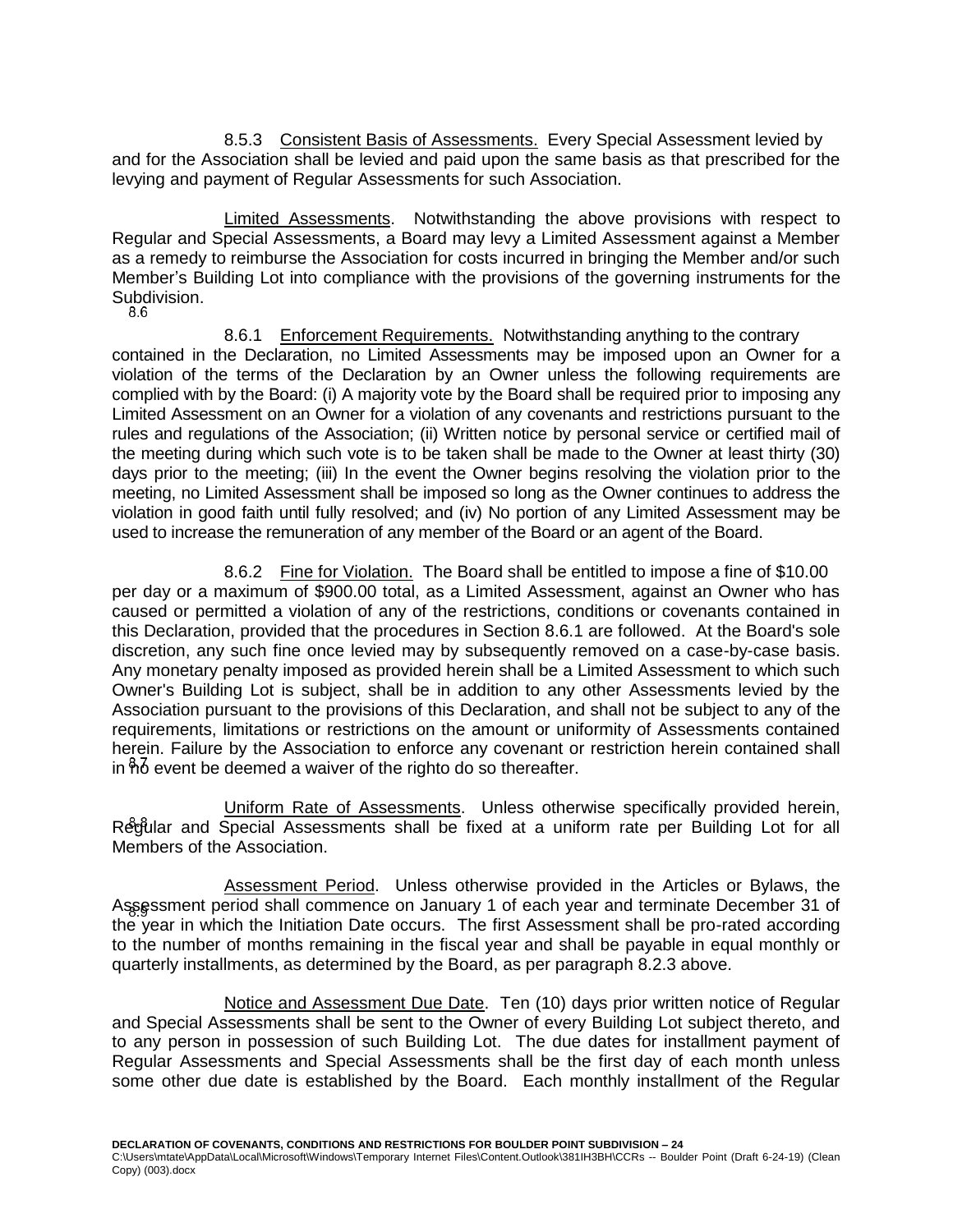Assessment or Special Assessment shall become delinquent if not paid within ten (10) days after the levy thereof. There shall accrue with each delinquent installment payment a late charge equal to five percent (5%) of the delinquent installment. In addition, each installment payment which is delinquent for more than twenty (20) days shall accrue interest at ten percent (10%) per annum calculated from the date of delinquency to and including the date full payment is received by the Association. The Association may bring an action against the delinquent Owner and may foreclose the lien against such Owner's Building Lot as more fully provided herein. Each Owner is personally liable for Assessments, together with all interest, costs and attorneys' fees in collecting the same, and no Owner may exempt such Owner from such liability by a waiver of the use and enjoyment of the Common Areas, or by lease or abandonment of such Owner's Building Lot.

<span id="page-30-0"></span>Estoppel Certificate. The Association, upon at least twenty (20) days prior written request, shall execute, acknowledge and deliver to the party making such request, a statement in writing stating whether or not, to the knowledge of the Association, a particular Building Lot Owner is in default under the provisions of this Declaration, and further stating the dates to which any Assessments have been paid by the Owner. Any such certificate delivered pursuant to this paragraph 8.8 may be relied upon by any prospective purchaser or mortgagee of the Owner's Building Lot. Reliance on such Certificate may not extend to any default as to which the signor shall have had no actual knowledge.

<span id="page-30-1"></span>Special Notice and Quorum Requirements. Notwithstanding anything to the contrary contained in either the Bylaws or the Articles, written notice of any meeting called for the purpose of levying a Special Assessment, or for the purpose of obtaining a membership vote in connection with an increase in the Regular Assessment, shall be sent to all Members of the Association and to any person in possession of a Building Lot, not less than fifteen (15) days nor more than thirty (30) days before such meeting. At the first such meeting called, the presence of Members or of proxies entitled to cast sixty percent (60%) of the total votes of the Association shall constitute a quorum. If such quorum is not present, subsequent meetings may be called subject to the same notice requirement, and the required quorum at the subsequent meetings shall be fifty percent (50%) of the quorum required at the preceding meeting. No such subsequent meeting shall be held more than thirty (30) days following the preceding meeting.

#### <span id="page-30-2"></span> $9.1$ **ARTICLE IX: ENFORCEMENT OF ASSESSMENTS; LIENS**

<span id="page-30-3"></span>Right to Enforce. The Association has the right to collect and enforce its Assessments pursuant to the provisions hereof. Each Owner of a Building Lot, upon becoming an Owner of such Building Lot, shall be deemed to covenant and agree to pay each and every Assessment provided for in this Declaration and agrees to the enforcement of all Assessments in the manner herein specified. In the event an attorney or attorneys are employed for the collection of any Assessment, whether by suit or otherwise, or to enforce compliance with or specific performance of the terms and conditions of this Declaration, each Owner agrees to pay reasonable attorney's fees in addition to any other relief or remedy obtained against such Owner. The Board or its authorized representative may enforce the obligations of the Owners to pay such Assessments by commencement and maintenance of a suit at law or in equity, or the Board may exercise the power of foreclosure and sale pursuant to paragraph 9.3 to enforce the liens created hereby. A suit to recover a money judgment for an unpaid Assessment shall be maintainable without foreclosing or waiving the lien hereinafter provided.

### <span id="page-30-4"></span>Assessment Liens.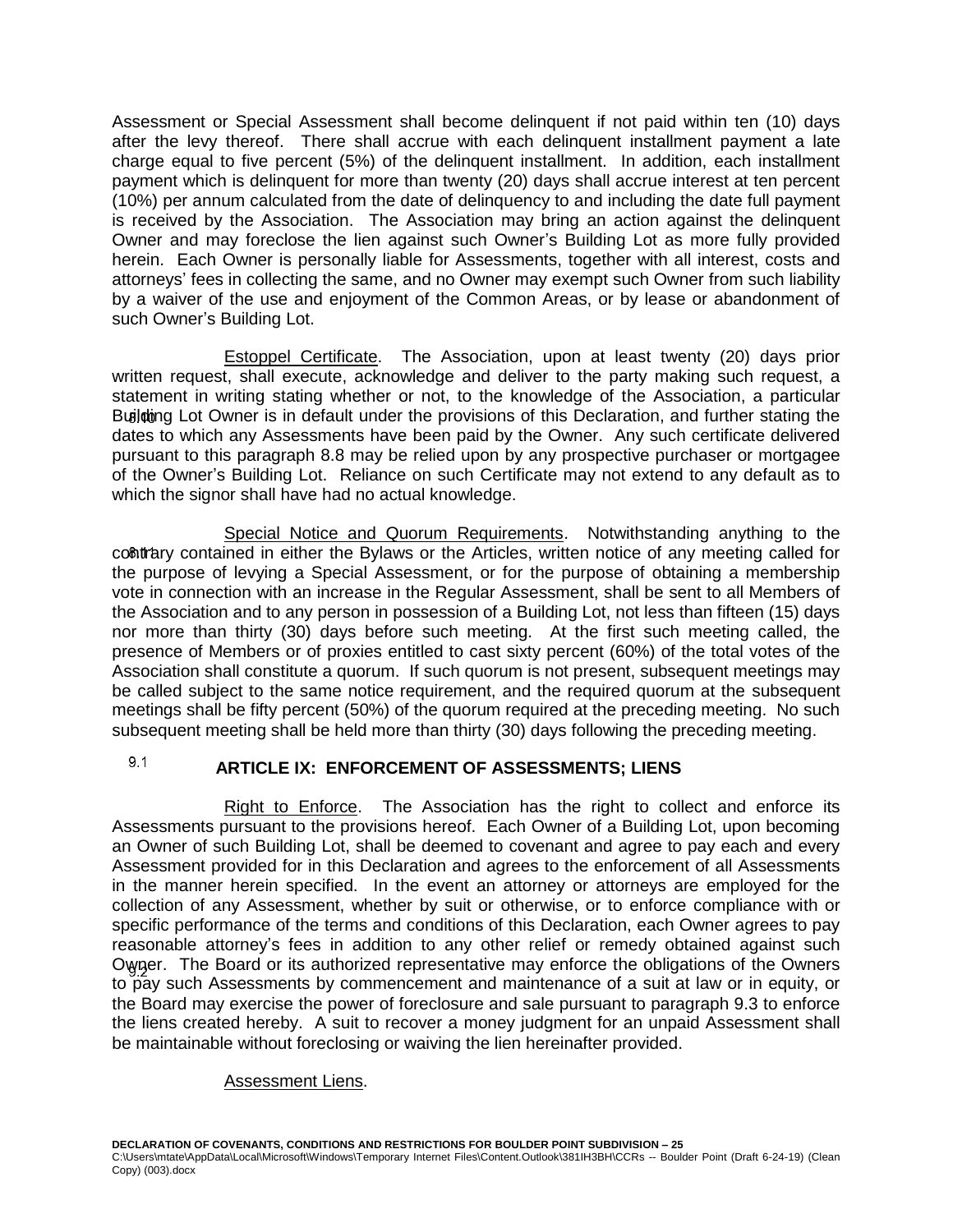<span id="page-31-0"></span>9.2.1 Creation. There is hereby created a claim of lien with power of sale on each and every Building Lot to secure payment of any and all Assessments levied against such Building Lot pursuant to this Declaration together with interest thereon at the maximum rate permitted by law and all costs of collection which may be paid or incurred by the Association making the Assessment in connection therewith, including reasonable attorneys' fees. All sums assessed in accordance with the provisions of this Declaration shall constitute a lien on such respective Building Lots upon recordation of a claim of lien with the Ada County Recorder. Such lien shall be prior and superior to all other liens or claims created subsequent to the recordation of the notice of delinquency and claim of lien except for tax liens for real property taxes on any Building Lot and Assessments on any Building Lot in favor of any municipal or other governmental assessing body which, by law, would be superior thereto.

<span id="page-31-1"></span>9.2.2 Claim of Lien. Upon default of any Owner in the payment of any Regular, Special or Limited Assessment issued hereunder, the Association may cause to be recorded in the office of the Ada County Recorder a claim of lien. The claim of lien shall state the amount of such delinquent sums and other authorized charges (including the cost of recording such notice), a sufficient description of the Building Lot(s) against which the same have been assessed, and the name of the record Owner thereof. Each delinquency shall constitute a separate basis for a notice and claim of lien, but any number of defaults may be included within a single notice and claim of lien. Upon payment to the Association of such delinquent sums and charges in connection therewith or other satisfaction thereof, the Association shall cause to be recorded a further notice stating the satisfaction of relief of such delinquent sums and charges. The Association may demand and receive the cost of preparing and recording such release before recording the same.

<span id="page-31-2"></span> $9.3$ Costs of Collection and Enforcement. Each Owner of a Building Lot, upon becoming an Owner of such Building Lot, shall be deemed to covenant and agree to pay each and every Assessment provided for in the Declaration and agrees to the enforcement of all Assessments in the manner herein specified.

<span id="page-31-3"></span>9.3.1 Late Payment. Any Regular, Special, or Limited Assessment not paid within thirty (30) days after the due date shall incur a late payment fee of Four Hundred Dollars (\$400.00), and shall bear interest from the due date at the rate of eighteen percent (18%) per annum or at the highest rate allowed by law if such rate is less than 18%. The Association may bring an action at law against the Owner personally obligated to pay the same, and/or an action to foreclose the lien against such Building Lot in accordance with this Article.

<span id="page-31-4"></span>9.3.2 Attorneys' Fees. In the event an attorney or attorneys are employed for the collection of any Regular, Special, or Limited Assessment, whether by suit or otherwise, or to enforce compliance with or specific performance of the terms and conditions of the Declaration, each Owner agrees to pay reasonable attorney's fees in addition to any other relief or remedy obtained against such Owner. The Board or its authorized representative may enforce the obligations of the Owners to pay such Assessments by commencement and maintenance of a suit at law or in equity, or the Board may exercise the power of foreclosure and sale pursuant to this Section to enforce the liens created hereby. A suit to recover a money judgment for an unpaid Assessment shall be maintainable without foreclosing or waiving the lien hereinafter provided.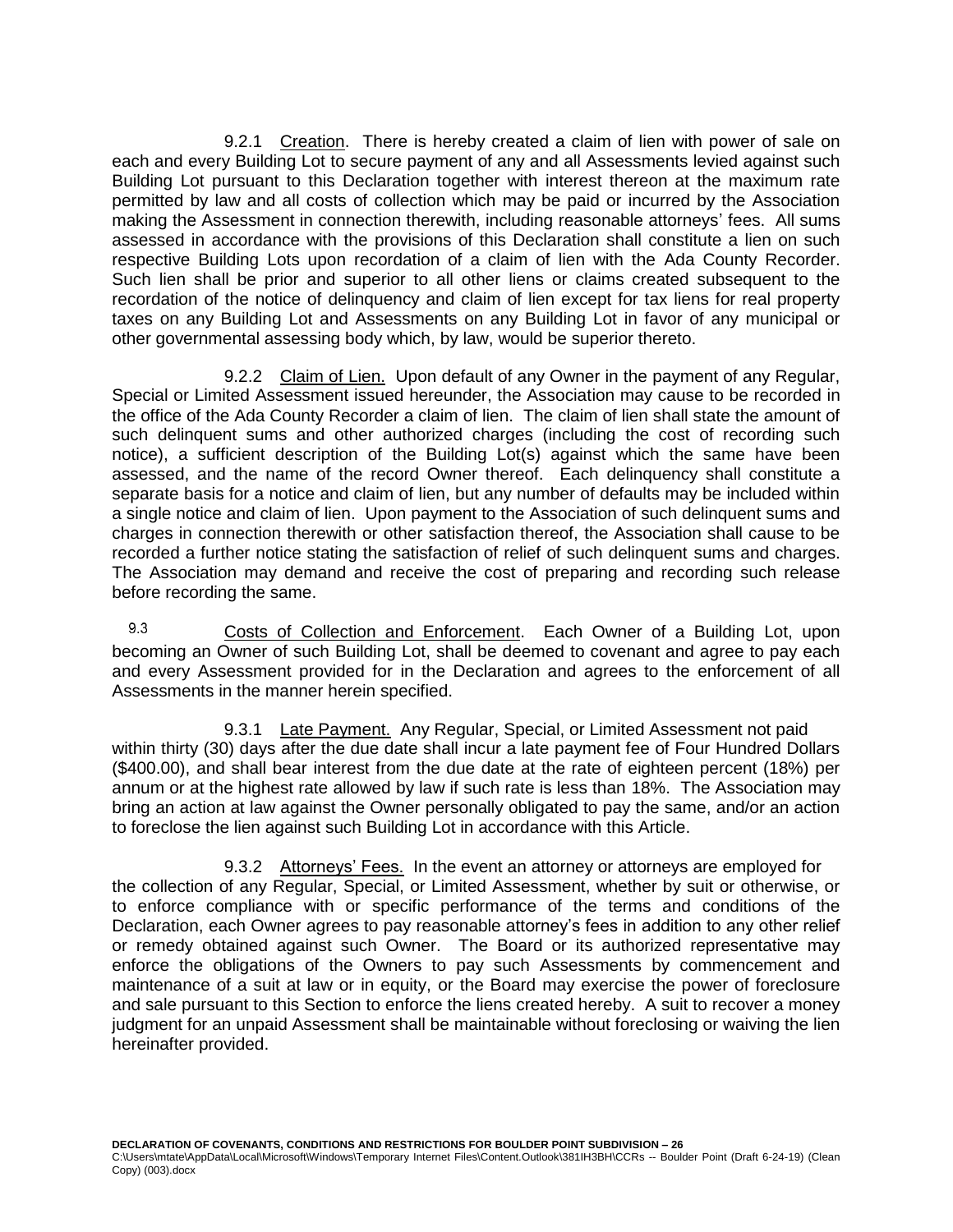<span id="page-32-0"></span>Method of Foreclosure. Such lien may be foreclosed by appropriate action in court or by sale by the Association establishing the Assessment, its attorney or other person authorized to make the sale. Such sale shall be conducted in accordance with the provisions of the Idaho Code applicable to the exercise of powers of sale permitted by law. The Board is hereby authorized to appoint its attorney, any officer or director of the Association, or any title company authorized to do business in Idaho as trustee for the purpose of conducting such power of sale or foreclosure.

<span id="page-32-1"></span>Required Notice. Notwithstanding anything contained in this Declaration to the contrary, no action may be brought to foreclose the lien created by recordation of the notice of delinquency and claim of lien, whether judicially, by power of sale or otherwise, until the expiration of thirty (30) days after a copy of such claim of lien has been deposited in the United States mail, certified or registered, postage prepaid, to the Owner of the Building Lot(s) described in such notice of delinquency and claim of lien, and to the person in possession of such Building Lot(s), and a copy thereof is recorded by the Association in the Office of the Ada County Recorder.

<span id="page-32-2"></span>Subordination to Certain Trust Deeds. The lien for the Assessments provided for herein in connection with a given Building Lot shall not be subordinate to the lien of any deed of trust or mortgage except the lien of a first deed of trust or first mortgage given and made in good faith and for value that is of record as an encumbrance against such Building Lot prior to the recordation of a claim of lien for the Assessments. Except as expressly provided in paragraph 9.6 with respect to a first mortgagee who acquires title to a Building Lot, the sale or transfer of any Building Lot shall not affect the Assessment lien provided for herein, nor the creation thereof by the recordation of a claim of lien, on account of the Assessments becoming due whether before, on, or after the date of such sale or transfer, nor shall such sale or transfer diminish or defeat the personal obligation of any Owner for delinquent Assessments as provided for in this Declaration.

9.7

<span id="page-32-3"></span>Rights of Mortgagees. Notwithstanding any other provision of this Declaration, no amendment of this Declaration shall operate to defeat the rights of the beneficiary under any deed of trust upon a Building Lot made in good faith and for value, and recorded prior to the recordation of such amendment, provided that after the foreclosure of any such deed of trust such Building Lot shall remain subject to this Declaration as amended.

<span id="page-32-4"></span> $10.1$ 

# **ARTICLE X: EASEMENTS**

<span id="page-32-5"></span>Easements of Encroachment. There shall be reciprocal appurtenant easements of encroachment as between each Building Lot and such portion or portions of the Common Areas adjacent thereto or as between adjacent Building Lots due to the unwillful placement or settling or shifting of the Improvements. Easements of encroachment shall be valid only so long as they exist, and the rights and obligations of Owners shall not be altered in any way because of encroachments, settling or shifting of the Improvements; provided, however, that in no event shall a valid easement for encroachment occur due to the willful act or acts of an Owner. In the event a structure on any Building Lot is partially or totally destroyed, and then repaired or rebuilt, the Owners of each Building Lot agree that minor encroachments over adjoining Building Lots that existed prior to the encroachment may be reconstructed pursuant to the easement granted by this paragraph 10.1.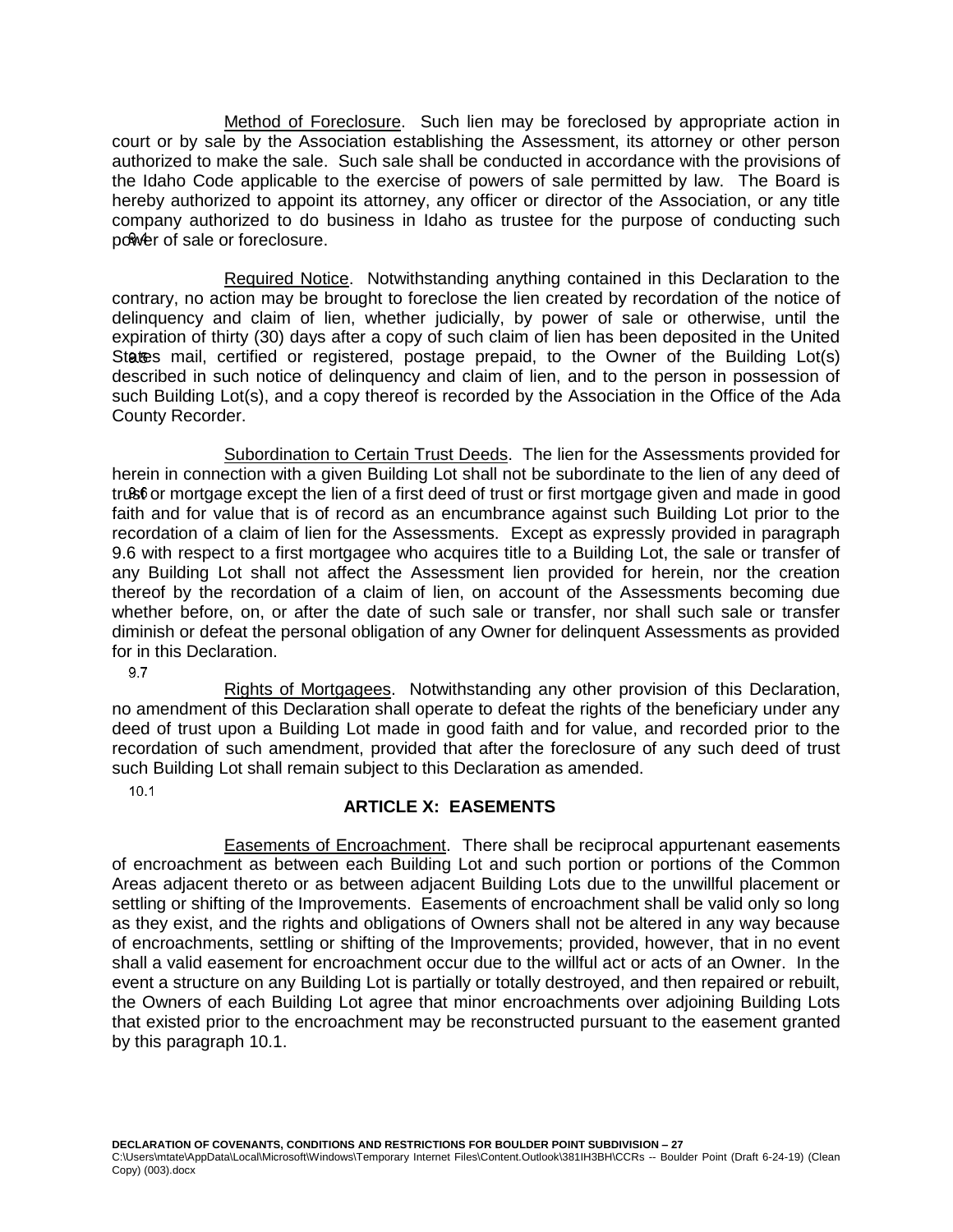<span id="page-33-0"></span>Easements of Access. Grantor expressly reserves for the benefit of all the Property reciprocal easements of access, ingress and egress for all Owners to and from their respective Building Lots for installation and repair of utility services, for drainage of water over, across and upon adjacent Building Lots (consistent with Paragraph 4.12 above), and Common Areas, resulting from the normal use of adjoining Building Lots or Common Areas, and for necessary maintenance and repair of any Improvement including fencing, retaining walls, lighting facilities, mailboxes and sidewalk abutments, trees and landscaping. Such easements may be used by Grantor, and by all Owners, their guests, tenants and invitees, residing on or temporarily visiting the Property, for pedestrian walkways, vehicular access and such other purposes reasonably necessary for the use and enjoyment of a Building Lot or Common Areas.

<span id="page-33-1"></span>Drainage, Irrigation and Utility Easements. Notwithstanding anything expressly or impliedly contained herein to the contrary, this Declaration shall be subject to all easements heretofore or hereafter granted by Grantor for the installation and maintenance of utilities, irrigation and drainage facilities that are required for the development of the Property. In addition, Grantor hereby reserves for the benefit of the Association the right to grant additional easements and rights-of-way over the Property, as appropriate, to utility companies and public agencies as necessary or expedient for the proper development of the Property until close of escrow for the sale of the last Building Lot in the Property to a purchaser.

<span id="page-33-2"></span>Improvement of Drainage, Irrigation and Utility Easement Areas. The Owners of Building Lots are hereby restricted and enjoined from constructing any Improvements upon any drainage, irrigation or utility easement areas as shown on the Plat of Boulder Point Subdivision (all phases) or otherwise designated in any recorded document which would interfere with or prevent the easement from being used for such purpose; provided, however that the Owner of such Building Lots and Grantor, Association or designated entity with regard to the landscaping easement described in this Article X, shall be entitled to install and maintain landscaping on such easement areas, and also shall be entitled to build and maintain fencing on such easement areas subject to approval by the ACC, so long as the same would not interfere with or prevent the easement areas from being used for their intended purposes; provided, that any damage sustained to Improvements on the easement areas as a result of legitimate use of the easement area shall be the sole and exclusive obligation of the Owner of the Building Lot whose Improvements were so damaged.

<span id="page-33-3"></span>Rights and Duties Concerning Utility Easements. The rights and duties of the Owners of the Building Lots within the Property with respect to utilities shall be governed by the following:

Wherever utility house connections are installed within the Property, which connections or any portions thereof lie in or upon Building Lots owned by an Owner other than the Owner of the Building Lot served by the connections, the Owner of the Building Lot served by the connections shall have the right, and is hereby granted an easement to the full extent necessary therefore, to enter upon any Building Lot or to have their agent enter upon any Building Lot within the Property in or upon which said connections or any portion thereof lie, to repair, replace and generally maintain the connections as and when it may be necessary.

Whenever utility house connections are installed within the Property, which connections serve more than one Building Lot, the Owner of each Building Lot served by the connections shall be entitled to full use and enjoyment of such portions of said connections as service such Owner's Building Lot.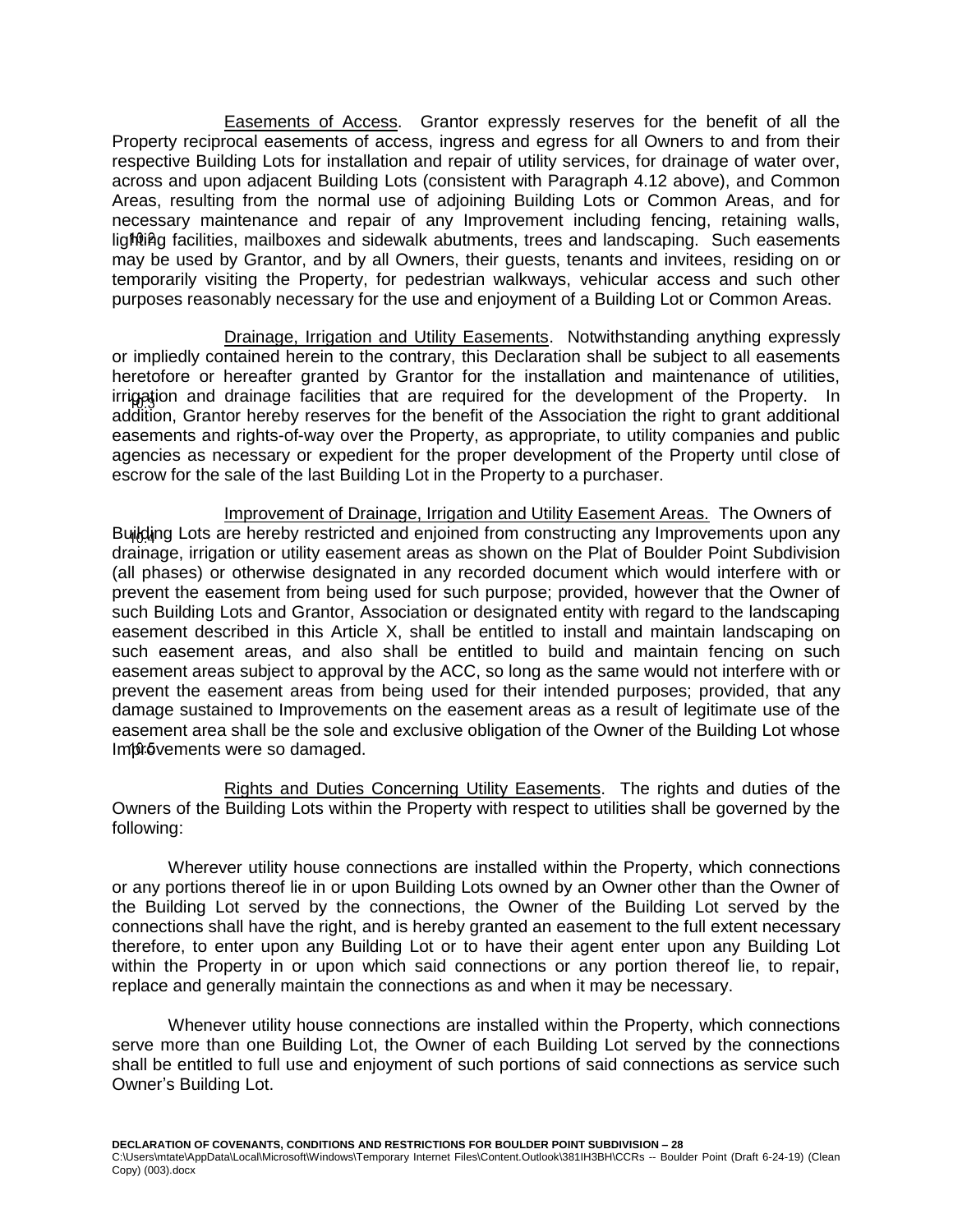<span id="page-34-0"></span>Disputes as to Sharing of Costs. In the event of a dispute between Owners with respect to the repair or rebuilding of utility connections, or with respect to the sharing of the cost therefore, upon written request of one of such Owners addressed to the Association, the matter shall be submitted to the Board which shall decide the dispute and, if appropriate, make an appropriate Assessment against any or all of the Owners involved on behalf of the prevailing Owner(s), which Assessment shall be collected and enforced in the manner provided by this Declaration for Limited Assessments.

## **ARTICLE XI: [***intentionally omitted***]**

## **ARTICLE XII: DAMAGE OR DESTRUCTION**

<span id="page-34-3"></span><span id="page-34-2"></span><span id="page-34-1"></span>Damage to Common Area; Association as Attorney-in Fact. Each and every Owner hereby irrevocably constitutes and appoints the Association as such Owner's true and lawful attorney-in-fact in such Owner's name, place, and stead for the purpose of dealing with the Improvements on Common Area. As attorney-in-fact, the Association shall have full and complete authorization, right, and power to make, execute, and deliver any contract, assignment, deed, waiver, or other instrument with respect to the interest of any Owner that may be necessary or appropriate to exercise the powers granted herein to the Association as attorney-in-fact. In the event of damage to Common Area, the Association shall endeavor to repair such damage and shall employ amounts received from insurance proceeds or Special Assessments in order to do so.

<span id="page-34-4"></span>Damage Affecting Building Lots. In the event of damage or destruction to the  $12.2<sub>1</sub>$ Improvements located on any Building Lot, the Owner thereof shall promptly repair and reconstruct to the condition prior to such damage or destruction. If such repair or reconstruction is not commenced within one hundred eighty (180) days from the date of such damage or destruction, or if repair or reconstruction is commenced but then abandoned for a period of more than ninety (90) days, then the Association may impose a fine in accordance with thenexisting Association Rules and the procedures for Limited Assessments set forth herein. The Board shall be authorized to extend the foregoing timeframes for good cause, which may include circumstances beyond the Owners' control.

<span id="page-34-5"></span> $13.1$ 

## **ARTICLE XIII: CONDEMNATION**

<span id="page-34-6"></span>Consequences of Condemnation. If at any time or times, all or any part of the  $13.2$ Common Area shall be taken or condemned by any public authority or sold or otherwise disposed of in lieu of or in avoidance thereof, the following provisions shall apply.

 $13.3$ 

<span id="page-34-7"></span>**Proceeds.** All compensation, damages, or other proceeds therefrom, the sum of which is hereinafter called the "condemnation award," shall be payable to the Association owing the condemned Common Area.

<span id="page-34-8"></span>Apportionment. The condemnation award shall be apportioned among the Owners having an interest in the condemned Common Area equally on a per-Building Lot basis. The appropriate Association shall, as soon as practicable, determine the share of the condemnation award to which each Owner is entitled. Such shares shall be paid into separate accounts, one account for each Building Lot. Each such account shall remain in the name of the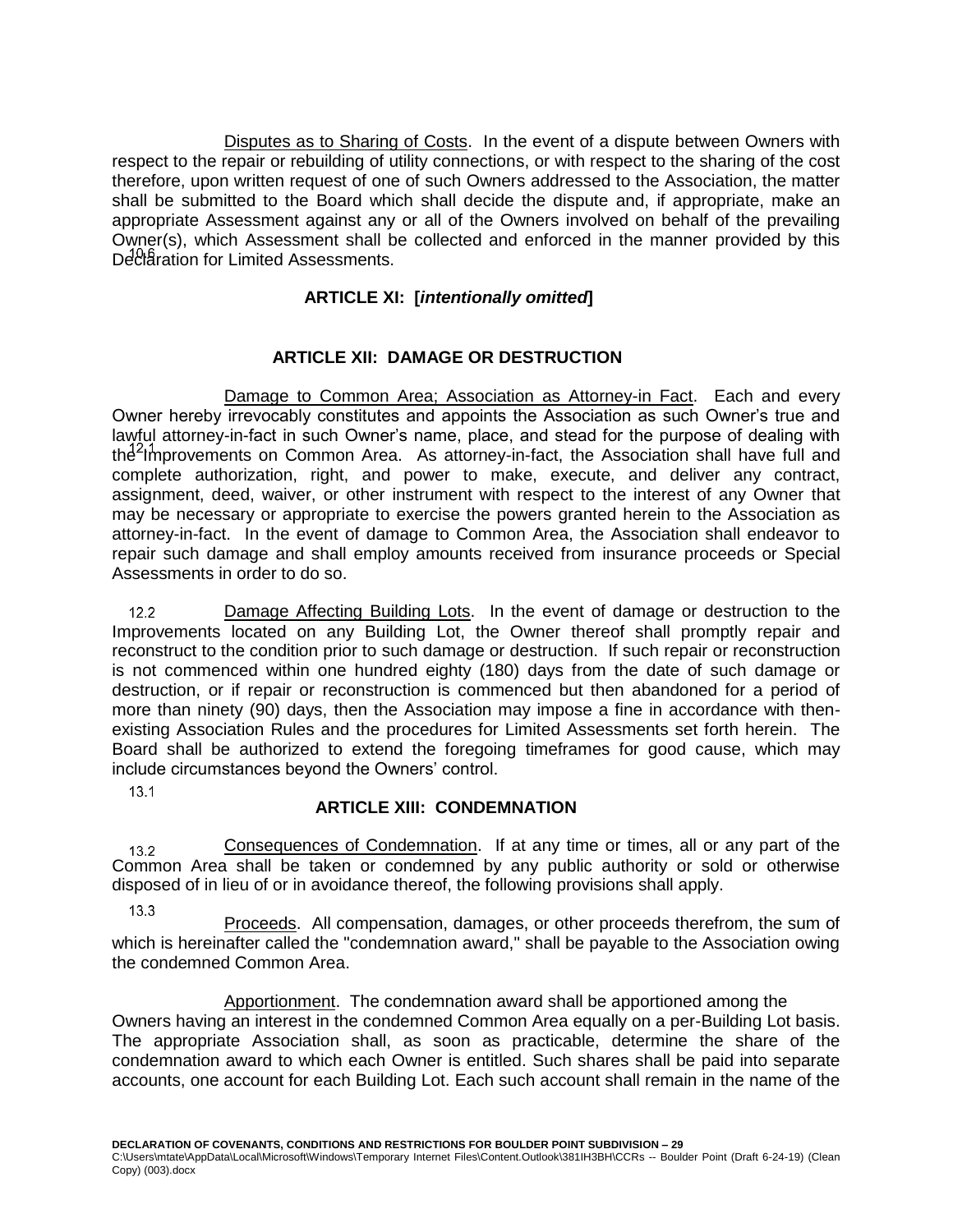appropriate Association and shall be further identified by Building Lot number and the name of the Owner thereof. From each separate account, the Association, as attorney-in-fact, shall use and disburse the total amount of such accounts, without contribution from one account to the other, first to Mortgagees and other liens or in the order of priority of their Mortgages and other liens and the balance remaining to each respective Owner.

## **ARTICLE XIV: DISPUTE RESOLUTION**

<span id="page-35-1"></span><span id="page-35-0"></span>Agreement to Avoid Litigation. All Owners agree to encourage the amicable resolution of disputes within the Property. Accordingly, all claims, grievances, or disputes by any Owner arising out of or relating to the interpretation, application, or enforcement of the Project Documents, or the rights, obligations, and duties of any Owner (collectively, the "**Claims**"), shall be subject to the provisions of this Article.

<span id="page-35-2"></span>Mandatory Procedures. Any Owner having a Claim (a "**Claimant**") shall not file suit in any court or initiate any proceeding before any administrative tribunal seeking redress or resolution of such Claim until Claimant has: first, made every reasonable effort to meet in person and confer for the purpose of resolving the Claim by good faith negotiation; and, second, if the parties do not resolve the Claim through negotiation, Claimant shall submit the Claim to mediation. If the good-faith results of negotiation and mediation are unsatisfactory, either party shall then be authorized to seek any remedy at law or in equity.

<span id="page-35-3"></span>Costs of Resolving Claims. The Owner shall bear all of its own costs incurred  $pri\mathfrak{F}^{3}$  and during the proceedings described herein, including fees of attorneys or other representatives. Each party shall share equally all charges in connection with mediator(s).

## **ARTICLE XV: MISCELLANEOUS**

<span id="page-35-5"></span><span id="page-35-4"></span> $15.1$ Term. The easements created hereunder shall be perpetual, subject only to extinguishment by the holders of such easements as provided by law. The covenants, conditions, restrictions and equitable servitudes of this Declaration shall run until December 31, 2044, unless amended as herein provided. After December 31, 2044, such covenants, conditions and restrictions shall be automatically extended for successive periods of ten (10) years each, unless amended or extinguished by a written instrument executed by Members holding at least three-fourths (3/4) of the voting power of the Association and such written instrument is recorded with the Ada County Recorder. Further provided that the Association shall not be dissolved without the prior written approval of the City of Eagle and Ada County Highway District, such consent not to be unreasonably withheld provided that a responsible successor organization shall agree to perform those maintenance responsibilities arising from applicable city and county governmental requirements.

### Amendment.

<span id="page-35-7"></span><span id="page-35-6"></span>15.2.1 By Grantor. Until the Class B Member Termination Date, the provisions of this Declaration may be amended, modified, clarified, supplemented, added to (collectively, "amended" or an "amendment") or terminated by Grantor by recordation of a written instrument setting forth such amendment or termination.

<span id="page-35-8"></span>15.2.2 By Owners. After the Class B Member Termination Date, and except where a greater percentage is required by express provision in this Declaration, any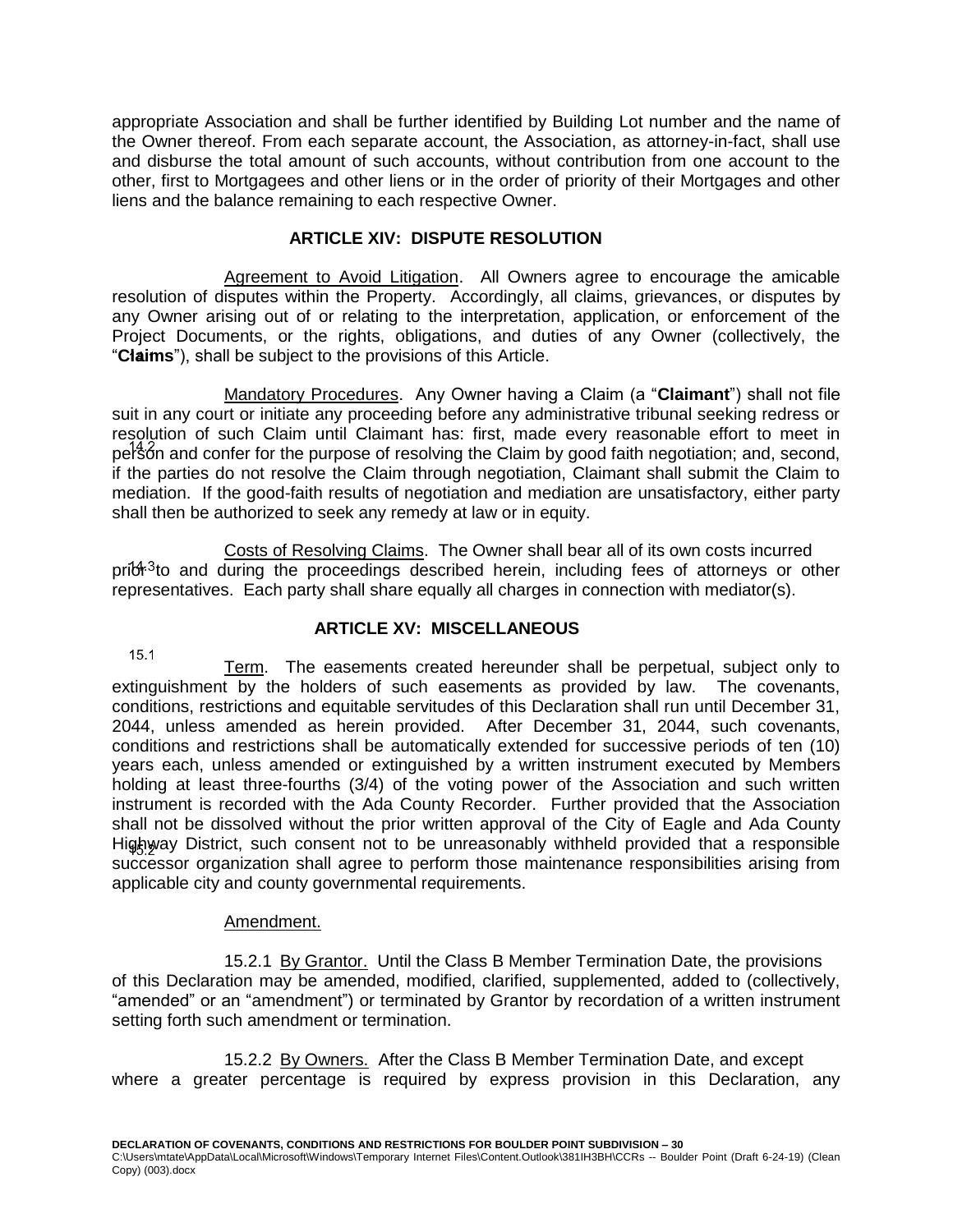amendment to the provisions of this Declaration, other than this Article XV, shall be by an instrument in writing signed and acknowledged by the president and secretary of the Association certifying and attesting that such amendment has been approved by the vote or written consent of Owners representing more than sixty-six percent (66%) of the votes in the Association, and such amendment shall be effective upon its recordation with the Ada County Recorder. Any amendment to this Article XV shall require the vote or written consent of Members holding ninety percent (90%) of the voting power of the Association.

<span id="page-36-0"></span>15.2.3 Effect of Amendment. Any amendment of this Declaration approved in the manner specified above shall be binding on and effective as to all Owners and their respective properties notwithstanding that such Owners may not have voted for or consented to such amendment. Such amendments may add to and increase the covenants, conditions, restrictions and easements applicable to the Property but shall not prohibit or unreasonably interfere with the allowed uses of such Owner's property which existed prior to the said amendment.

<span id="page-36-1"></span>Mortgage Protection. Notwithstanding any other provision of this Declaration, no amendment of this Declaration shall operate to defeat or render invalid the rights of the beneficiary under any first deed of trust upon a Building Lot made in good faith and for value, and recorded prior to the recordation of such amendment, provided that after foreclosure of any such first deed of trust such Building Lot shall remain subject to this Declaration, as amended.

<span id="page-36-2"></span>Annexation and Withdrawal of Property. Grantor may, in its discretion, at any  $t$ im  $\frac{1}{2}$  and from time to time, and without having to obtain the consent, approval, or signature of any Person or the Association, elect to remove any portion of the Property from (or annex additional real property to) the jurisdiction of this Declaration. In the case of de-annexed property, such property shall be considered de-annexed upon a notice duly recorded in the Ada County Recorder's Office stating that such de-annexed property has been removed from the jurisdiction of this Declaration.<br>15.5

<span id="page-36-3"></span>Notices. Any notices permitted or required to be delivered as provided herein shall be in writing and may be delivered either personally or by mail. If delivery is made by mail, it shall be deemed to have been delivered seventy-two (72) hours after the same has been deposited in the United States mail, postage prepaid, addressed to any person at the address given by such person to the Association for the purpose of service of such notice, or to the residence of such person if no address has been given to the Association. Such address may be  $^{\text{1}}$  changed from time to time by notice in writing to the Association, as provided in this paragraph 12.4.

## Enforcement and Non-Waiver.

<span id="page-36-5"></span><span id="page-36-4"></span>15.6.1 Right of Enforcement. Except as otherwise provided herein, any Owner of any Building Lot, or the Association, shall have the right to enforce any or all of the provisions hereof against any property within the Property and Owners thereof.

<span id="page-36-6"></span>15.6.2 Violations and Nuisances. The failure of any Owner of a Building Lot to comply with any provision hereof, or with any provision of the Articles or Bylaws of the Association, is hereby declared a nuisance and will give rise to a cause of action in Grantor, the Association or any Owner Building Lot(s) within the Property for recovery of damages or for negative or affirmative injunctive relief or both. However, any other provision to the contrary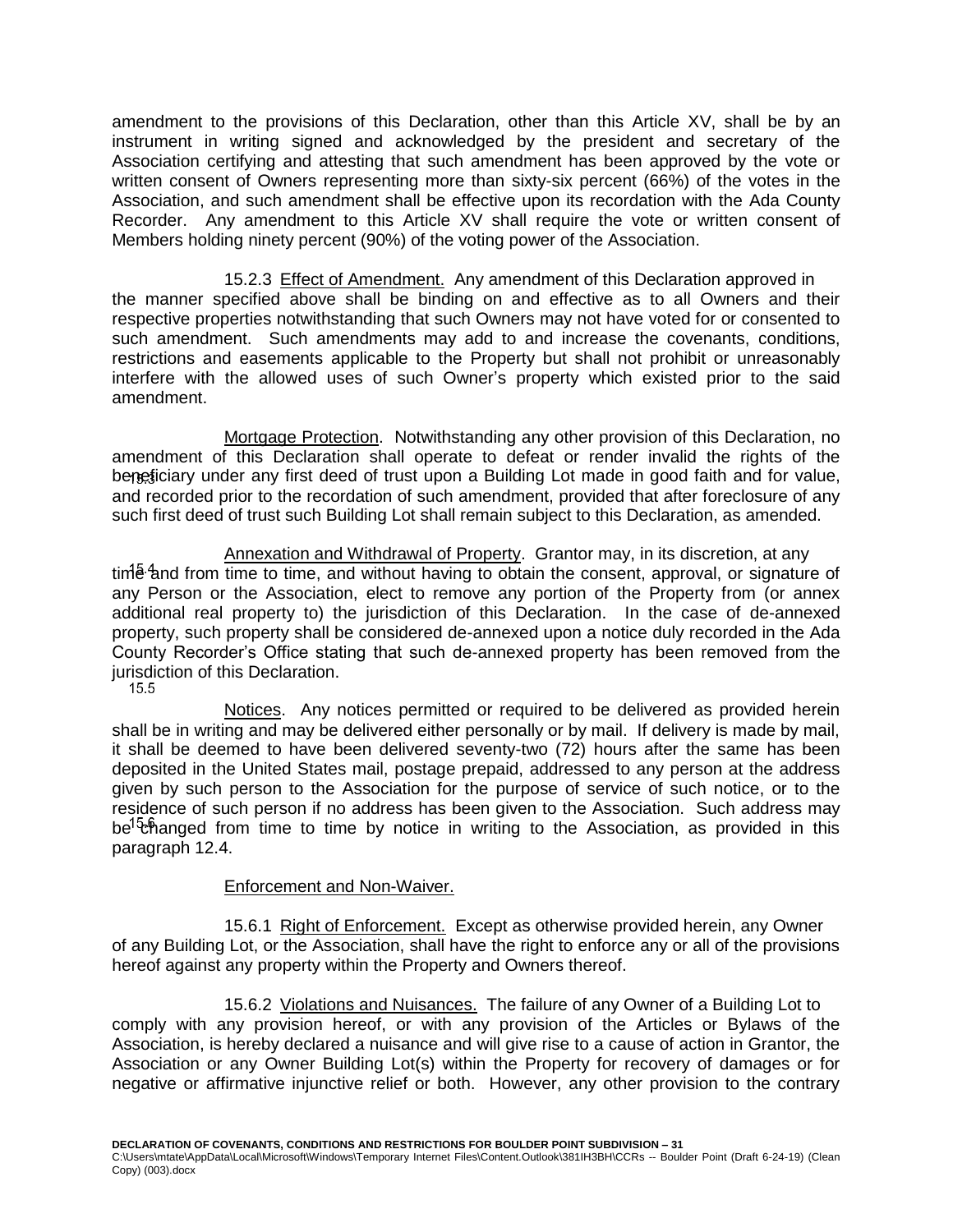notwithstanding, only Grantor, the Association, the Board, or a duly authorized agent of any of them, may enforce by self-help any of the provisions hereof only if such self-help is preceded by reasonable notice to the Owner.

<span id="page-37-0"></span>15.6.3 Violation of Law. Any violation of any state, municipal or local law, ordinance or regulation pertaining to the ownership, occupation or use of any property within the Property is hereby declared to be a violation of this Declaration and subject to any or all of the enforcement procedures set forth in this Declaration and any or all enforcement procedures in law and equity.

<span id="page-37-1"></span>15.6.4 Remedies Cumulative. Each remedy provided herein is cumulative and not exclusive.

<span id="page-37-2"></span>15.6.5 Non-Waiver. The failure to enforce any of the provisions herein at any time shall not constitute a waiver of the right to enforce any such provision.

<span id="page-37-3"></span>15.6.6 Attorneys' Fees. In the event any suit or other proceeding is instituted by the Association to enforce any of the Project Documents, the prevailing party in such proceeding shall recover its costs and expenses incurred in connection therewith, as well as such amount as the court may determine to be reasonable as attorneys' fees as trial and upon any appeal or petition for review thereof.

<span id="page-37-4"></span>Interpretation. The provisions of this Declaration shall be liberally construed to effectuate its purpose of creating a uniform plan for the development and operation of the Property. This Declaration shall be construed and governed under the laws of the State of Idaho.

<span id="page-37-5"></span>15.7.1 Restrictions Construed Together. All of the provisions hereof shall be liberally construed together to promote and effectuate the fundamental concepts of the development of the Property as set forth in the recitals of this Declaration.

<span id="page-37-6"></span>15.7.2 Restrictions Severable. Each of the provisions of this Declaration shall be deemed independent and severable, and the invalidity or partial invalidity of any provision or portion thereof shall not affect the validity or enforceability of any other provision herein.

<span id="page-37-7"></span>15.7.3 Singular Includes Plural. Unless the context requires a contrary construction, the singular shall include the plural and the plural the singular; and the masculine, feminine or neuter shall each including the masculine, feminine and neuter.

<span id="page-37-8"></span>15.7.4 Captions. All captions and titles used in this Declaration are intended solely for convenience of reference and shall not affect that which is set forth in any of the provisions hereof.

<span id="page-37-9"></span>15.7.5 Presumption. The Association and the ACC shall be entitled to a presumption of validity in connection with any interpretation of this Declaration by either body.

<span id="page-37-10"></span>Use of Trade Name. Each Owner, by acceptance of a deed for such Owner's Building Lot, shall be deemed to acknowledge that "Boulder Point" is or may become a service mark, trade name, and/or trademark of Grantor or its licensees, and to covenant that any such Owner shall not use the term "Boulder Point" without the prior written permission of Grantor.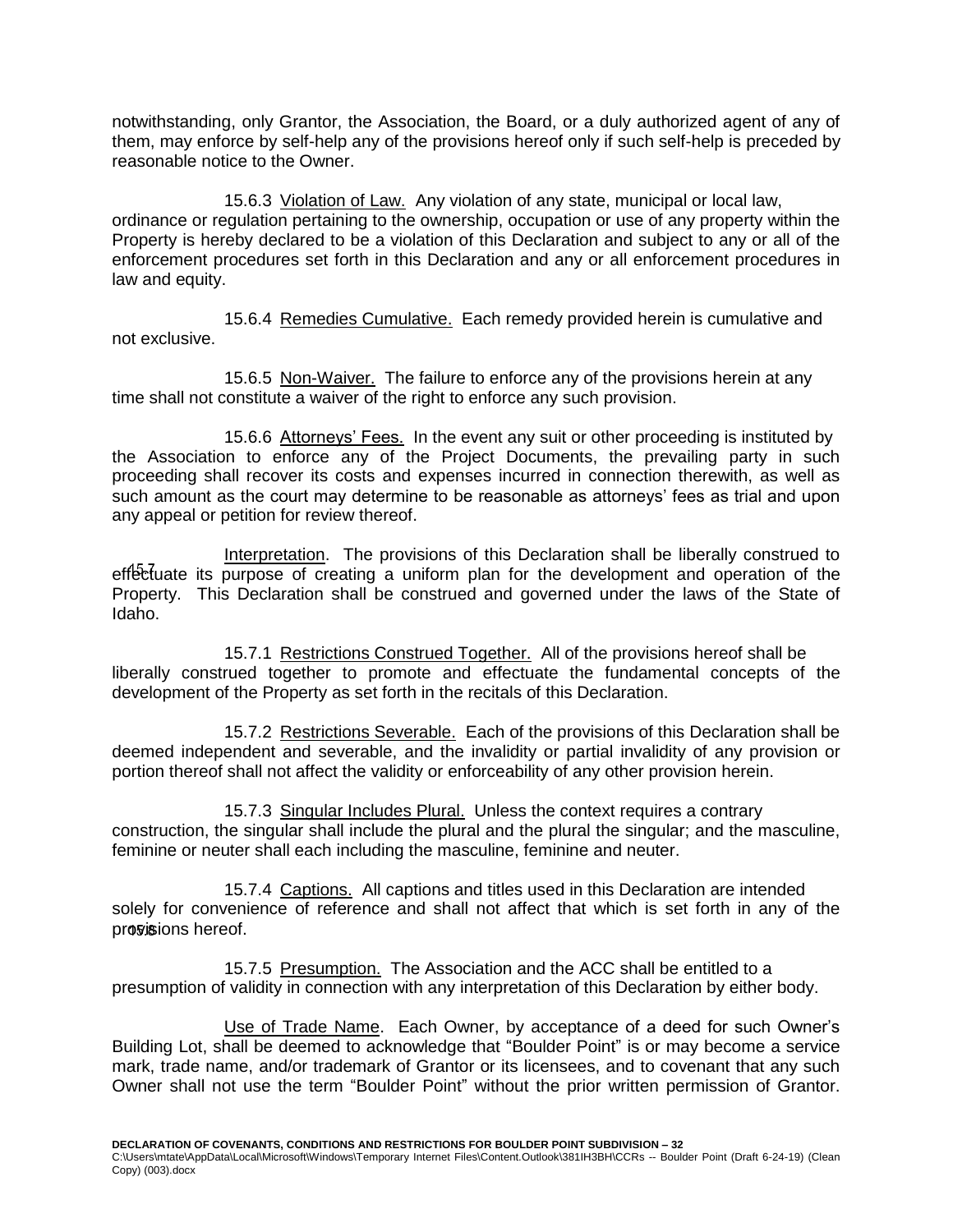Grantor grants to the Association a revocable, non-exclusive license to use the name "Boulder Point" for the sole purpose of identifying the Association.

<span id="page-38-0"></span>Successors and Assigns. All references herein to Grantor, Owners, the Association or person shall be construed to include all successors, assigns, partners and authorized agents of such Grantor, Owners, Association or person.

<span id="page-38-1"></span>Mortgagees' Right to Satisfy Obligations of the Association. In the event that the Association fails to pay any debt or sum lawfully owed by it, for which a lien has been placed against the Common Areas, or in the event that the Association fails to pay premiums due on insurance policies required by this Declaration, the lapse of which would jeopardize a mortgagee's security in any Building Lot, such mortgagee may pay said premium after first having served five (5) days, written demand for such payment on the Association. In the event that the Association has allowed said insurance policies to lapse, any such mortgagee whose security in any Building Lot is jeopardized thereby may secure new comparable insurance coverage. In the event that such mortgagee makes payments allowed hereunder, it shall be entitled to prompt reimbursement from the Association.

<span id="page-38-2"></span>Owners' Further Acknowledgments. By accepting a deed to any Building Lot(s) contained within the Property, each Owner acknowledges and agrees:

Owner has read and understands the Project Documents;

That certain portions of the Subdivision, including trails, may be utilized by the general public;

That in order to receive approval to develop the Subdivision, the Declarant was required to obtain approval from local governments with jurisdiction, including Boise City and/or Ada County, that through this process certain conditions of approval attached to the Subdivision, and that Owner understands and will abide by all such conditions;

That Owner has accepted title to the Building Lot(s) after conducting all necessary inquiries and due diligence, and that Owner takes such Building Lot(s) "AS IS, WHERE IS," without any express or implied warranty from Grantor;

That certain areas of the Subdivision are subject to the Boise City Hillside and Foothills ordinance requirements, as amended from time to time and that development approvals in such areas require approval by Boise City;

Certain areas of the Subdivision are located in the Boise City Wildland-Urban Fire Interface Overlay. The requirements of Boise City Code in connection with the wildland-urban fire interface (as the same may be from time to time amended) are hereby incorporated herein, including, without limitation, a requirement of thirty (30) feet of clear space around each structure. All Owners are required to comply with the approved fire prevention plan for the Subdivision on file with Boise City; and

There is wildlife habitat in the area of the Subdivision. Damage to landscaping from wildlife shall be the responsibility of each individual Building Lot owner and shall not be the responsibility of Grantor or any of its affiliates, the Association, the State of Idaho, or the County. Neither Grantor nor any of its affiliates, the Association, the County, nor the State of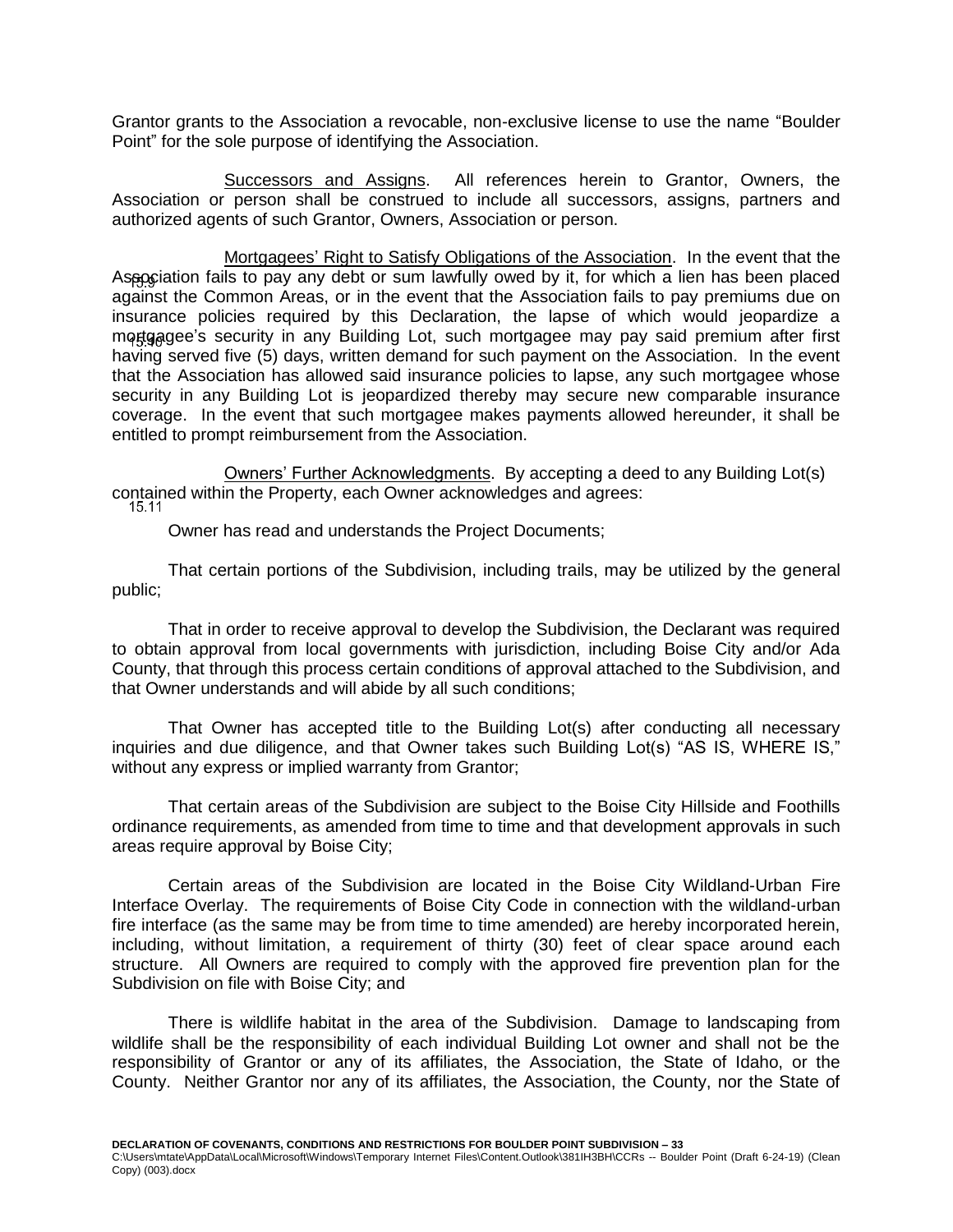Idaho will be liable for wildlife depredation. Hunting shall be prohibited within the Property. Artificial feeding of big game and non-game animals shall be prohibited; however, wild songbirds may be fed with Idaho Department of Fish and Game approved birdfeed and further provided that any feeding trays are routinely cleaned to prevent the spread of disease. Only such action as shall be approved by the Idaho Department of Fish and Game may be taken to protect landscaped areas from wildlife foraging, such as wrapping wire around trees, using Fish and Game approved repellants, or planting vegetation less desirable to wildlife. Planting of invasive plant species in natural open space areas is prohibited. The display and/or discharge of fireworks is prohibited.

<span id="page-39-0"></span>Conflicts Between Documents. In case of conflict between this Declaration and the Articles or the Bylaws, this Declaration shall control. In case of conflict between the Articles and the Bylaws, the Articles shall control. In case of conflict between this Declaration and the Architectural Guidelines, this Declaration shall control.

[*end of text – signature on following page*]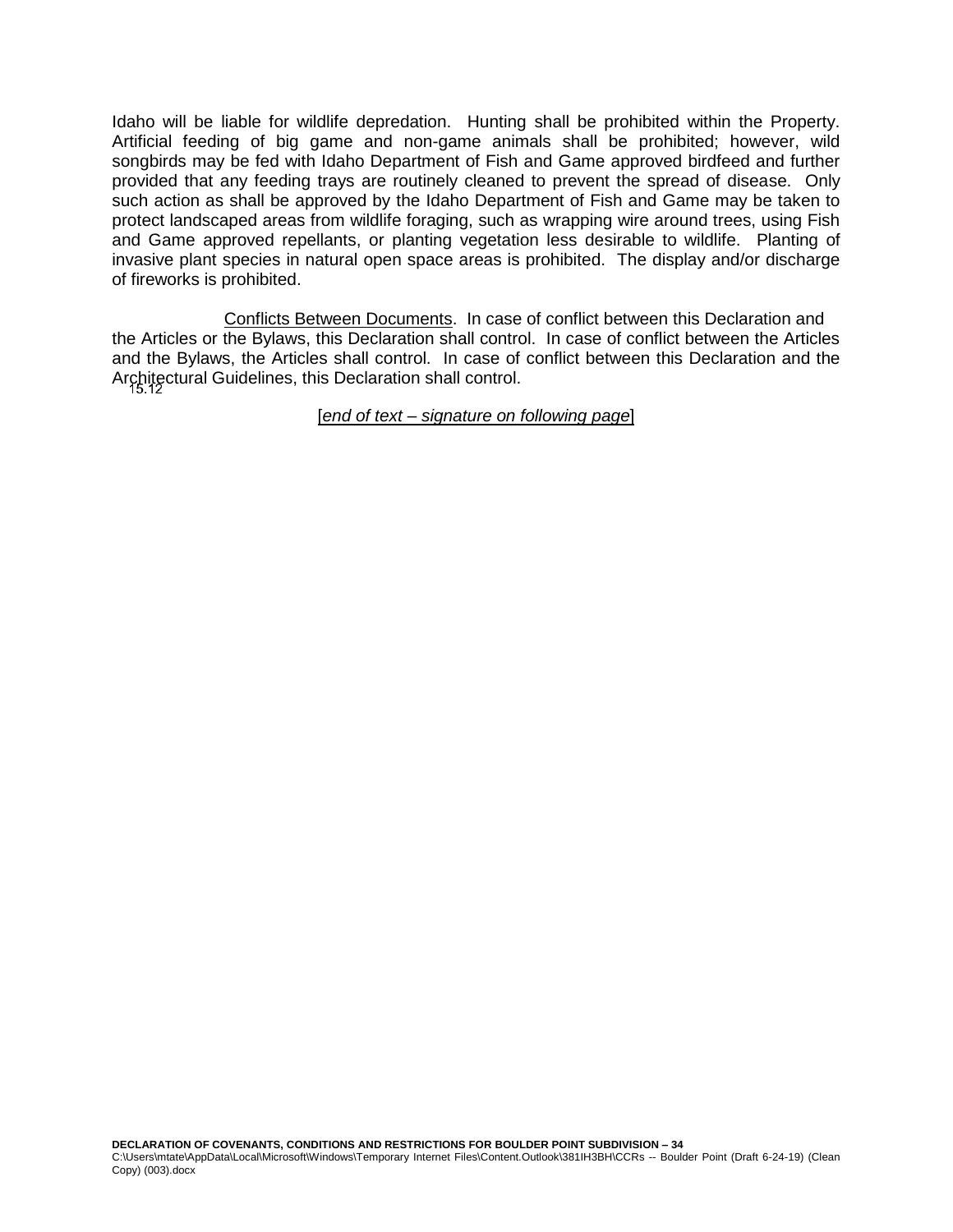IN WITNESS WHEREOF, Grantor has set its hand this \_\_\_ day of \_\_\_\_\_\_\_\_\_\_\_\_\_\_, 2019.

### **GRANTOR**:

M3 ID BOULDER HEIGHTS, LLC, an Arizona limited liability company

- By: M3 Builders, LLC, an Arizona limited liability company Its: Manager
	- By: The M3 Companies, LLC, an Arizona limited liability company Its: Member
		- \_\_\_\_\_\_\_\_\_\_\_\_\_\_\_\_\_\_\_\_\_\_\_\_\_\_\_\_\_ By: William I. Brownlee Its: Manager

#### ACKNOWLEDGMENT

STATE OF ARIZONA ) ) ss. County of  $\qquad \qquad$  )

On this \_\_\_\_\_ day of \_\_\_\_\_\_\_\_\_\_\_\_\_\_, 20\_\_\_\_\_, before me, the undersigned, a Notary Public in and for said state, personally appeared William I. Brownlee, known or identified to me to be the Manager of The M3 Companies, LLC, the Arizona limited liability company that is the Member of M3 Builders, LLC, the Arizona limited liability company that is the Manager of M3 ID Boulder Heights, LLC, the Arizona limited liability company that executed the within and foregoing instrument, or the person who executed the instrument on behalf of said limited liability company, and acknowledged to me that such limited liability company executed the same.

IN WITNESS WHEREOF, I have hereunto set my hand and affixed my official seal the day and year in this certificate first above written.

> Notary Public for Idaho Residing at My commission expires: